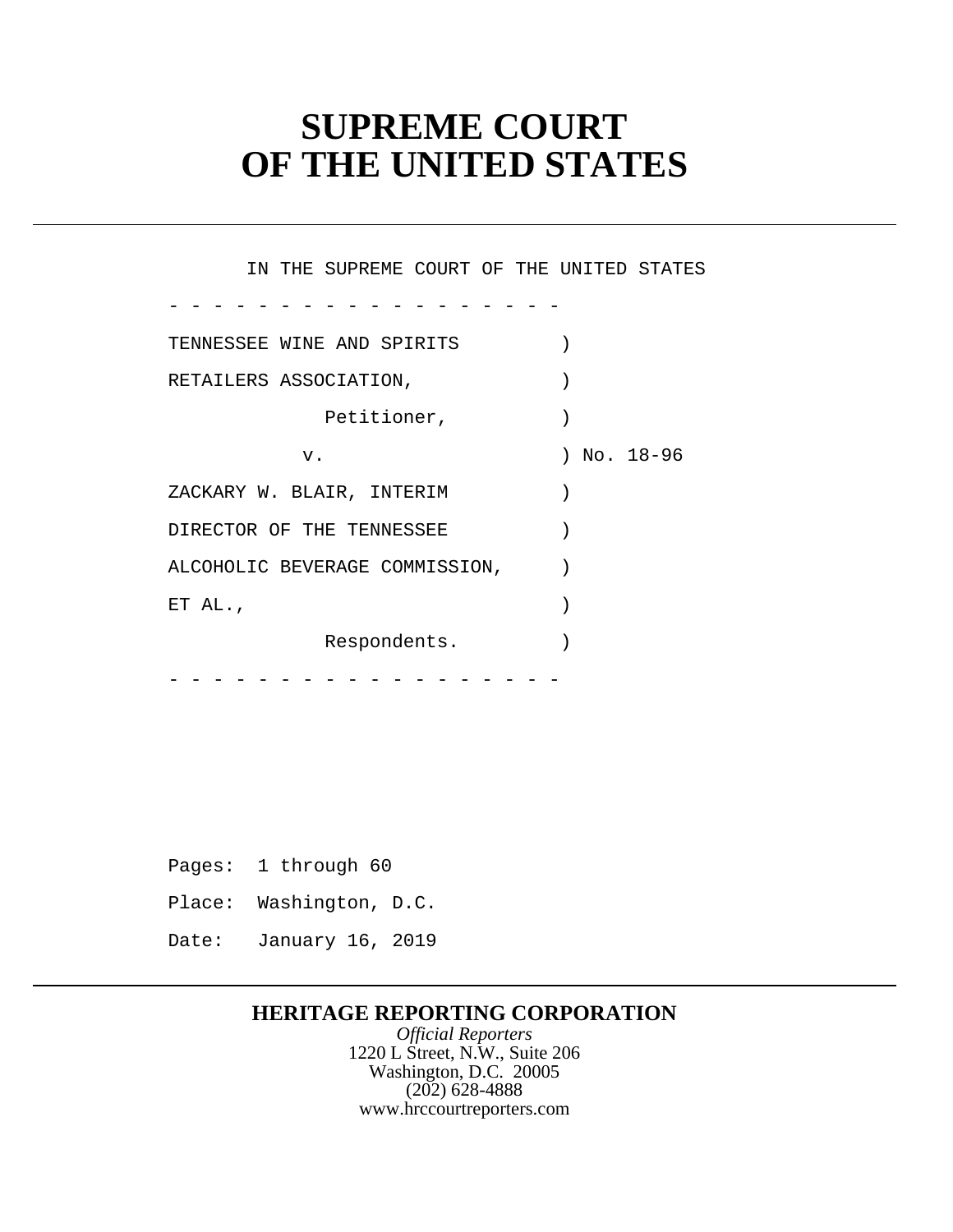$1<sup>1</sup>$ 

| $\mathbf{1}$   | IN THE SUPREME COURT OF THE UNITED STATES       |
|----------------|-------------------------------------------------|
| $\overline{2}$ |                                                 |
| 3              | TENNESSEE WINE AND SPIRITS<br>$\mathcal{C}$     |
| 4              | RETAILERS ASSOCIATION,<br>$\mathcal{E}$         |
| 5              | Petitioner,<br>$\mathcal{E}$                    |
| 6              | ) No. $18-96$<br>v.                             |
| 7              | ZACKARY W. BLAIR, INTERIM<br>$\lambda$          |
| 8              | DIRECTOR OF THE TENNESSEE<br>$\mathcal{E}$      |
| 9              | ALCOHOLIC BEVERAGE COMMISSION,<br>$\mathcal{E}$ |
| 10             | ET AL.,<br>$\mathcal{E}$                        |
| 11             | Respondents.                                    |
| 12             |                                                 |
| 13             |                                                 |
| 14             | Washington, D.C.                                |
| 15             | Wednesday, January 16, 2019                     |
| 16             |                                                 |
| 17             | The above-entitled matter came on for           |
| 18             | oral argument before the Supreme Court of the   |
| 19             | United States at 11:08 a.m.                     |
| 20             |                                                 |
| 21             |                                                 |
| 22             |                                                 |
| 23             |                                                 |
| 24             |                                                 |
| 25             |                                                 |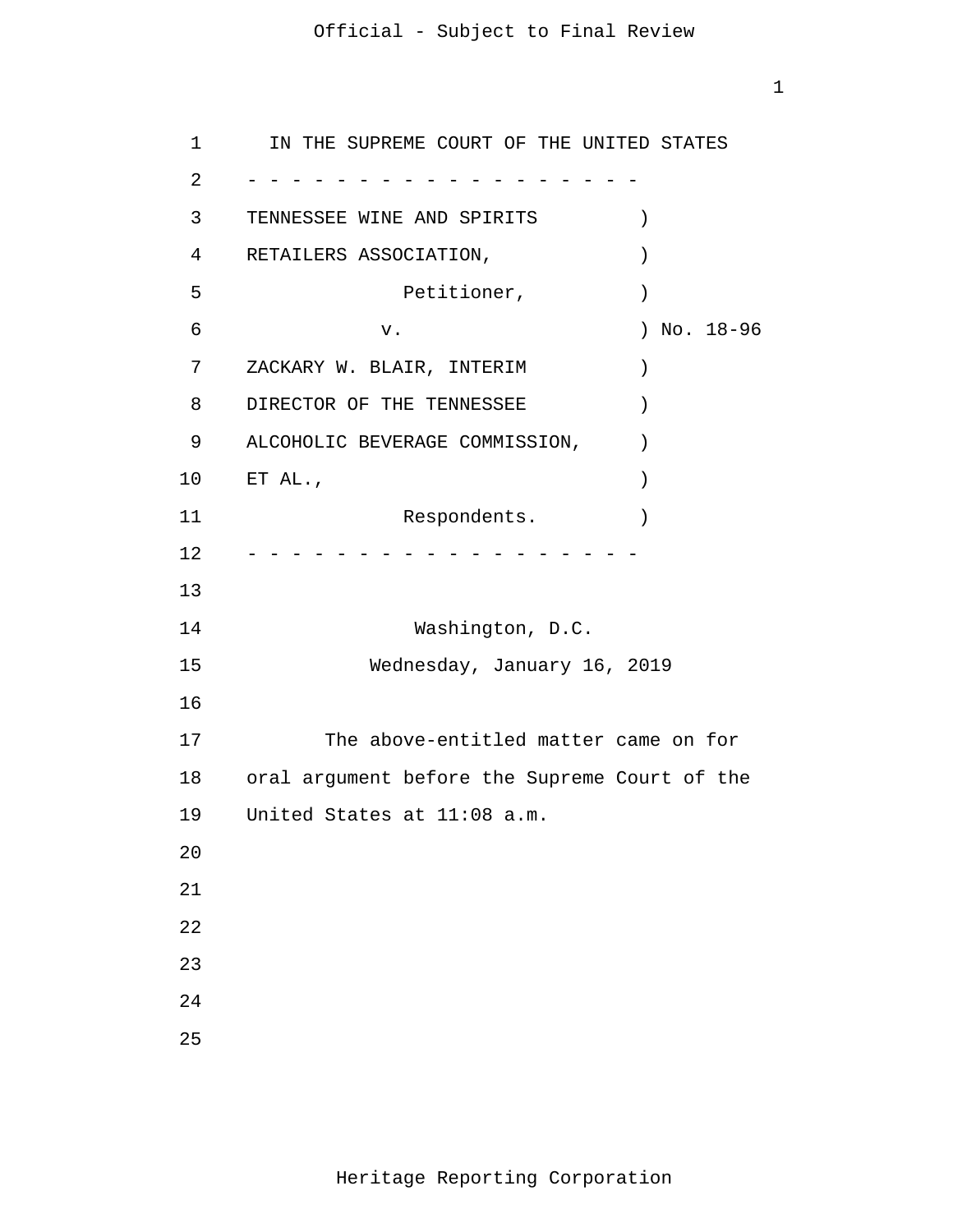```
 1 
 2 
 3 
            4 
5
\overline{6} 7 
 8 
 9 
           10
           11
           12
           13
           14
           15
           16
           17
           18
           19
           20
           21
           22
           23
           24
           25
               APPEARANCES: 
               SHAY DVORETZKY, ESQ., Washington, D.C.; 
                   on behalf of the Petitioner. 
               DAVID L. FRANKLIN, Solicitor General of 
                   Illinois, Chicago, Illinois; 
                   for Illinois, et al., as amici curiae, 
                   in support of the Petitioner. 
               CARTER G. PHILLIPS, ESQ., Washington, D.C.; 
                   on behalf of the Respondents.
```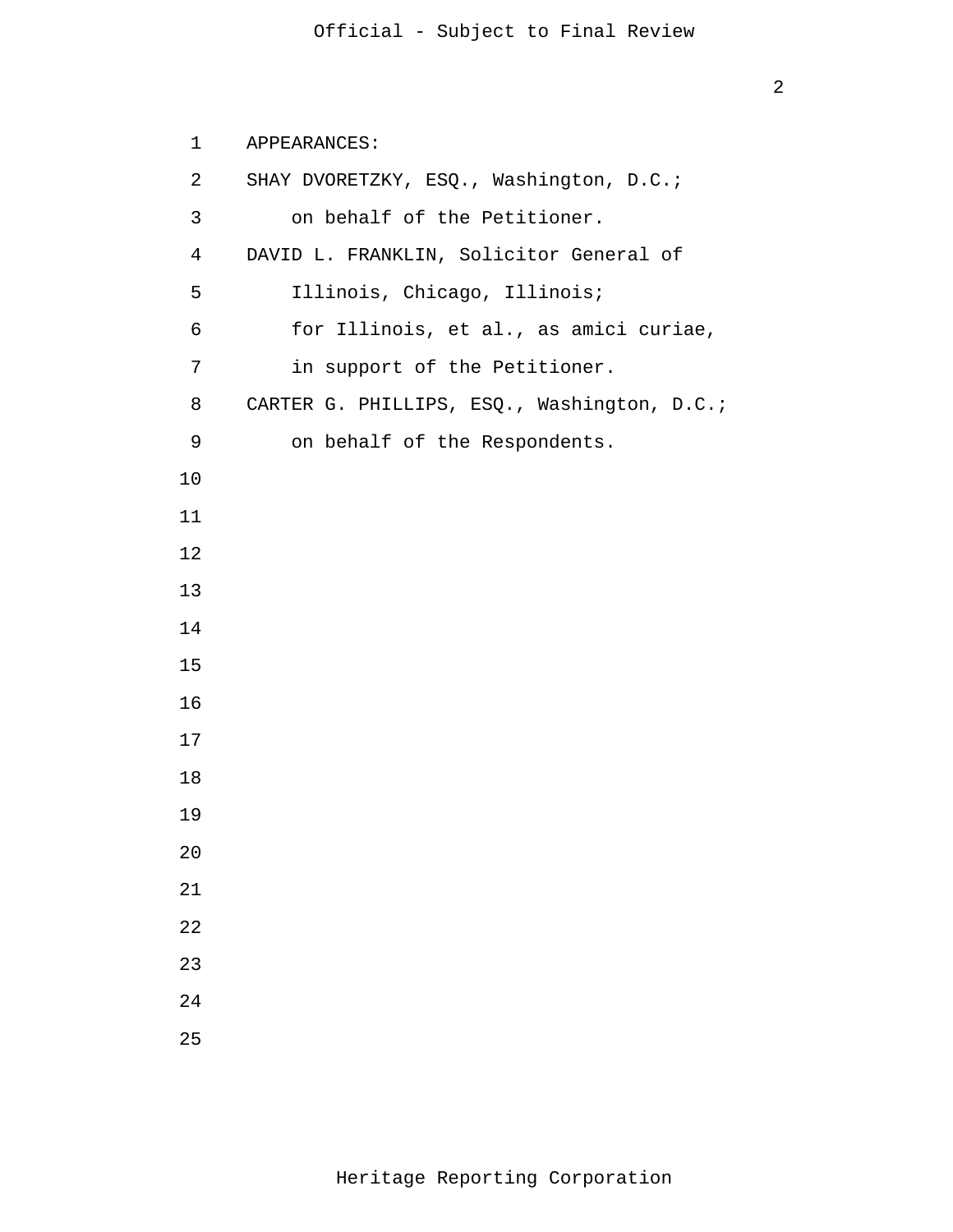```
 1 
           2 
 3 
SHAY DVORETZKY, ESQ. 
           4 
5
\overline{6} 7 
 8 
 9 
          10 
          11 
          12 
 13 
SHAY DVORETZKY, ESQ. 
          14 
          15
          16
          17
          18
          19
          20
          21
          22
          23
          24
          25
                       C O N T E N T S 
             ORAL ARGUMENT OF: PAGE:
                 On behalf of the Petitioner 4
             ORAL ARGUMENT OF: 
             DAVID L. FRANKLIN, ESQ. 
                 For Illinois, et al., as amici curiae, 
                 in support of the Petitioner 23
             ORAL ARGUMENT OF: 
            CARTER G. PHILLIPS, ESQ. 
                 On behalf of the Respondents 34 
            REBUTTAL ARGUMENT OF: 
               On behalf of the Petitioner 58
```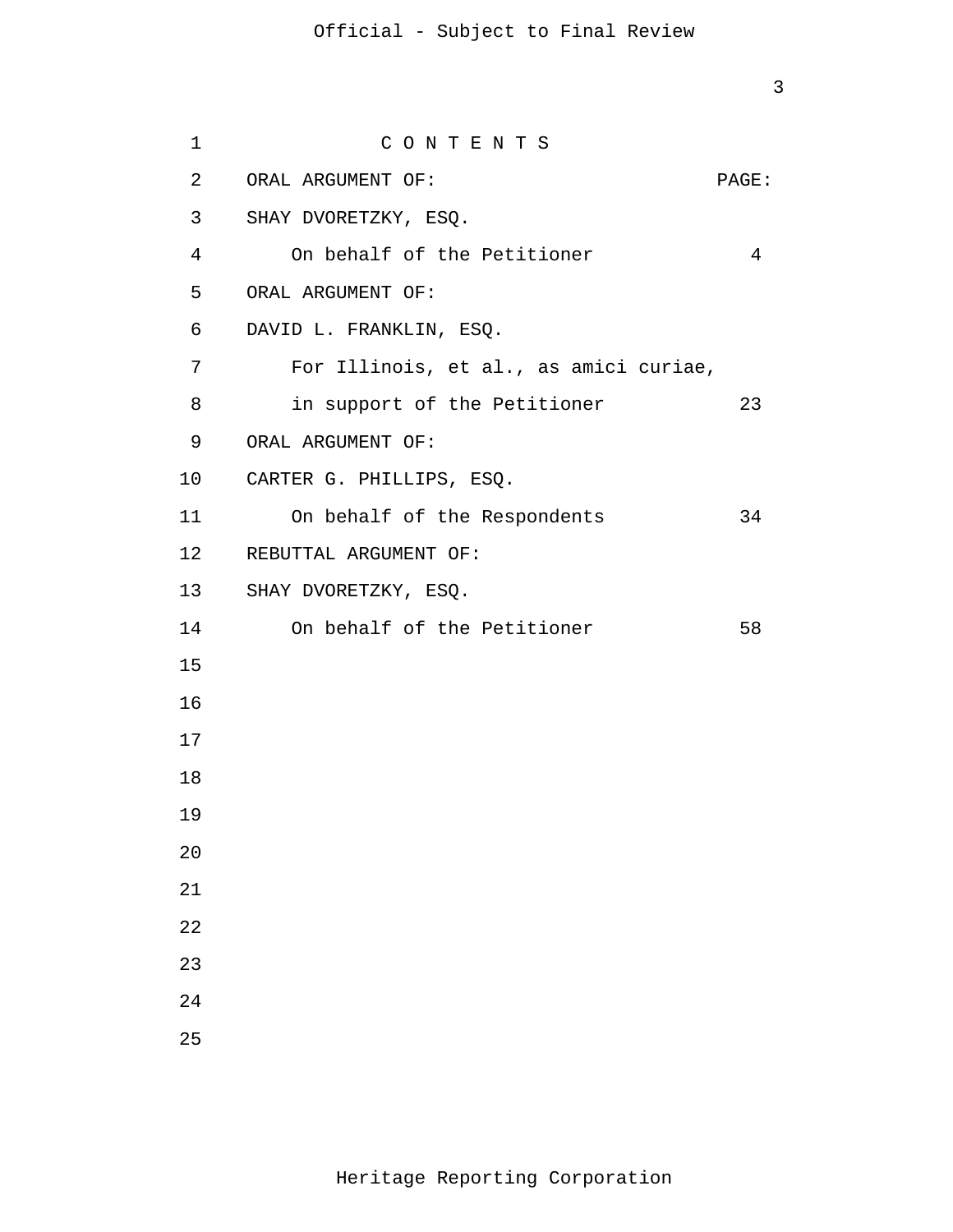1 2 3 4 **5**  $\overline{6}$  7 8 9 10 11 12 13 14 15 16 17 18 19 20 21 22 23 24 25 P R O C E E D I N G S (11:08 a.m.) CHIEF JUSTICE ROBERTS: We'll hear argument next in Case 18-96, Tennessee Wine and Spirits Retailers Association versus Blair. Mr. Dvoretzky. ORAL ARGUMENT OF SHAY DVORETZKY ON BEHALF OF THE PETITIONER MR. DVORETZKY: Mr. Chief Justice, and may it please the Court: In the wake of the nation's failed experiment with prohibition, the Twenty-First Amendment restored to the states the powers that they previously had under the Wilson and Webb-Kenyon Acts. In exercising those powers, both before Prohibition and in its immediate aftermath, states enacted residency requirements, like Tennessee's, to regulate the sale of alcohol within their territory. All along the way, this Court recognized the states' power to do so as part of their virtually complete control over how to structure the liquor distribution system. Under Granholm, that unbroken and undisputed history is dispositive. Residency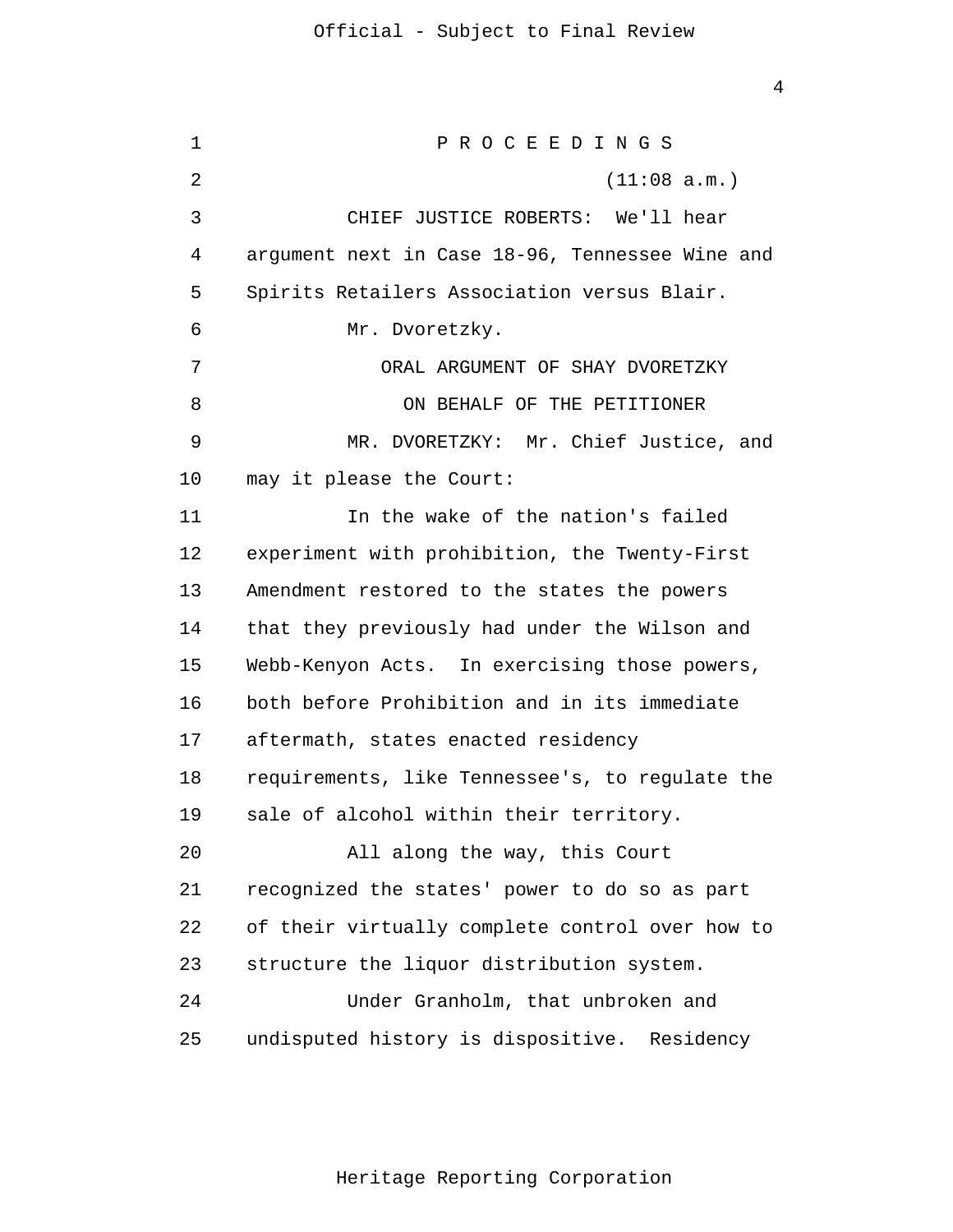$\overline{5}$ 

 1 2 3 4 **5**  $\overline{6}$  7 8 9 10 11 12 13 14 15 16 17 18 19 20 21 22 23 24 25 requirements like Tennessee's are protected from dormant Commerce Clause scrutiny because they were authorized by the Wilson and Webb-Kenyon Acts and uniformly considered constitutional at the time of ratification. Respondents offer -- JUSTICE SOTOMAYOR: Could I ask you to clarify for me your position? Justice Sutton, in his dissent, basically said, if your legislature came and said we don't want out-of-state wholesalers, distributors, or retailers to be in our chain of distribution, because they're going to take business away from our local enterprises, period, end of story -- are you saying that the state can do that? Are you disagreeing with Justice -- with Judge Sutton? Or do you think that there's an economic protectionism -- protection against what a state can do? MR. DVORETZKY: So I don't think that there is an economic protectionism exception to the Twenty-First Amendment, but even if there were one, as Judge Sutton recognized in applying his test to the two-year residency requirement in this case --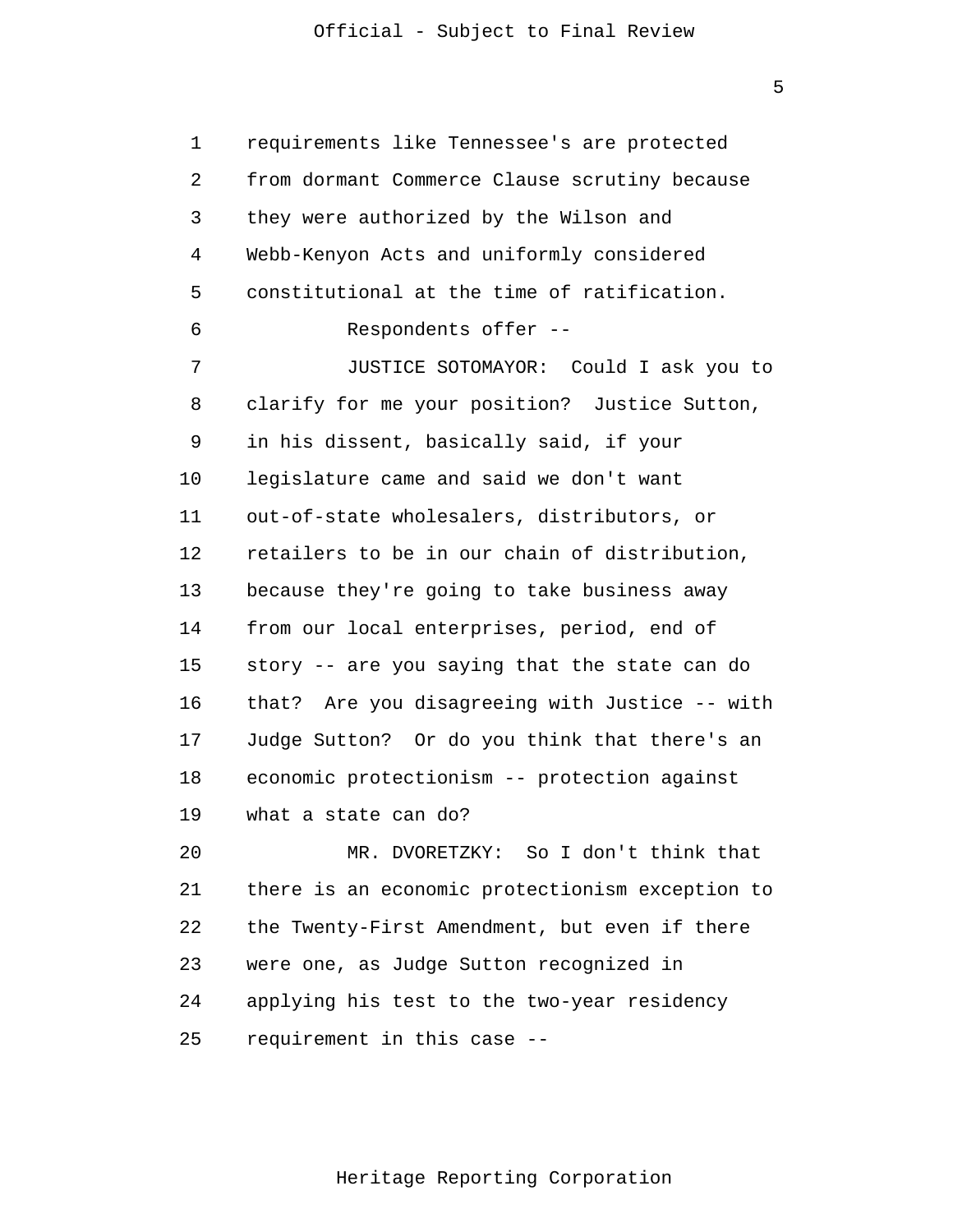$\overline{6}$ 

 1 2 3 4 **5**  $\overline{6}$  7 8 9 10 11 12 13 14 15 16 17 18 19 20 21 22 23 24 25 JUSTICE SOTOMAYOR: The problem is -- MR. DVORETZKY: -- we would still prevail. JUSTICE SOTOMAYOR: Well, except we have a difficulty there, which is you can't look at legislation piecemeal. You have to look at it as a whole. It was written as a whole. It's one paragraph that says two years, plus 10. So it's really 12 years because -- and he said there's no economic justification for a 10-year residency requirement. So what you have to look at is not whether it's two years but whether there's any reason for a 12-year residency requirement. I mean, if he said no to 10, then it's no to 12. MR. DVORETZKY: So, Justice Sotomayor, that -- that gets us into a severability question. And -- JUSTICE SOTOMAYOR: But -- but let's go back to my initial question. Yes, it does. And -- and that's a separate question, and you can argue that one back and forth. But my fundamental question is the - you believe the Twenty-First Amendment permits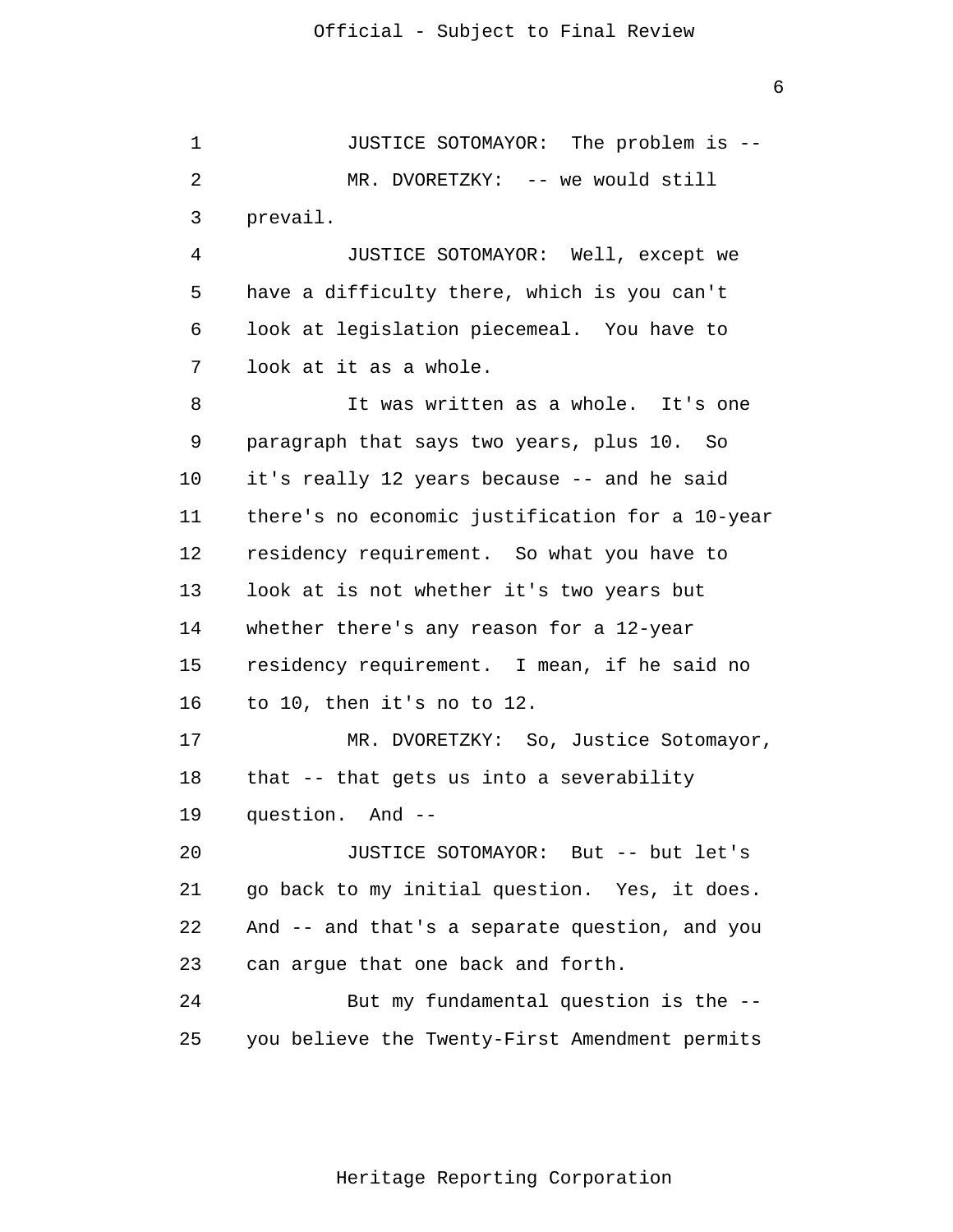1 2 3 4 **5**  $\overline{6}$  7 8 9 10 11 12 13 14 15 16 17 18 19 20 21 22 23 24 25 states to discriminate against out-of-state interests, then does that mean Bacchus, Granholm, all our jurisprudence that has invalidated certain state laws was wrong? Is that -- are you suggesting we should just disavow all those cases and forget them? MR. DVORETZKY: No. No, we're not. And let me address both Bacchus and -- and -- JUSTICE SOTOMAYOR: I know you want to limit it to producers. But that's not the way that Granholm talked about them, talked about this issue, but -- MR. DVORETZKY: Well --JUSTICE SOTOMAYOR: -- you can slice and dice as much as you want, but is it your position that the Twenty-First Amendment makes all of our other jurisprudence wrong? MR. DVORETZKY: No, it's not, and -and let me explain how to harmonize it. Granholm -- Granholm mandated a historical test. The question in Granholm, which all nine justices agreed upon, was what were the state's pre-Prohibition powers. Now the disagreement in Granholm was about whether states could discriminate against out-of-state products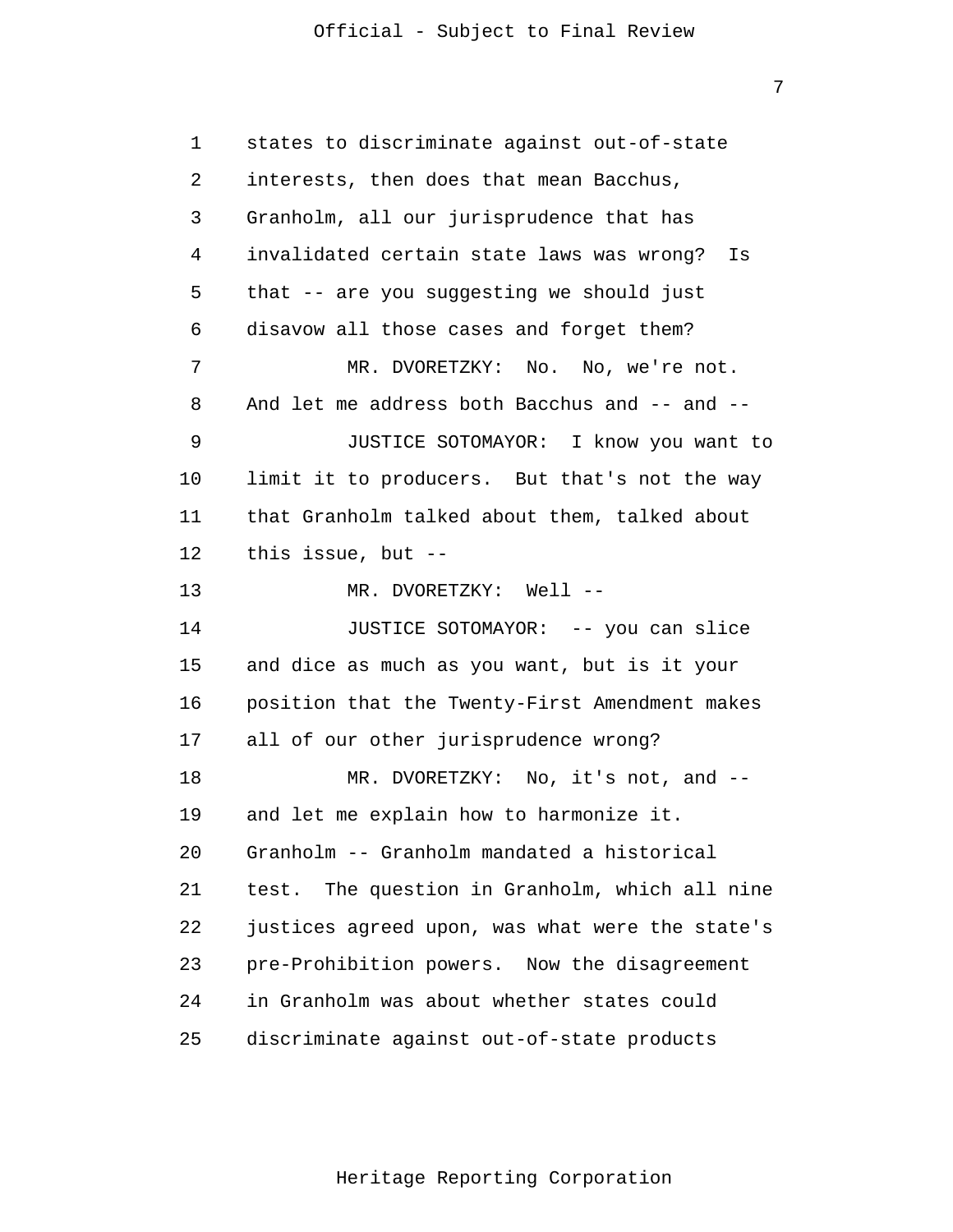1 2 3 4 **5**  $\overline{6}$  7 8 9 10 11 12 13 14 15 16 17 18 19 20 21 22 23 24 25 pre-Prohibition, but the framework was not an economic protectionism framework; it was a historical question. JUSTICE SOTOMAYOR: But they could have  $--$ JUSTICE ALITO: Can I come back to the -- what I -- where I thought Justice Sotomayor started, and ask you just very simply, can a state enact a 10-year residency requirement and, if not, why not? MR. DVORETZKY: There would not be a dormant Commerce Clause problem with a 10-year residency requirement. There might be some other constitutional challenge to that, but it would be immune from dormant Commerce Clause scrutiny as long as it treated in-state and out-of-state products the same. JUSTICE ALITO: Okay. Suppose if it was a -- a grandparents requirement. So you can't -- you can't get a liquor license in Tennessee unless your grandparents were Tennessee residents. That would not create a dormant Commerce Clause problem? MR. DVORETZKY: It would not create a dormant Commerce Clause problem because the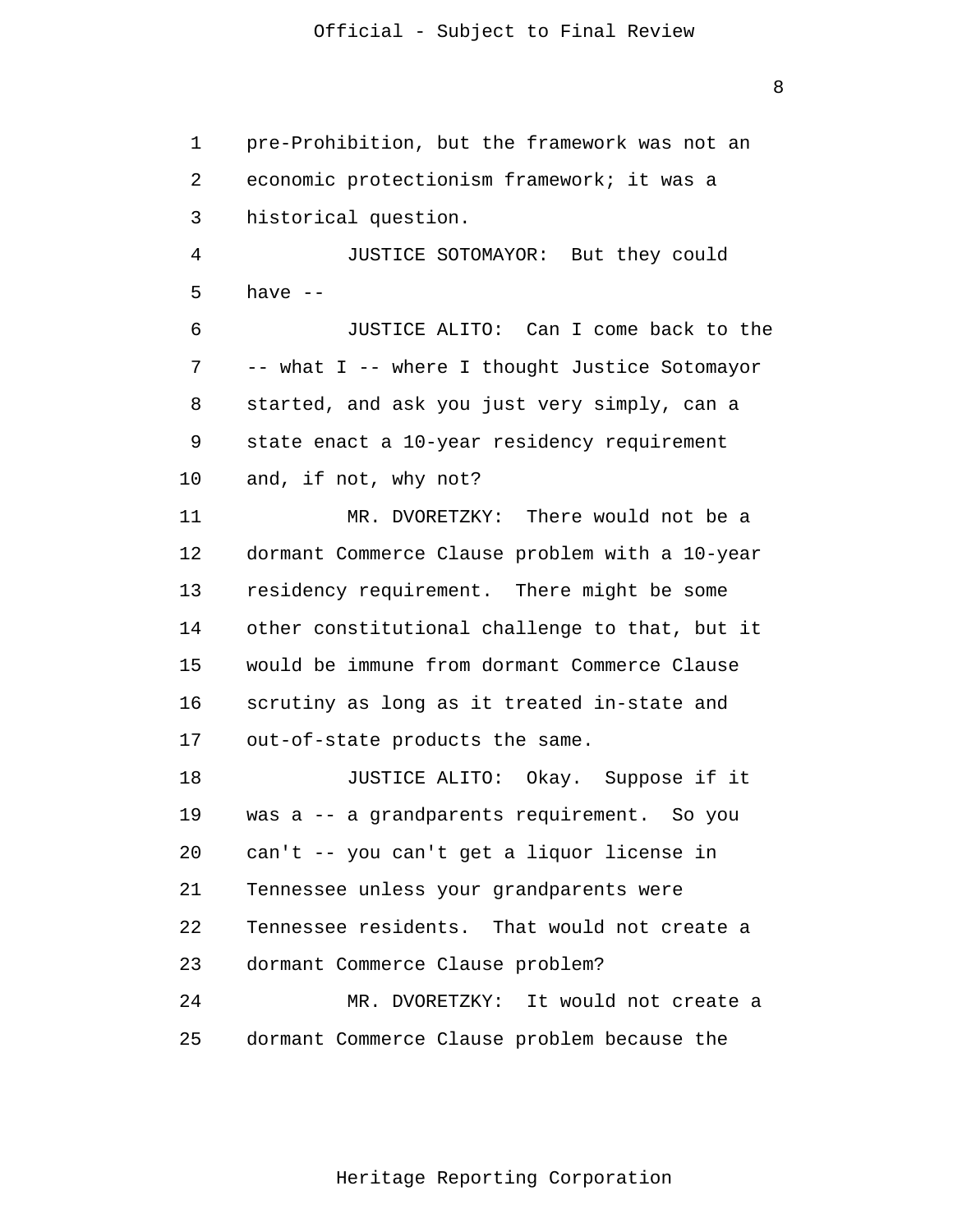9

| 1              | whole point of the Twenty-First Amendment was  |
|----------------|------------------------------------------------|
| 2              | to constitutionalize the pre-Prohibition       |
| 3              | powers, which included the power to            |
| $\overline{4}$ | discriminate against out-of-state interests.   |
| 5              | If you think about the -- the                  |
| 6              | three-tier system and the in-state wholesaler  |
| 7              | requirement, for example, that this Court in   |
| 8              | Granholm itself said was unquestionably        |
| 9              | legitimate, that discriminates against         |
| 10             | out-of-state interests.                        |
| 11             | JUSTICE ALITO: Okay. Just -- I mean,           |
| 12             | just to understand the contours of your        |
| 13             | argument, so the $-$ - to pick up on $-$ - on  |
| 14             | something else Justice Sotomayor referred to,  |
| 15             | suppose you have a state statute that says for |
| 16             | the exclusive purpose of protecting in-state   |
| 17             | retailers, no -- you must be a resident of the |
| 18             | -- of the state for two years, five years, in  |
| 19             | order to get a license.                        |
| 20             | Would that be -- would that be                 |
| 21             | constitutional?                                |
| 22             | MR. DVORETZKY: I still don't think             |
| 23             | there would be a dormant Commerce Clause       |
| 24             | problem with that.                             |
| 25             | Now, under Bacchus, if you're looking          |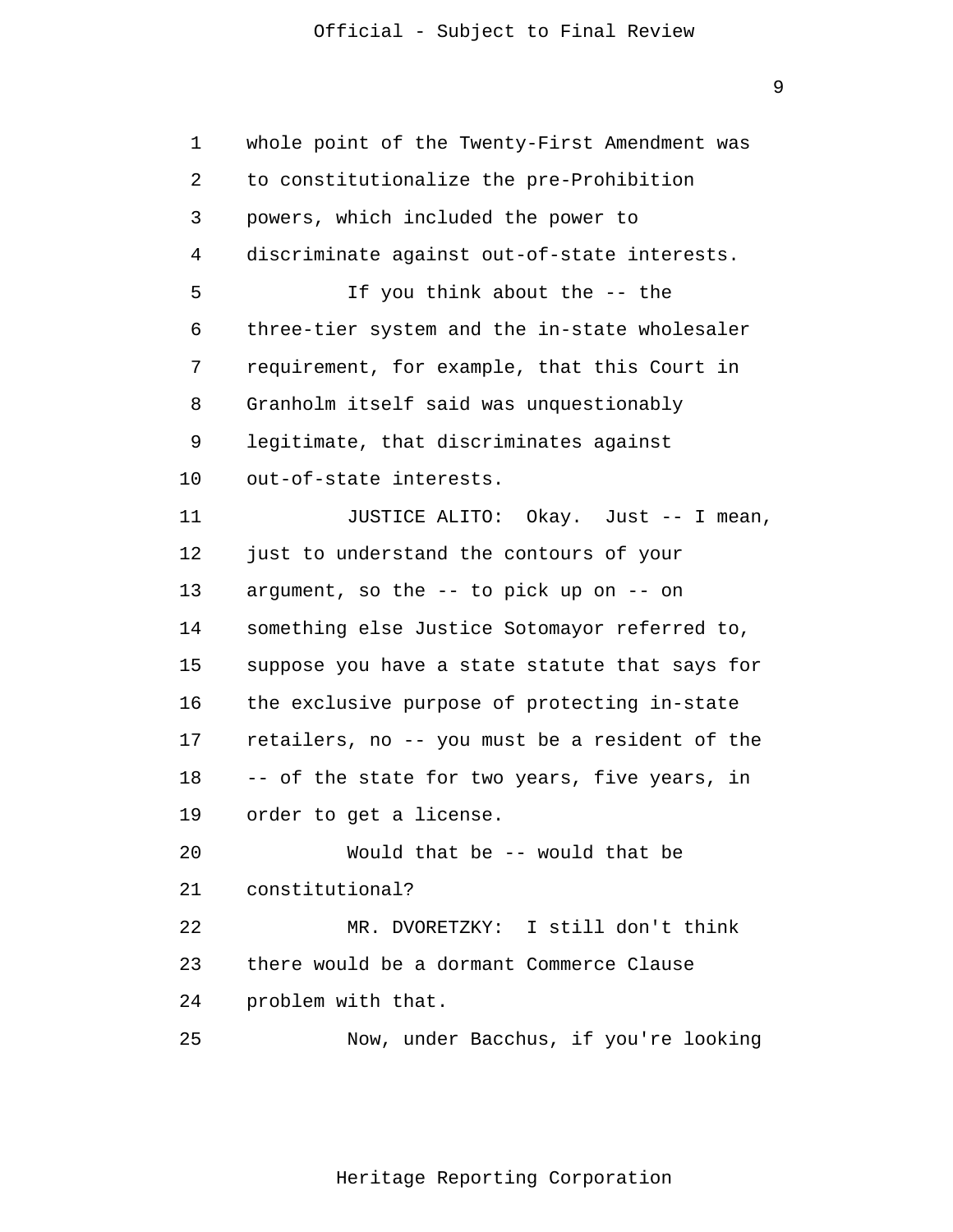10

 1 2 3 4 **5**  $\overline{6}$  7 8 9 10 11 12 13 14 15 16 17 18 19 20 21 22 23 24 25 at the language in Bacchus, Bacchus does talk about economic protectionism, but it does so in the context of a case that was discriminating against out-of-state products. If the rule from Bacchus -- JUSTICE SOTOMAYOR: Wholesalers. Bacchus -- Bacchus is -- MR. DVORETZKY: Well, it -- it involved wholesalers, but it involved a tax - it involved a tax exemption that applied only for in-state products rather than out-of-state products. And that -- JUSTICE SOTOMAYOR: Well, under your theory -- MR. DVORETZKY: -- the tax was collected through the wholesalers. JUSTICE SOTOMAYOR: Yeah, that's the problem. I don't know why, under your theory of the dormant Commerce Clause, if the state can do what it wants within its borders because it's regulating liquor, I don't know why our cases would be right under your theory that they can't put a different tax on different products? MR. DVORETZKY: Because under Granholm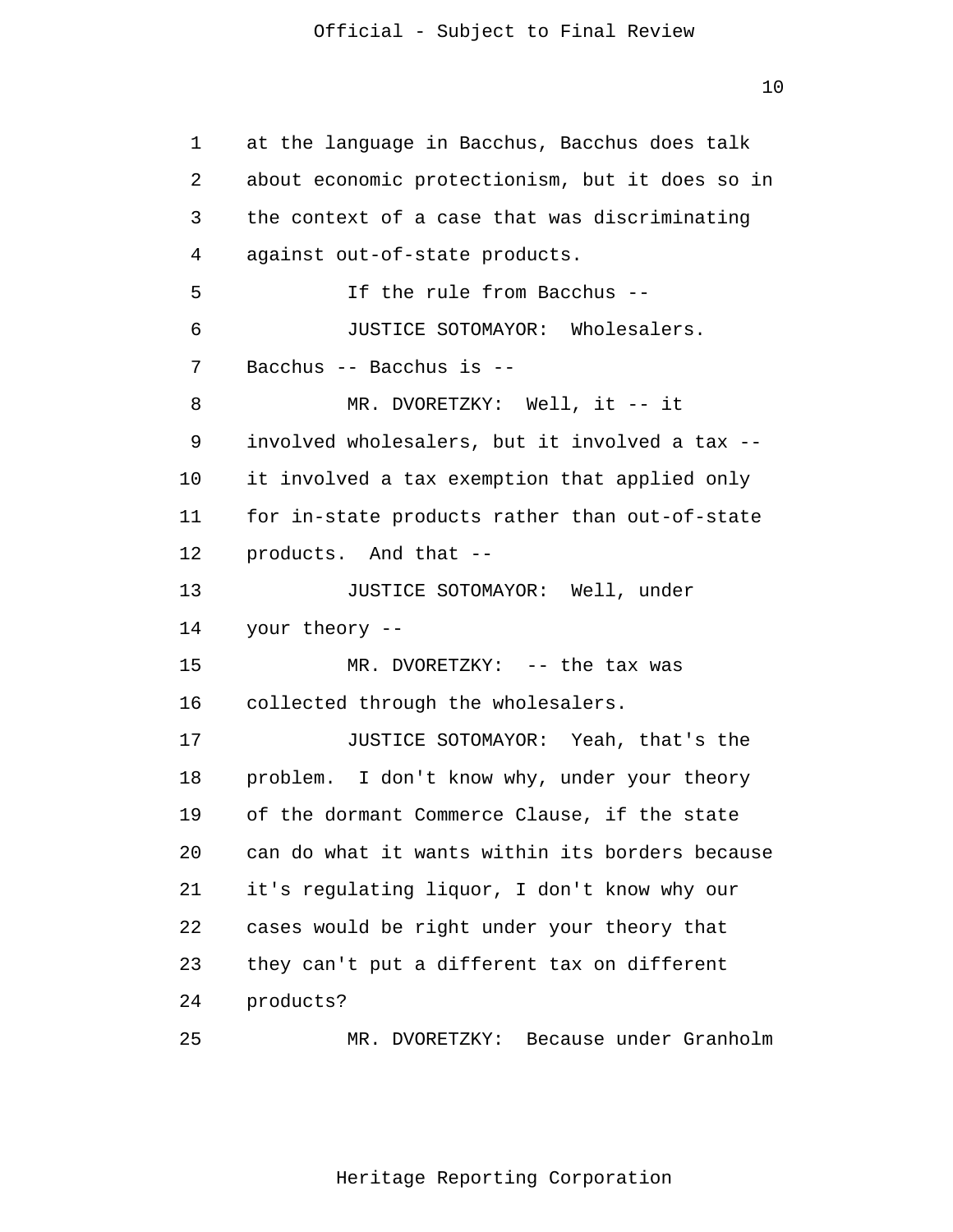1 2 3 4 **5**  $\overline{6}$  7 and under the history pre-Prohibition, states could do virtually what they wanted within their borders but not everything. And -- and one important carveout -- and this is reflected in the text of the Wilson Act itself -- is that they had -- had to treat in-state and out-of-state products the same.

 8 9 10 11 12 13 14 15 16 17 The Wilson Act itself says -- this is in the blue brief at page 26; it's 27 U.S.C. 121 -- that states have the power to ban the importation of liquor as long as they treat - in violation of laws in the exercise of its police powers within the state, as long as they are treating liquor to the same extent and in the same manner as those such liquors had been produced in the state or territory. So the pre-Prohibition powers --

> 18 19 20 21 22 23 24 JUSTICE SOTOMAYOR: Then Ziffrin - then Ziffrin was wrong? One of the cases you rely on. Because Ziffrin was really the counter to Bacchus, wasn't it? MR. DVORETZKY: Uh -- JUSTICE SOTOMAYOR: And -- and Ziffrin basically said you can discriminate in terms of

 25 taxes basically.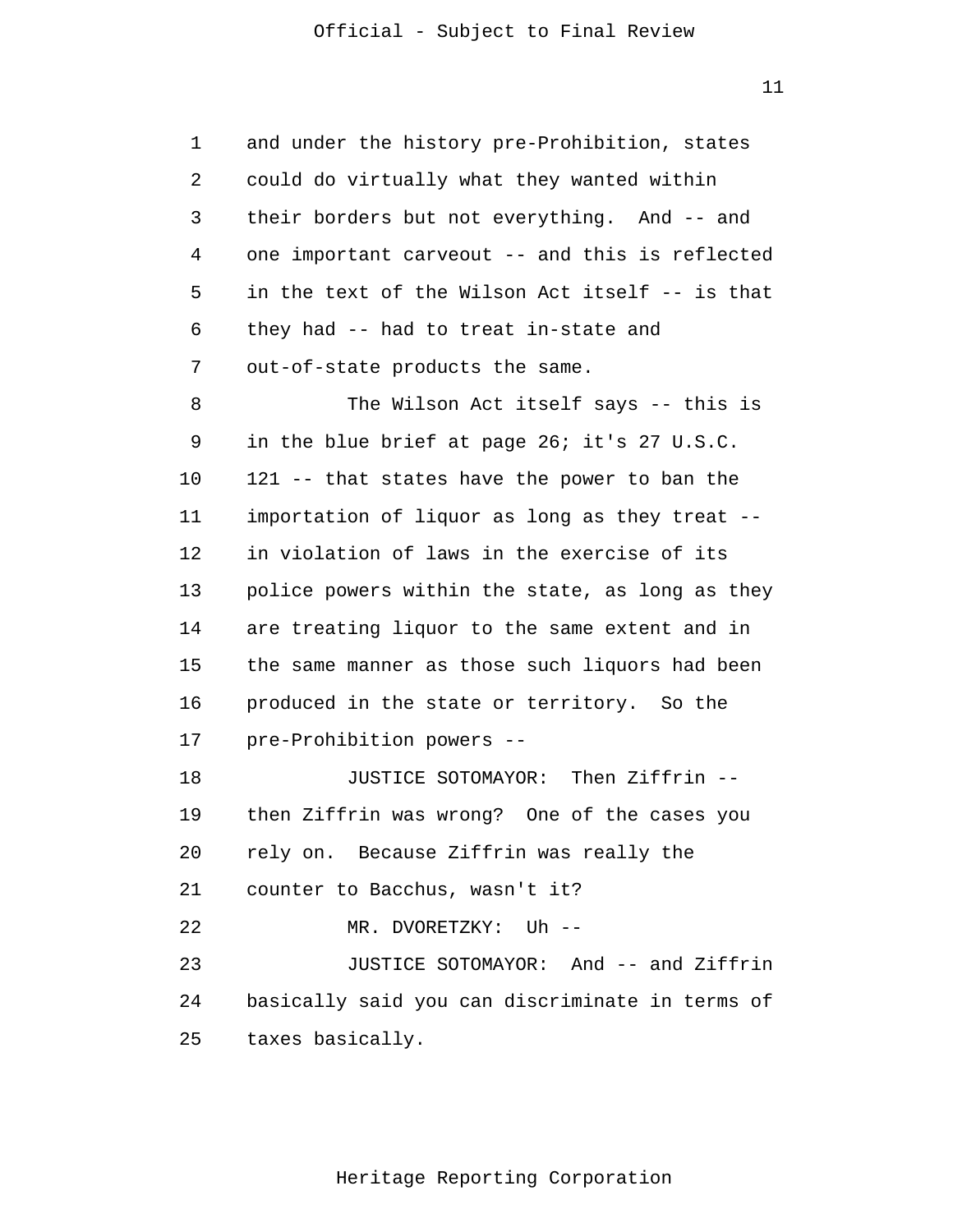| $\mathbf 1$ | MR. DVORETZKY: But not based on                  |
|-------------|--------------------------------------------------|
| 2           | products. And the -- the key point from          |
| 3           | Bacchus was that it was about discrimination     |
| 4           | based on products.                               |
| 5           | If the rule that came out of Bacchus             |
| 6           | were just a straight economic protectionism      |
| 7           | test, Granholm would have been a much easier     |
| 8           | case. Granholm could have been written by        |
| 9           | saying the question is, do the Michigan and New  |
| 10          | York laws at issue -- are they meant to protect  |
| 11          | in-state producers or not?                       |
| 12          | That wasn't the analysis that Granholm           |
| 13          | Instead, again, Granholm set forth this<br>used. |
| 14          | historical test that required the court to look  |
| 15          | back at the pre-Prohibition powers. And the --   |
| 16          | the Wilson and Webb-Kenyon Acts, first of all,   |
| 17          | empowered states to regulate interstate          |
| 18          | shipment of alcohol so long as they treated      |
| 19          | in-state and out-of-state alcohol the same.      |
| 20          | And then, second, at that time,                  |
| 21          | pre-Prohibition, states also had the inherent    |
| 22          | authority to regulate in-state sales.            |
| 23          | So, combined, that meant that states,            |
| 24          | pre-Prohibition, were free to structure the      |
| 25          | in-state liquor distribution systems free from   |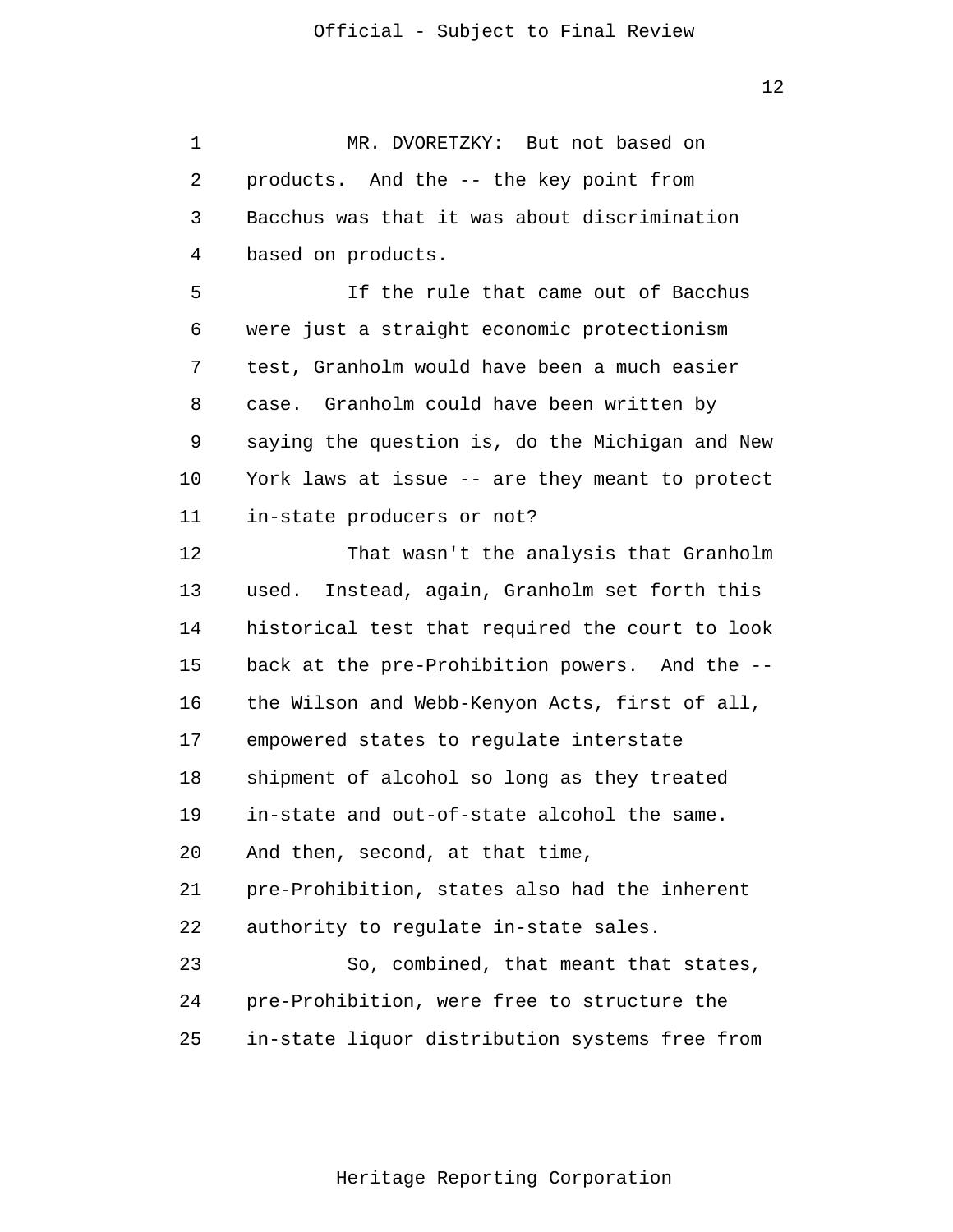13

 1 2 3 4 **5** Commerce Clause scrutiny, again, as long as they treated in-state and out-of-state products the same. JUSTICE BREYER: Does it apply the Commerce Clause? I mean, if you go back to

 $\overline{6}$  7 8 9 1920, maybe they said you can only be sold on the basis of race or the basis of gender or some -- I mean, it can't be 100 percent whatever they did in 1920.

> 10 11 12 13 14 15 16 17 MR. DVORETZKY: Well, that's right, but that's because the Twenty-First Amendment and the pre-Prohibition powers that we're talking about are -- are powers related to overriding the dormant Commerce Clause specifically, not other constitutional provisions like the First Amendment or -- or partially these others.

 18 19 20 21 22 23 24 25 JUSTICE BREYER: So now, in other words, your position, your view is all the other amendments apply, okay, the Commerce Clause applies too as long as it wasn't part of the distribution system in the Wilson Act. MR. DVORETZKY: And -- and that -- JUSTICE BREYER: But, if it's part of the distribution of the Wilson Act, then it's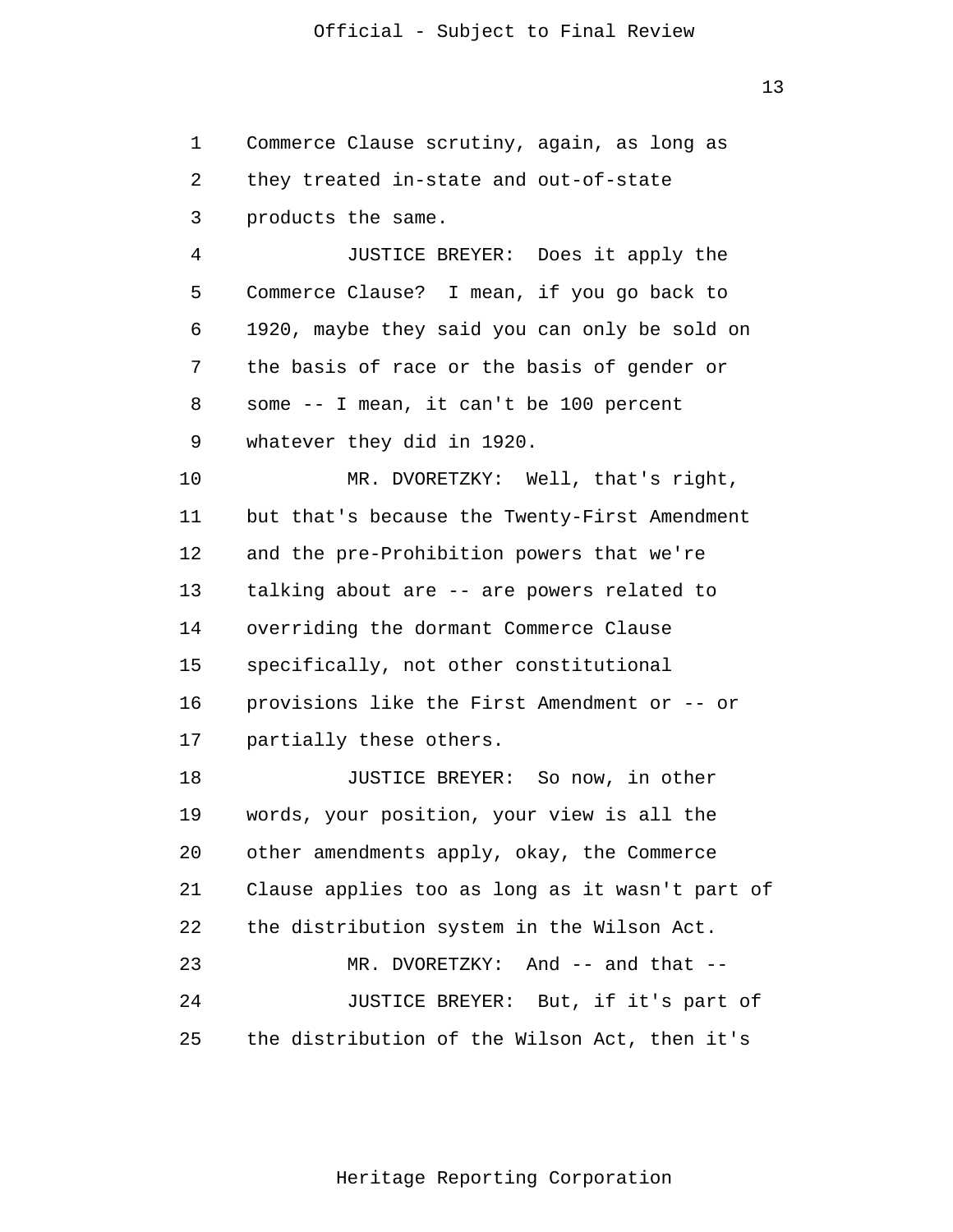1 2 3 4 **5**  $\overline{6}$  7 8 9 10 11 12 13 14 15 16 17 18 19 20 21 22 23 24 25 free of Commerce Clause, but, otherwise, it's subject to it, and it's also subject to everything else. MR. DVORETZKY: Well, I -- I wouldn't quite -- JUSTICE BREYER: Is that -- is that basically -- have I got it basically right? MR. DVORETZKY: No. I -- I wouldn't quite say we're looking at the distribution system pre the Wilson Act. But the Wilson and Webb-Kenyon Acts, which were constitutionalized in the Twenty-First Amendment, were all about permitting states to act in ways that did restrain commerce, but they weren't about permitting states to act in ways that violated the First Amendment or other, you know, individual rights, for example. And so  $-$  and  $-$ JUSTICE SOTOMAYOR: So that's where you're wrong because the law then did provide for racial discrimination, and there's nothing in the provision that limits itself to the Commerce Clause. It just says: The transportation or importation into any state, territory, or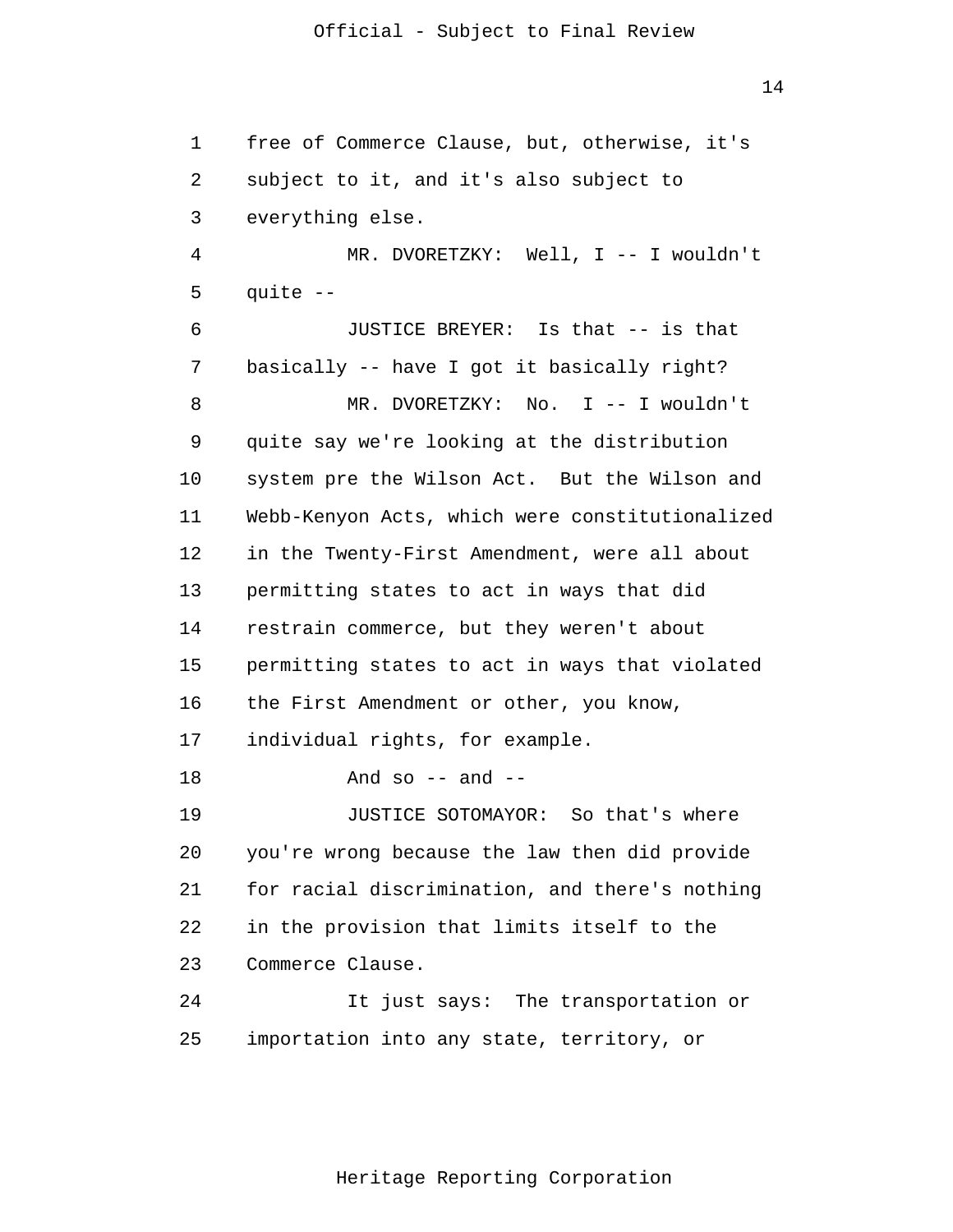1 2 3 4 **5**  $\overline{6}$  7 8 9 10 11 12 13 14 15 16 17 18 19 20 21 22 23 24 25 possession of the United States for delivery or use therein of intoxicating liquors in violation of the laws thereof is hereby prohibited. I don't actually see in that any reference to the Commerce Clause or to any other limiting principle. Yet we have cases that have found limiting principles. MR. DVORETZKY: Yes. But this Court's cases, including the ones that have found limiting principles, and Granholm itself, all explain that the Twenty-First Amendment has to be understood in light of what it was trying to achieve, which was constitutionalizing these statutes. And these statutes were dealing with commerce, notwithstanding their broad language. The problem that they were trying to solve and the state powers that they were trying to protect were related to powers because -- JUSTICE SOTOMAYOR: All right. Let me -- let me ask something about that. I do understand that the Twenty-First Amendment was geared towards giving states greater freedom in controlling the distribution and sale of liquor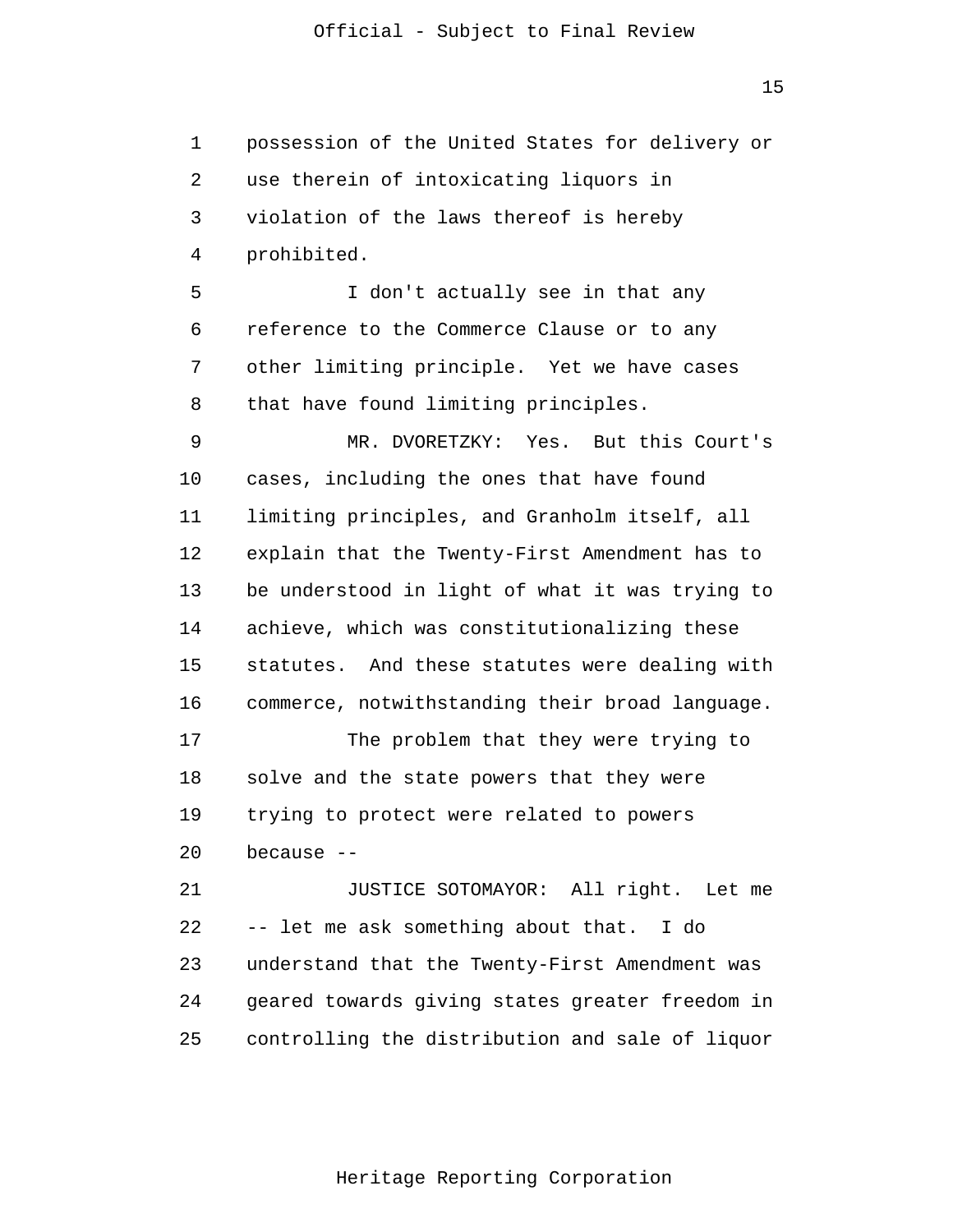16

 1 2 3 4 **5**  $\overline{6}$  7 8 9 10 11 12 13 14 15 16 17 18 19 20 21 22 23 24 25 in their jurisdiction. But I'm having a hard time understanding how the residency requirement does when it comes to a person's pre-existing residency. So, yes, we understand that having someone there who's responsible to the community is necessary. That was inherent in the three-tier system. But why is it inherent in the three-tier system that you have to have someone who's only a local do it? There are many states whose three-tier system doesn't require that. They function fairly well. I -- I don't understand the necessity of that. MR. DVORETZKY: So, first, I don't think the question is whether it's necessary or not. The point of the Twenty-First Amendment is the courts aren't supposed to impose that kind of scrutiny. States get to decide what distribution system works within their state. JUSTICE SOTOMAYOR: Well, we just -- MR. DVORETZKY: There's no one size fits all solution. JUSTICE SOTOMAYOR: I -- I agree. But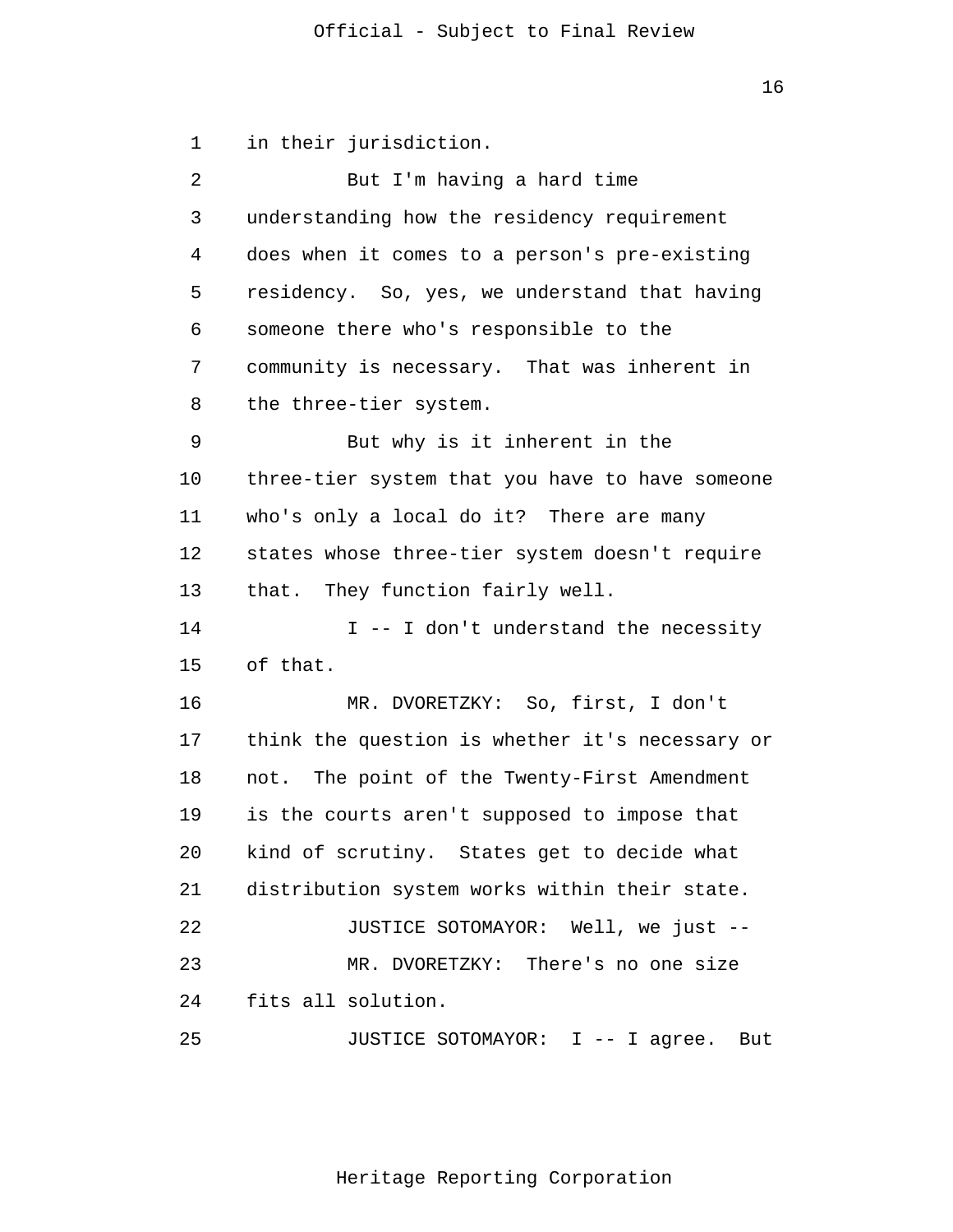1 2 3 4 **5**  $\overline{6}$  7 8 9 10 11 there are some parts of the discrimination part of the -- of the Commerce Clause that today still affect this. You're saying they can't use it to violate the First Amendment. We've said you can't use it to discriminate against products, although nothing in here says you can't do that. I'm -- I'm having a hard time understanding. Explain to me why it's necessary.

> 12 13 14 15 16 17 18 MR. DVORETZKY: Let -- let -- let me make two points. One, just quickly going back to your earlier question about the text of the Twenty-First Amendment, the text does refer to the delivery or use of alcohol. So that - that is invoking the sort of Commerce Clause concern that the history confirms.

> 19 20 21 22 23 24 But, to get to your other question about the purposes of a durational residency requirement, everybody agrees that a residency requirement of some sort is constitutional, notwithstanding that it would otherwise raise Commerce Clause concerns.

 25 And the durational component of a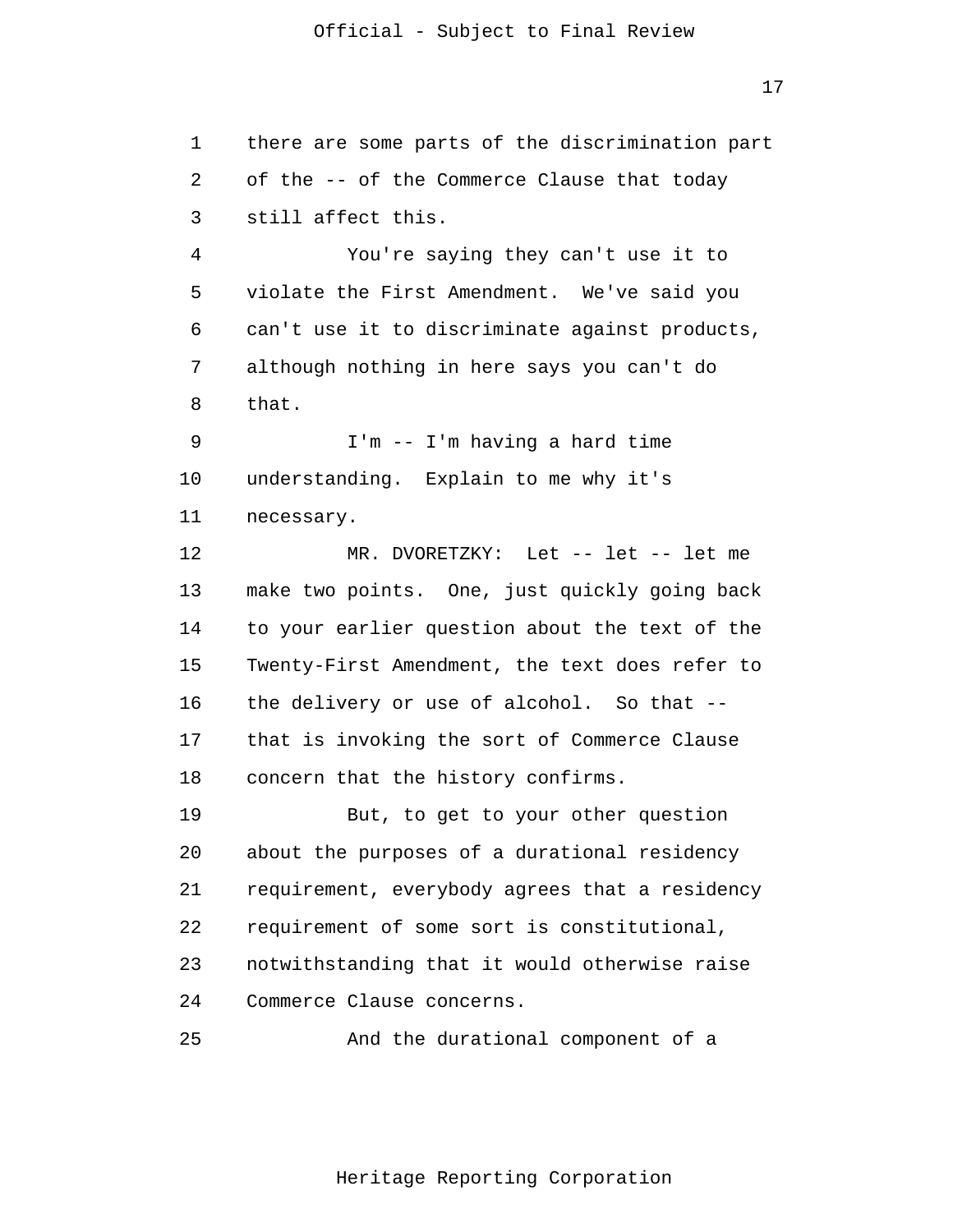18

 1 2 3 4 **5**  $\overline{6}$  7 8 9 10 11 12 13 14 15 16 17 18 19 20 21 22 23 24 25 residency requirement serves very much the same interests. For example, residency requirements are important because they allow states to conduct background checks. Having somebody be a -- a resident for a longer period of time allows the -- those who decide whether to issue licenses to actually observe the person and to observe the person's character and give the - the state a better ability to decide whether to issue a license and to conduct the background check. Likewise -- JUSTICE ALITO: Well, now you're - you're arguing that they serve a public health and safety purpose, and -- but I thought you - you answered my previous question by saying it doesn't matter. If the only purpose of the - of the regulation, and this is spelled out right in the statute itself, is economic protectionism, that does not create a dormant Commerce Clause problem because the Twenty-First Amendment gave the states that authority. MR. DVORETZKY: So -- so I think that's right. I think there's no historical pedigree for an economic protectionism sort of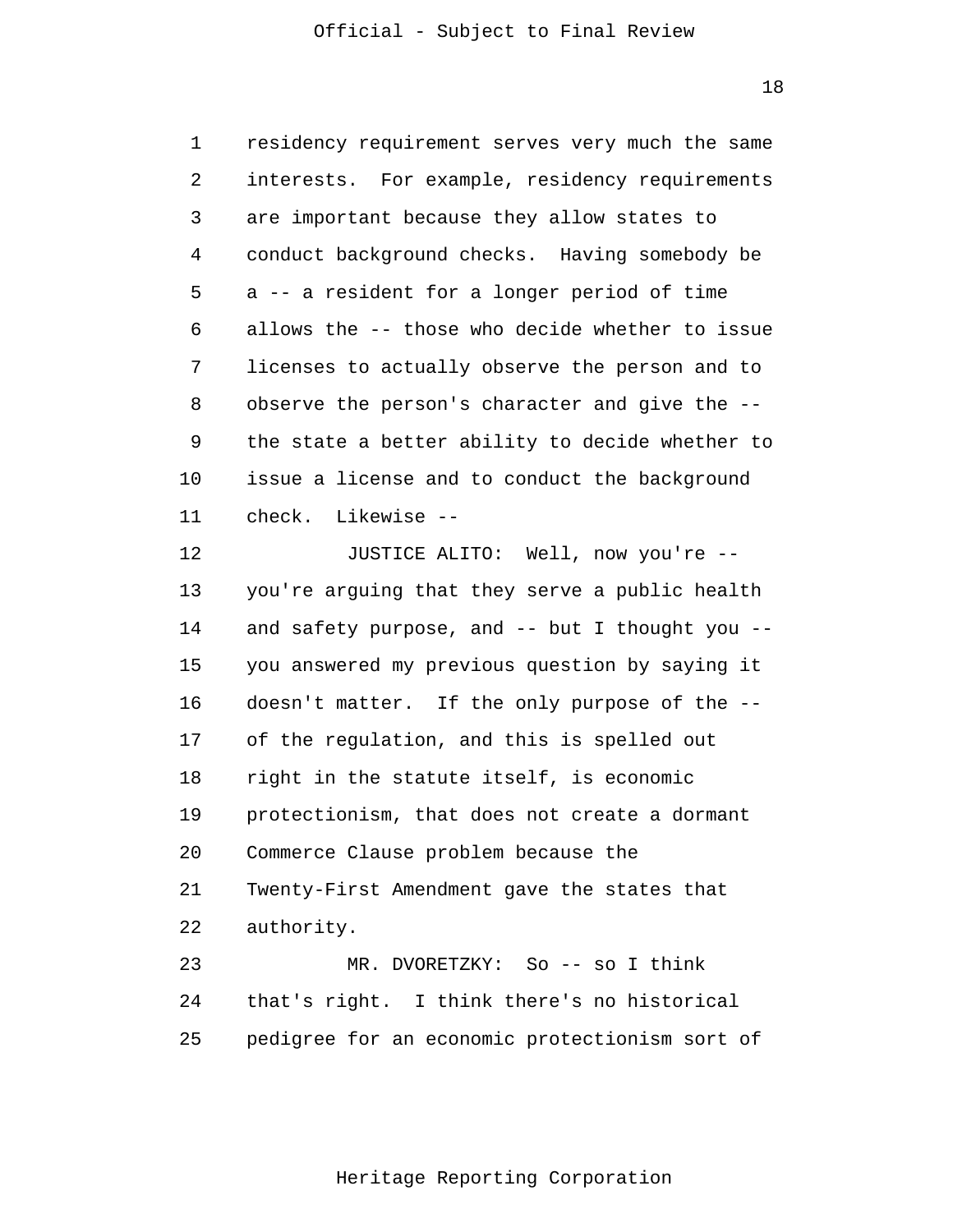1 2 3 exception. If the Court were to engage in that, it would essentially be a standardless inquiry that would --

 4 **5**  $\overline{6}$  7 8 9 10 11 JUSTICE ALITO: Well, I think you're turning -- maybe you're turning it around, and maybe my understanding of history is wrong, so you'll correct me, but I thought that the purpose of the Eighteenth Amendment was a determination by those who adopted it and ratified it that alcohol created a public health and safety problem.

> 12 13 14 15 16 17 18 19 20 And I thought the purpose of the - the -- the Twenty-First Amendment and Section 2 of the Twenty-First Amendment was to say this is a determination, the public health and safety determination is not going to be made on the national level. It's going to be made by the states. But none of that seems to me to have anything to do with economic protectionism.

> 21 22 23 24 25 But where am I wrong in that? What is the -- what is the -- the basis for thinking that the purpose of or a purpose of Section 2 of the Twenty-First Amendment was to authorize the states in this one area, dealing with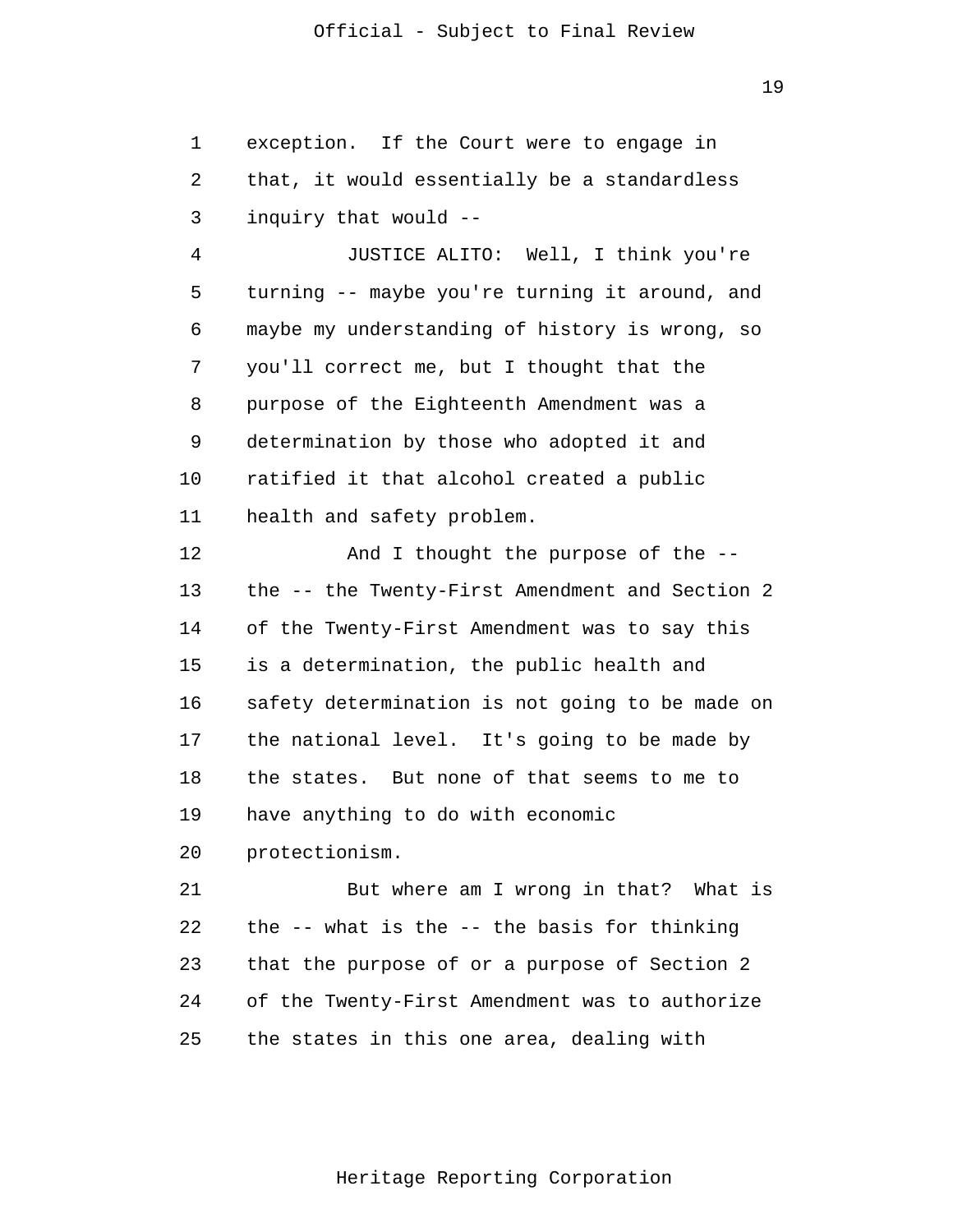1 2 3 alcohol, to engage in protectionist activities that wouldn't be permitted with respect to any other commodity?

 4 **5**  $\overline{6}$  7 8 MR. DVORETZKY: I -- I don't think the purpose was specifically to allow protectionist activity. But I do think that the purpose was to shield state laws from scrutiny under the dormant Commerce Clause.

 9 10 11 12 13 14 15 16 17 And for sure, one way that states might exercise that authority would be economic protectionism. But there's no historical pedigree for that kind of a carveout from what is otherwise virtually complete authority for states to legislate in this area free from dormant Commerce Clause scrutiny. JUSTICE KAVANAUGH: When you -- MR. DVORETZKY: If the court --

> 18 19 20 21 22 23 24 25 JUSTICE KAVANAUGH: When you say virtually complete authority, and you've said several times the point of the Twenty-First Amendment, the purpose of the Twenty-First Amendment, the problem that I'm having in thinking about this is the text -- the text of the Twenty-First Amendment does not support that, as I read it.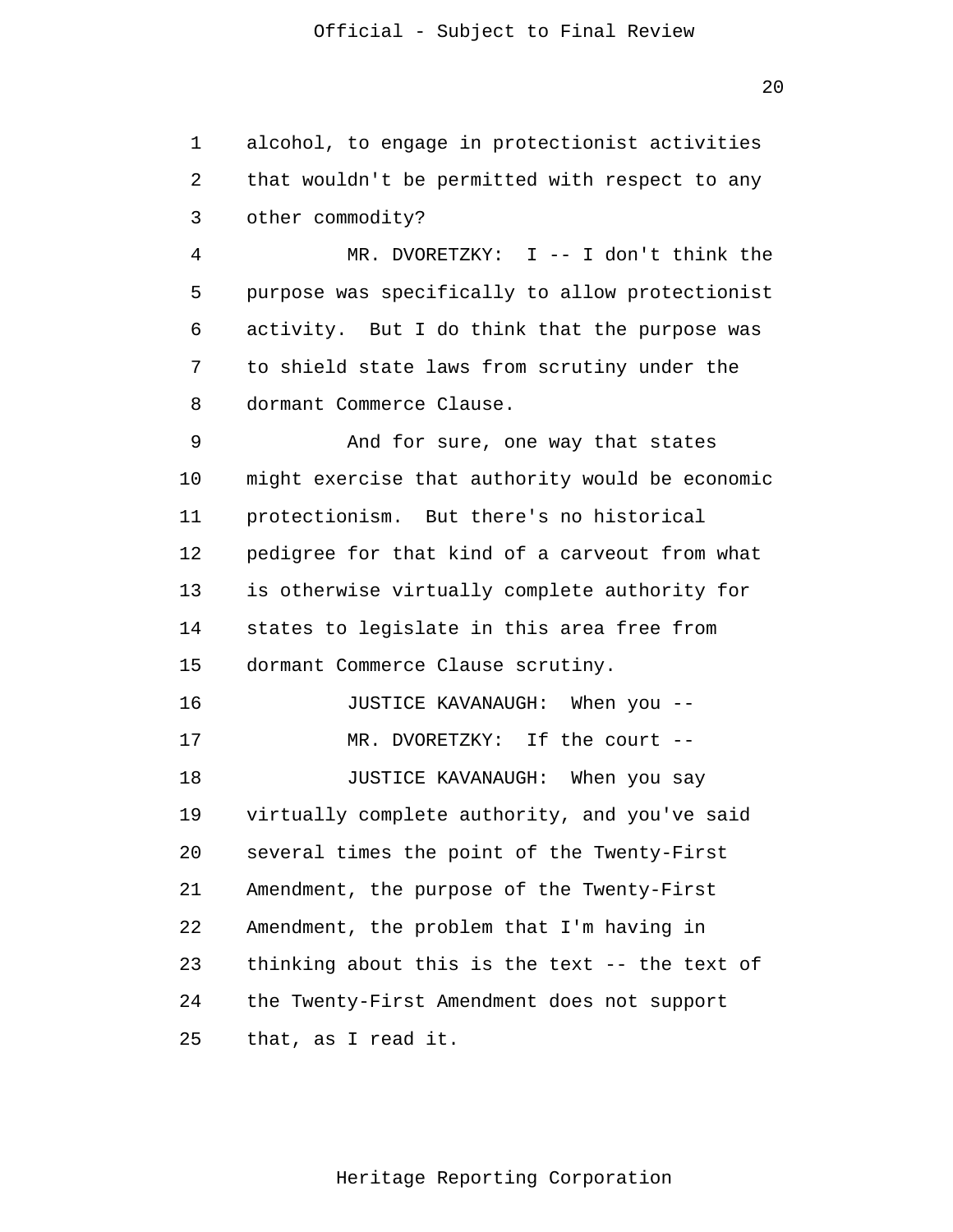1 2 3 4 **5**  $\overline{6}$  7 8 9 10 11 12 13 14 15 16 17 18 19 20 21 22 23 24 25 You mentioned delivery or use, but it doesn't just say the states have complete authority over delivery or use. It's talking about the transportation or importation into any state. And why isn't that most naturally read to allow states to remain dry and, therefore, ban transportation or importation but not to otherwise impose discriminatory or, as Justice Alito says, protectionist regulations? MR. DVORETZKY: Two points in response to that, Justice Kavanaugh. First, the Twenty-First Amendment has to be read against the backdrop of the inherent authority that states already had to regulate the distribution systems within their system. The Twenty-First Amendment didn't need to say that expressly because it was understood at the time. Second, this Court in Midcal said - and this is -- JUSTICE KAVANAUGH: Wait. I'm going to stop you there. I'm sorry. Where -- where do you get that -- that idea that it somehow - the backdrop was to give the states authority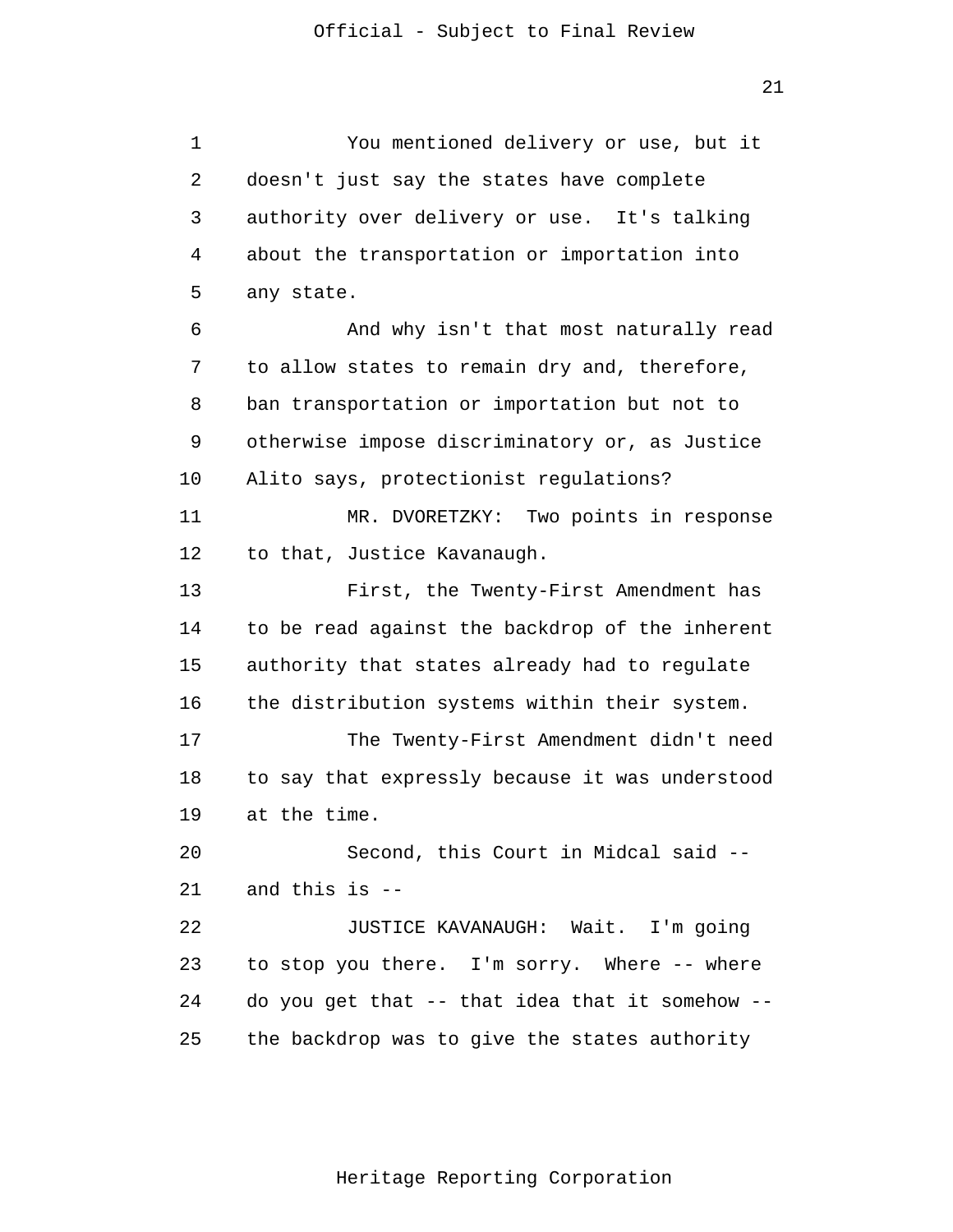22

 1 2 3 4 **5**  $\overline{6}$  7 8 9 10 11 12 13 14 15 16 17 18 19 20 21 22 23 24 25 to enact protectionist legislation or legislation that discriminated against out-of-state producers, retailers, wholesalers? MR. DVORETZKY: So -- so I direct you to Judge Sutton's dissent in the Sixth Circuit which walks through the understanding of state authority -- of state authority at that time. JUSTICE KAVANAUGH: I -- I -- I've gone through all that, and I -- and I don't see that in the Webb-Kenyon Act that the -- the things that led up to that were not the -- the Act was not, as I understood it, enacted to enable states to enshrine protectionist legislation into state law. MR. DVORETZKY: Those -- those statutes were enacted in order to avoid circumvention of certain inherent state powers by importing product into the -- JUSTICE KAVANAUGH: When they wanted to -- when they wanted to remain dry states, as I understood it. MR. DVORETZKY: But, when the Twenty-First Amendment was enacted, obviously, that was the end of Prohibition. But it also restored to the states powers that they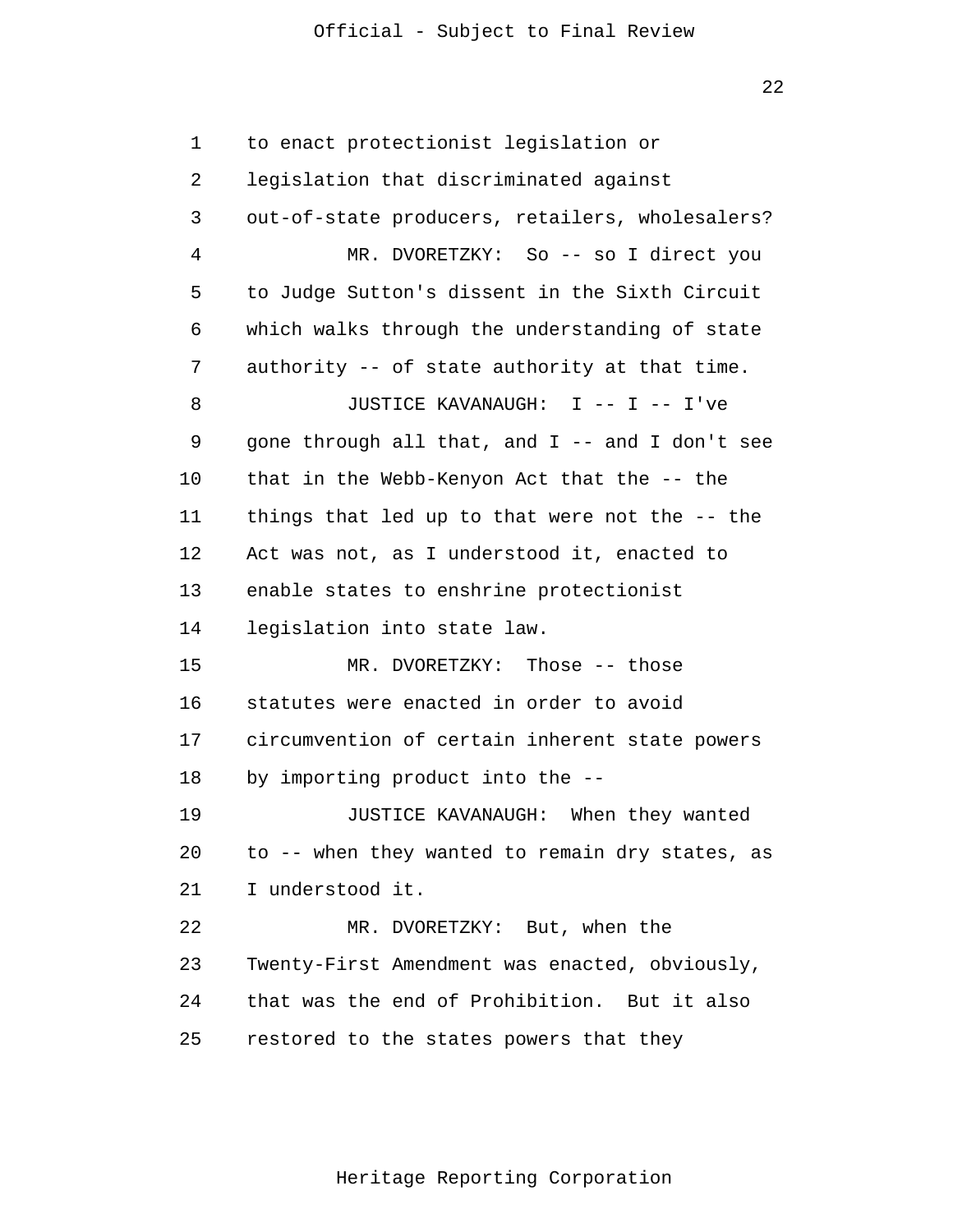23

```
 1 
 2 
 3 
 4 
5
\overline{6} 7 
 8 
 9 
            10 
            11 
            12 
            13 
            14 
            15 
            16 
            17 
            18 
            19 
            20 
            21 
            22 
            23 
            24 
            25 
                 previously had to regulate -- regulate 
                 authority within their borders. 
                          I'd also direct the Court to Midcal, 
                 this is at 445 U.S. at 106, which said that 
                 although the Twenty-First Amendment on its face 
                 gives the states control over the 
                 transportation or importation, such control 
                 logically entails considerable regulatory power 
                 not strictly limited to importing and 
                 transporting alcohol. 
                          That too is referring to the Court's 
                 -- to the state's inherent power to regulate 
                 the systems within their states. 
                          If I may reserve the remainder of my 
                 time. 
                          CHIEF JUSTICE ROBERTS: Thank you, 
                 counsel. 
                          General Franklin. 
                          ORAL ARGUMENT OF DAVID L. FRANKLIN FOR 
                        ILLINOIS, ET AL., AS AMICI CURIAE, IN 
                              SUPPORT OF THE PETITIONER 
                          MR. FRANKLIN: Mr. Chief Justice, and 
                 may it please the Court: 
                          This Court has repeatedly stated most 
                 recently in Granholm itself that Section 2 of
```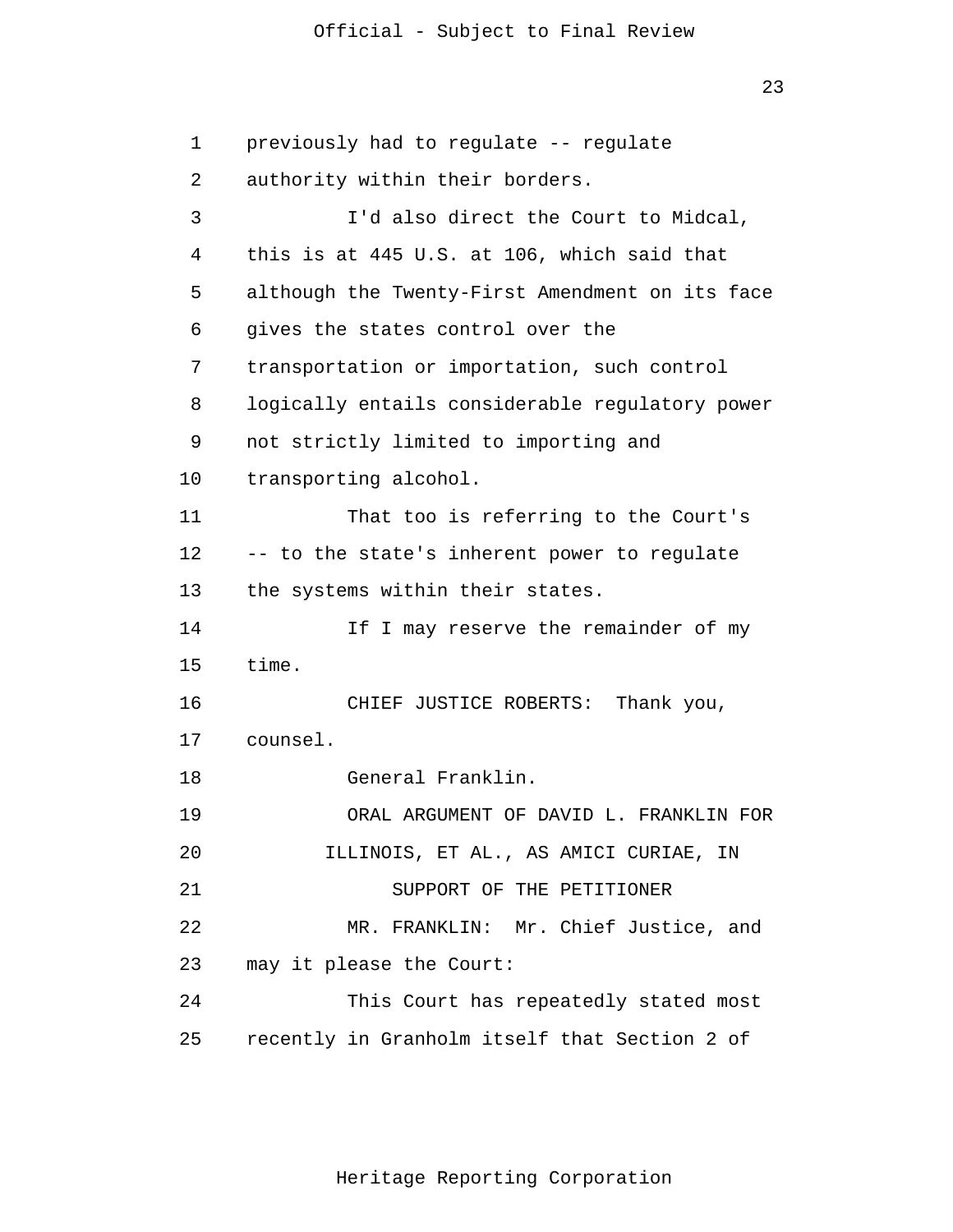1 2 3 4 **5**  6 7 8 9 10 11 12 13 14 15 16 17 18 19 20 21 22 23 24 25 the Twenty-First Amendment gives states virtually complete control over how to structure their domestic liquor distribution systems. Now questions have obviously arisen already this morning about whether residency requirements were -- were part of that structure. And they were. We know that, for example, from the Vance case in 1898. The -- the Court's discussion there is very instructive. Vance involved the South Carolina dispensary law, but the Court there said the dispensary law was comparable to a situation in which a state required for a retail license that the retailer be a resident of that state. And the Court treated that situation as so self-evidently valid that it used that as the basis for upholding the South Carolina law by saying any rule that would question that -- JUSTICE KAGAN: Mr. -- MR. FRANKLIN: -- just couldn't be the law. JUSTICE KAGAN: Mr. Franklin, you're representing quite a number of states,

Heritage Reporting Corporation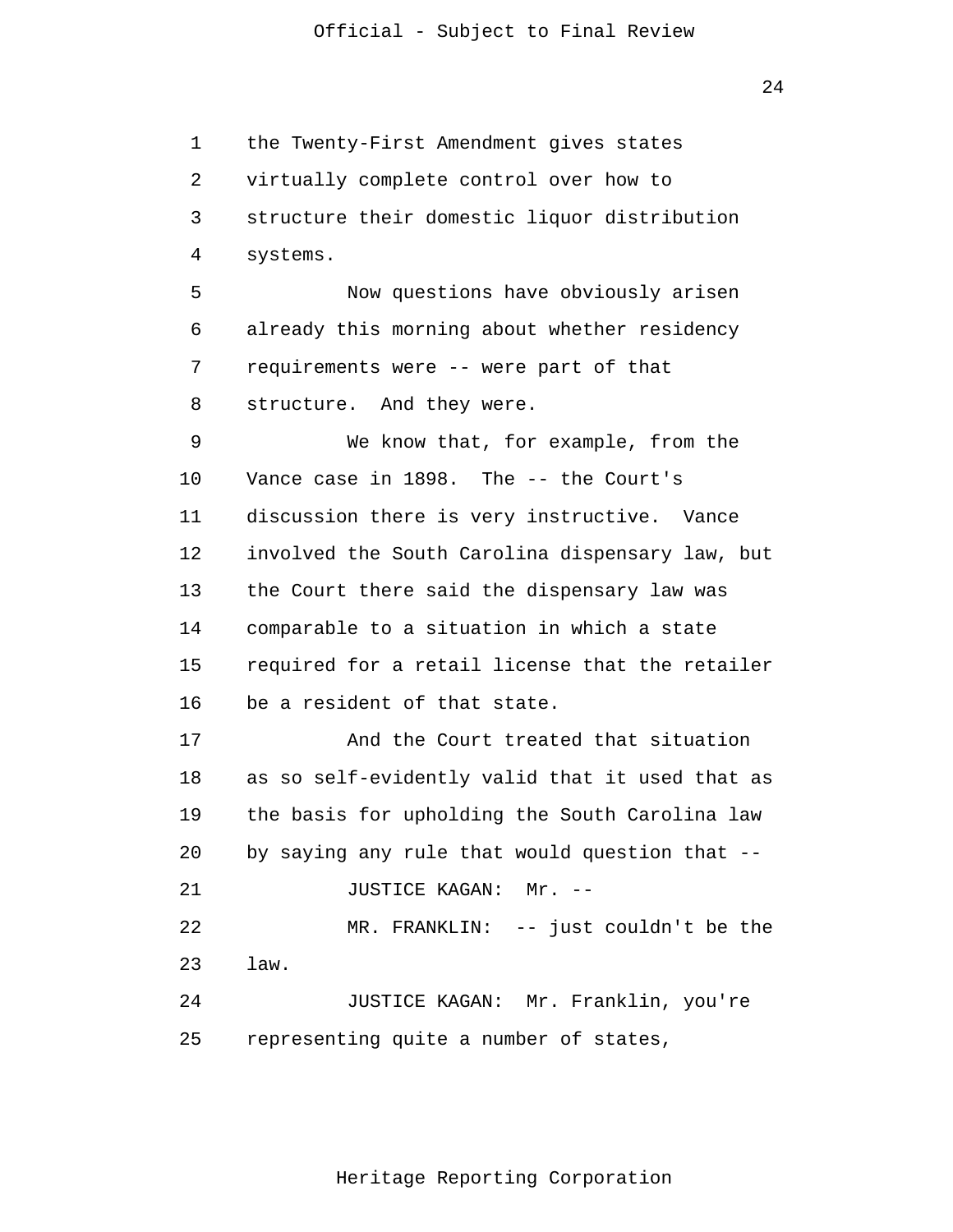<u>25 and 25 and 25 and 25 and 25 and 25 and 25 and 25 and 25 and 25 and 25 and 25 and 25 and 25 and 25 and 25 and 25 and 25 and 25 and 25 and 25 and 25 and 25 and 25 and 25 and 26 and 26 and 26 and 26 and 26 and 26 and 26 a</u>

 1 2 3 4 **5**  6 7 8 9 10 11 12 13 14 15 16 17 18 19 20 21 22 23 24 25 including Tennessee, I guess. Maybe? These states have very varying residency requirements. And I want to take you back to Justice Alito's question. Tennessee appears to be on one end of the spectrum. And is there anything in your argument that would give us a way to say, you know, when there's a 12-year residency requirement, when there's a 100 percent shareholder requirement, these have stopped being public health and safety measures; these are clearly protectionist and we should not allow those to occur? MR. FRANKLIN: Well, I agree with my co-counsel that there wouldn't be a dormant Commerce Clause claim there because the Twenty-First Amendment, as he stated, was designed to supplant or displace dormant Commerce Clause analysis. Now there may come a point where the residency requirement is so extreme or so excessive as to be truly arbitrary, and then it could fail the Fourteenth Amendment's background presumption all -- JUSTICE KAGAN: Well, it's not arbitrary if you are intending to promote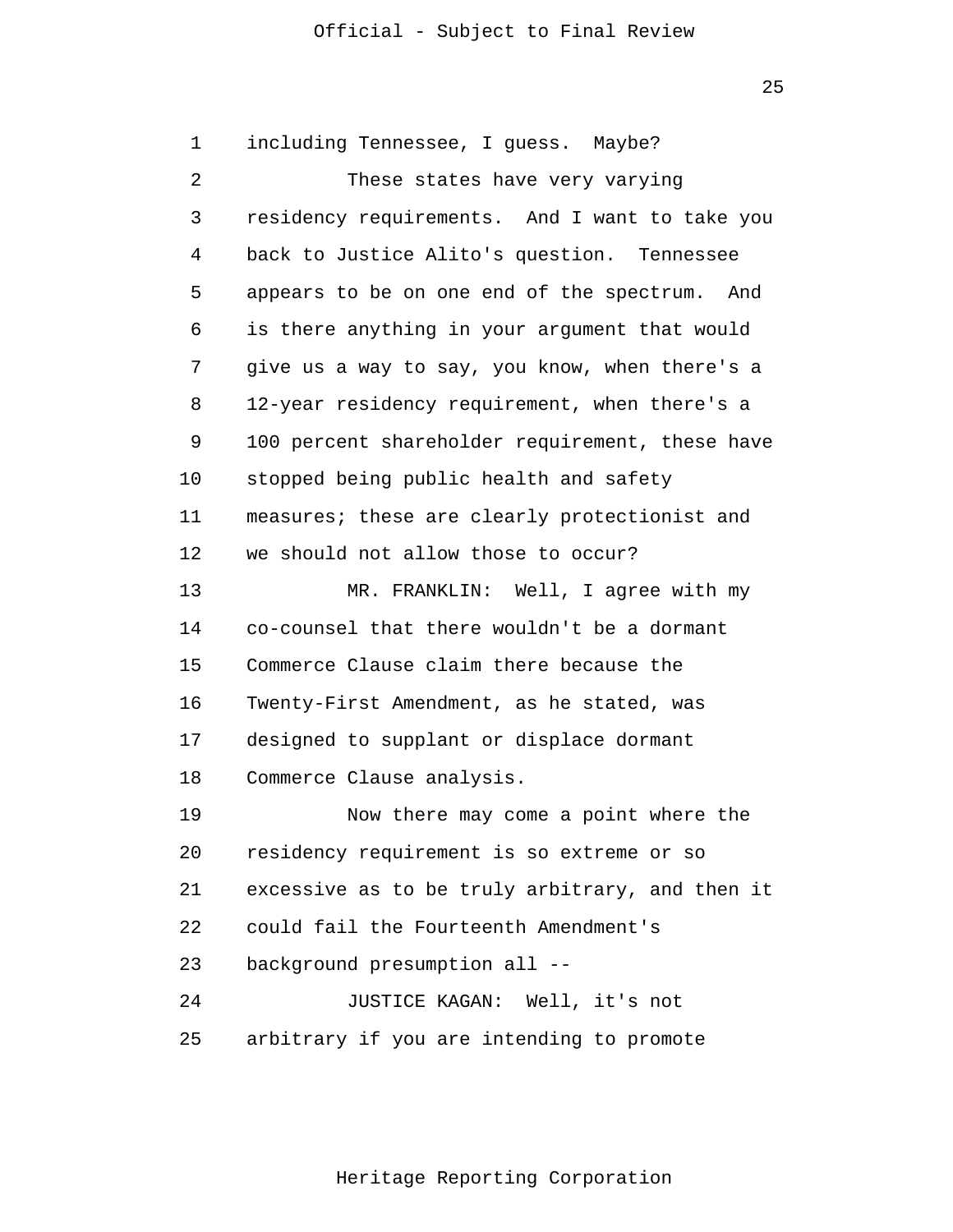1 2 3 4 **5**  6 7 8 9 10 11 12 13 14 15 16 17 18 19 20 21 22 23 24 25 economic protectionism. And as I understand your position, it's that that's part of the states' prerogatives too. And then, you know, the sky is the limit. Every -- the more you do, the more protectionist it gets. MR. FRANKLIN: Well, for example, it's our position in this case that the interplay between the initial two-year residency requirement for a license under Tennessee law and the 10-year renewal requirement, it's hard to see a rational basis for that. It seems like a trap for the unwary. That -- that's not a dormant Commerce Clause problem, but it could be a violation of the background rationality -- JUSTICE KAVANAUGH: Why -- MR. FRANKLIN: -- minimal rationality requirement under the Fourteenth amendment. JUSTICE KAVANAUGH: Why is that? To pick up on Justice Kagan's question, economic protectionism is rational. It's -- and in certain circumstances, it's disputed, but it's rational, and maybe a dormant Commerce Clause problem. And you're saying no, it's no dormant

Heritage Reporting Corporation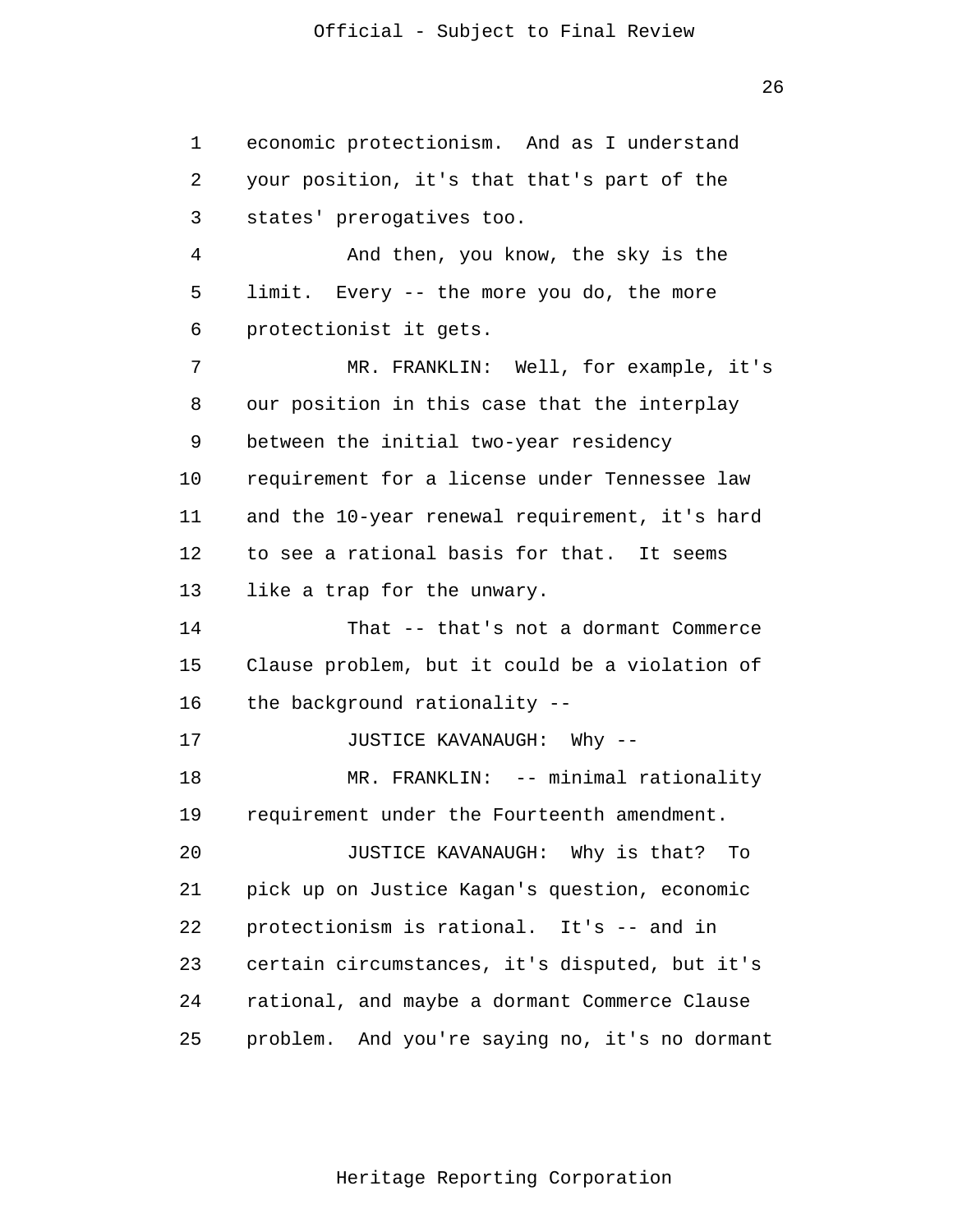27

 1 2 3 4 **5**  $\overline{6}$  7 8 9 10 11 12 13 14 15 16 17 18 19 20 21 22 23 24 25 Commerce Clause problem. Then it would seem -- I'm repeating Justice Kagan now -- the sky is the limit. MR. FRANKLIN: My comment went simply to the interplay between -- JUSTICE KAVANAUGH: I know. MR. FRANKLIN: -- the initial requirement and the subsequent requirement. JUSTICE KAVANAUGH: Yeah, but the 12 years, no dormant Commerce Clause problem, you said, and the rationality argument would be that it's designed to favor in-state retailers. That's rational. MR. FRANKLIN: Our position would simply be that, at some point down the line, there -- there could be a failure of minimal rationality. JUSTICE GORSUCH: I guess -- MR. FRANKLIN: But that's certainly not the case with respect to the two-year requirement that the -- JUSTICE GORSUCH: Well, General, I guess the question if  $--$  if  $--$  if you're conceding that much, what's the delta? What's the difference between what the dormant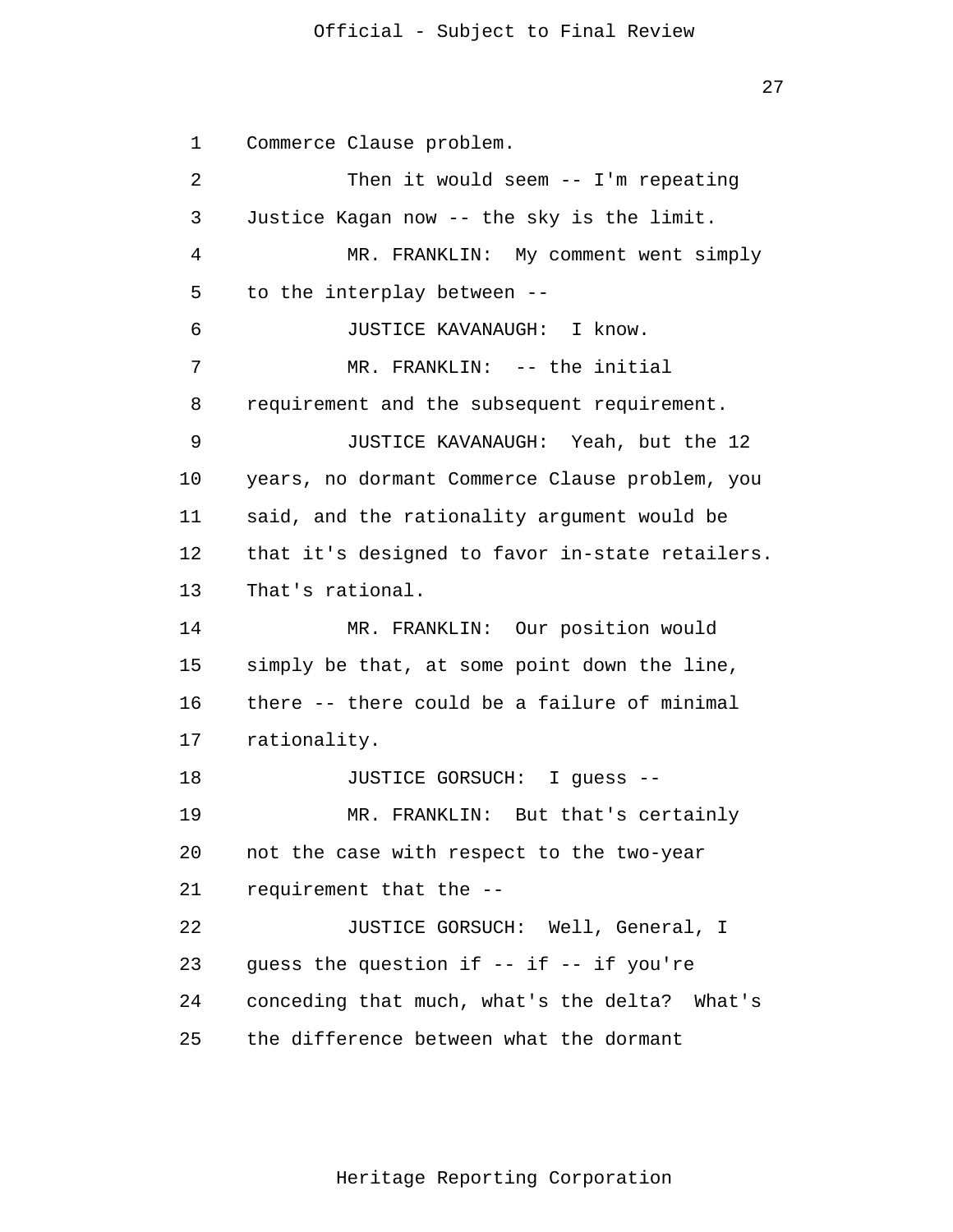28

```
 1 
 2 
 3 
 4 
5
\overline{6} 7 
 8 
 9 
            10 
            11 
            12 
            13 
            14 
            15 
            16 
            17 
            18 
            19 
            20 
            21 
            22 
            23 
            24 
            25 
                 Commerce Clause would otherwise disallow and 
                 what I -- I take it to -- to be your position
                 the Equal Protection Clause would -- would 
                 permit? 
                          If it's -- if it's irrational under 
                 one, why is it rational under the other? And 
                 are we just going to re-create our dormant 
                 Commerce Clause jurisprudence elsewhere? 
                          MR. FRANKLIN: Well, I do think it 
                 would be a mistake to re-create the dormant 
                 Commerce Clause elsewhere because --
                          JUSTICE GORSUCH: Presumably. 
                         MR. FRANKLIN: Right. 
                          JUSTICE GORSUCH: But why? Isn't that 
                 exactly the invitation you're issuing us 
                 through this concession? 
                          MR. FRANKLIN: I -- I don't think so. 
                 All -- all legislation is subject to the 
                 Fourteenth Amendment's background requirement 
                 of minimal rationality. We don't think we're 
                 close to that here. 
                          And the protectionism lens is just the 
                 wrong lens through which to look at this issue. 
                          JUSTICE BREYER: Suppose you -- law: 
                 Any liquor store has to use paint made in
```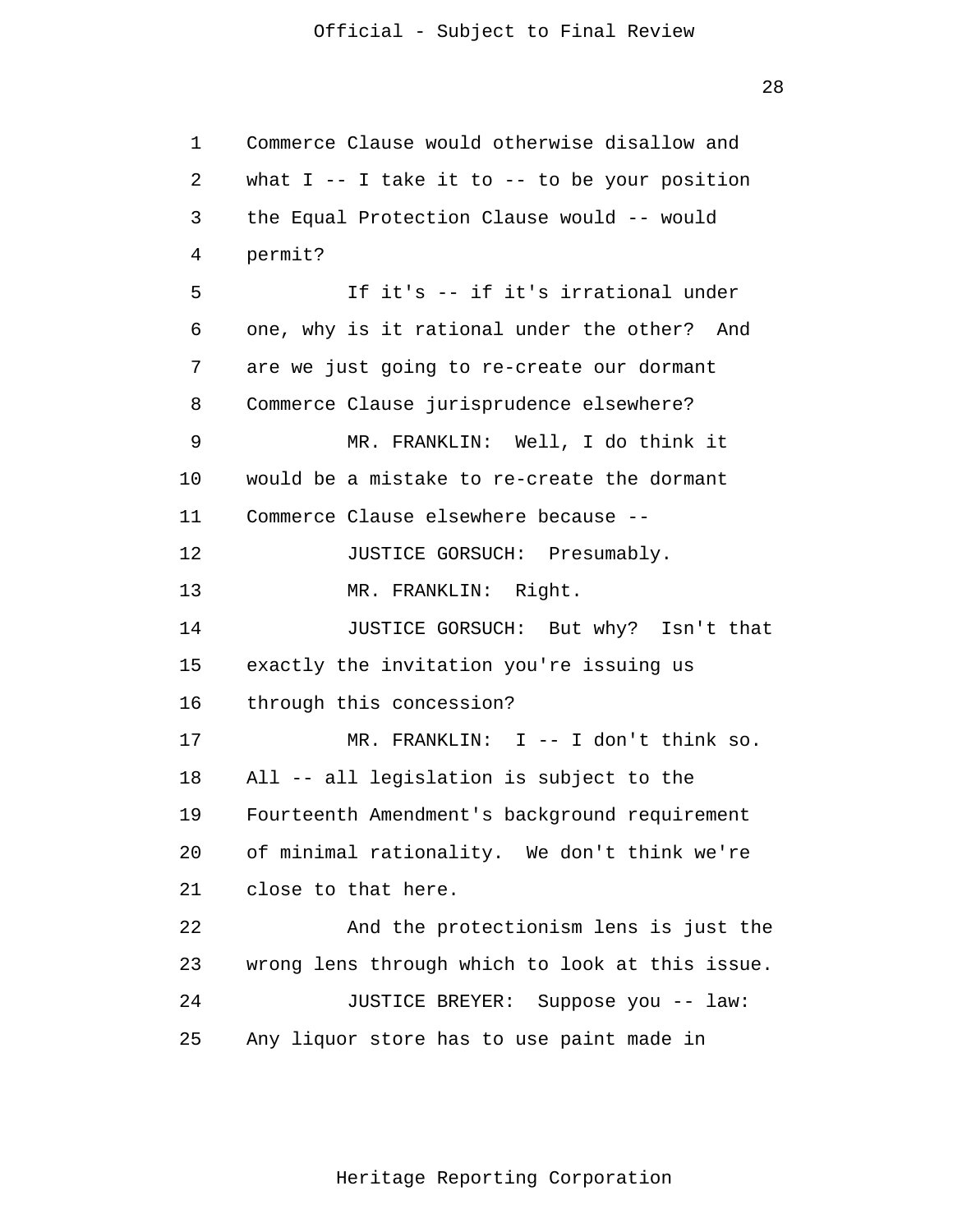29

| $\mathbf 1$ | Tennessee, asphalt made in Tennessee for the  |
|-------------|-----------------------------------------------|
| 2           | parking lot, neon -- you know, I can go on.   |
| 3           | (Laughter.)                                   |
| 4           | MR. FRANKLIN: I -- I -- I suppose at          |
| 5           | some point, if we're talking about the use of |
| 6           | paint, then we're really getting pretty far   |
| 7           | afield from the state's structuring the       |
| 8           | in-state distribution and sale.               |
| 9           | JUSTICE BREYER: And so there's just           |
| 10          | as good a reason for saying the out-of-state  |
| 11          | owner has to be -- live here for 12 years, as |
| 12          | there is to say paint. In fact, a better      |
| 13          | reason because Tennessee paint's really good. |
| 14          | (Laughter.)                                   |
| 15          | MR. FRANKLIN: But this -- the statute         |
| 16          | here, Your Honor, goes to the question of who |
| 17          | can sell to whom and on what terms. That's    |
| 18          | always been at the heartland of what the      |
| 19          | Twenty-First Amendment was meant to protect,  |
| 20          | the state's ability to structure the          |
| 21          | intra-state sale of its product.              |
| 22          | JUSTICE KAGAN: I -- I guess,                  |
| 23          | Mr. Franklin, the -- that a question that     |
| 24          | followed from my last is wouldn't it be a     |
| 25          | better idea if we said the dormant Commerce   |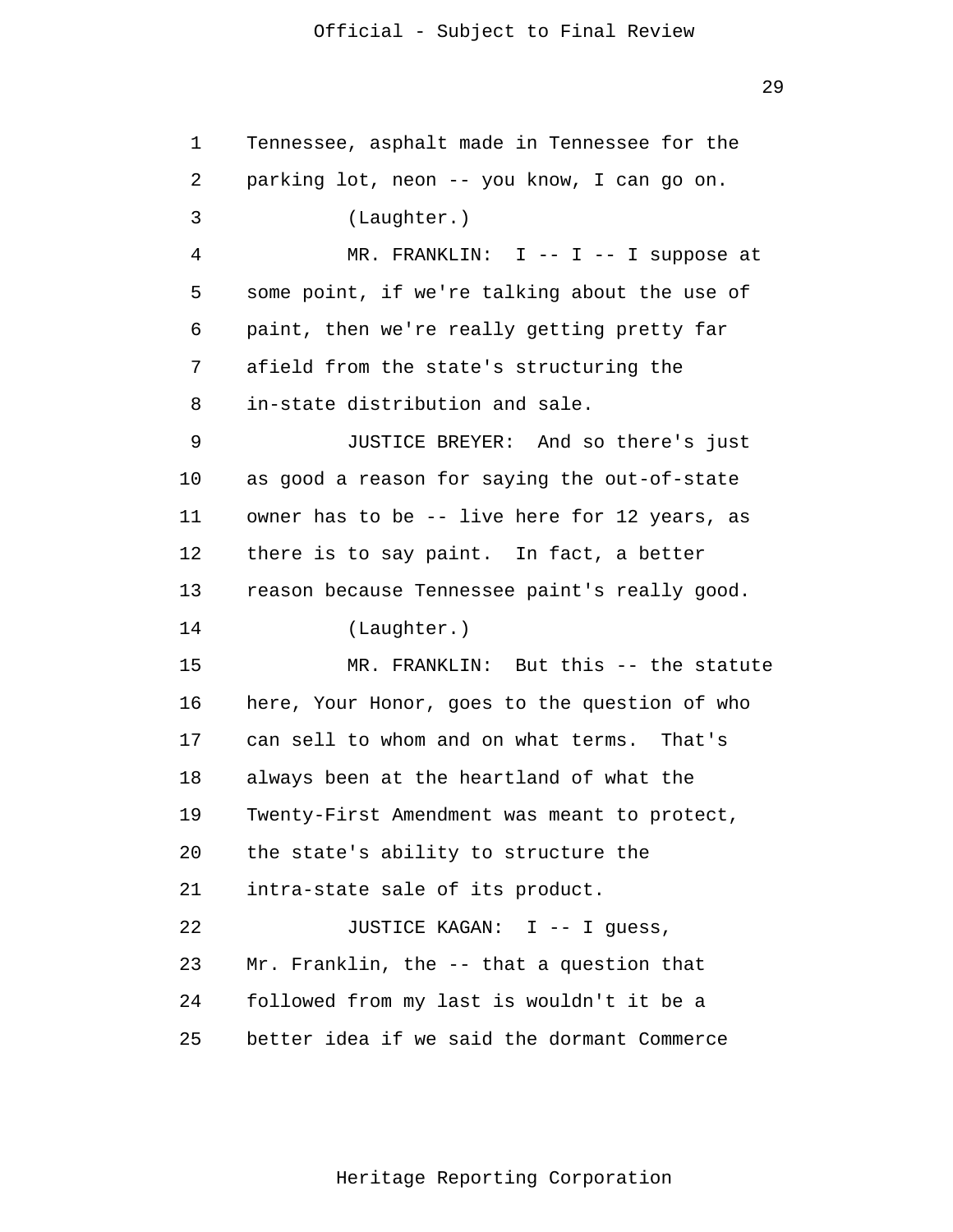30

 1 2 3 4 **5**  $\overline{6}$  7 8 9 10 11 12 13 14 15 16 17 18 19 20 21 22 23 24 25 Clause does apply? And then let the state come back and say we can meet that test; we have real health and safety concerns here, and our law is well tailored to address those concerns. And so it's not a dormant Commerce Clause violation. MR. FRANKLIN: I -- I think that approach, which is essentially Judge Sutton's approach, would still embroil the courts in the kind of line drawing that the Twenty-First Amendment was designed to relieve them of by - by creating what this Court has called an exception to the normal operation of the dormant Commerce Clause. It would be at odds with the broad regulatory discretion that's - that's conferred by the Twenty-First Amendment. But -- but it's -- I think it's important to note also that the Respondents' approach -- which is not that approach, right? Their approach says no discrimination of any kind under the Twenty-First Amendment. And that approach really would leave the Twenty-First Amendment with no meaningful role to play in our modern constitutional order.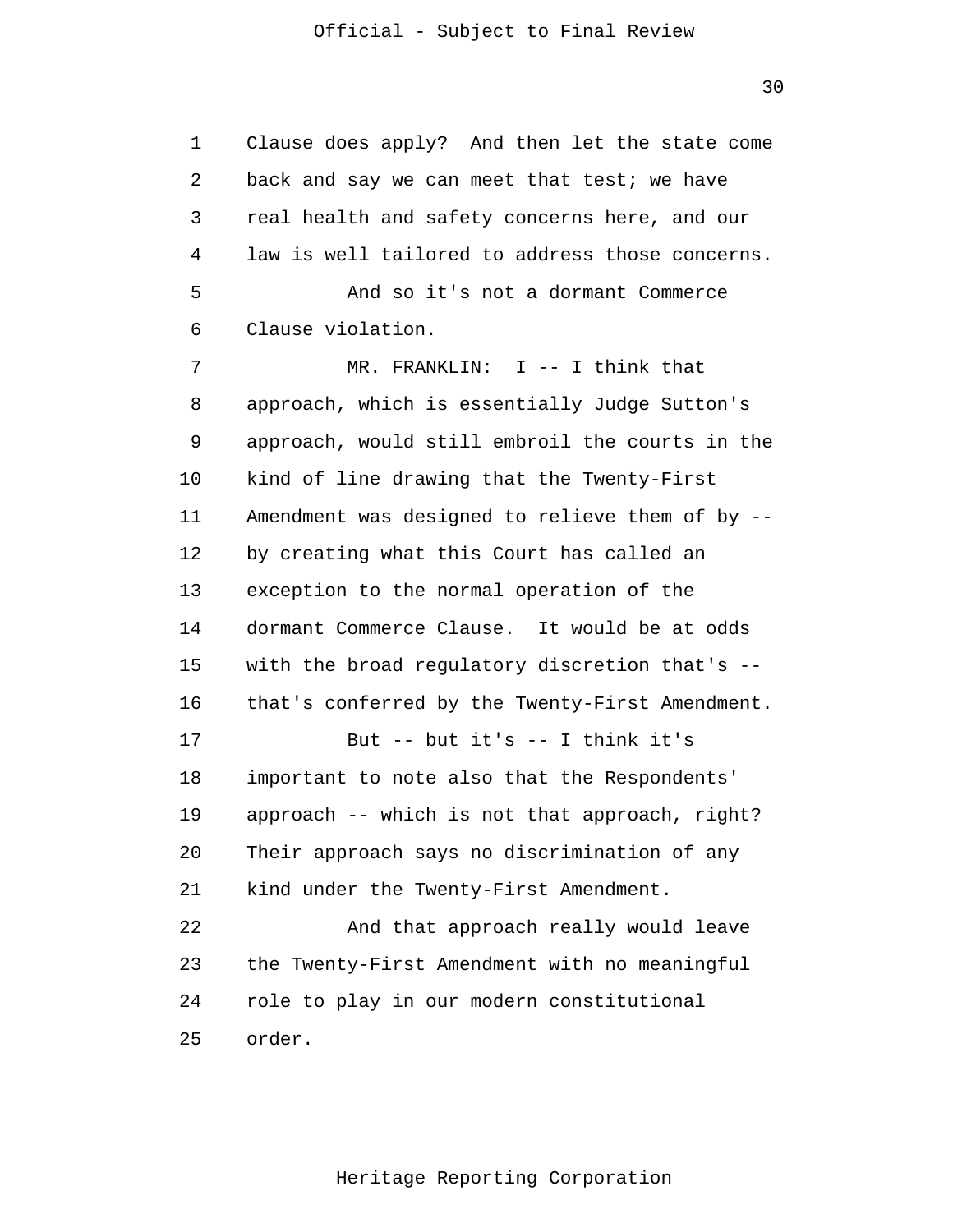1 2 3 4 **5** Think about the three-tier system for a moment. This Court described it in Granholm not only as unquestionably legitimate but also as involving sales to and purchases from an in-state wholesaler.

 $\overline{6}$  7 8 9 10 11 12 13 14 Now that arrangement disadvantages out-of-state business interests. It wouldn't fly if we were talking about milk or trash. But this Court has treated it as unquestionably legitimate because it's part of the state's choice about how to structure the in-state sale of this particularly dangerous product that has distinctive constitutional treatment under the Twenty-First Amendment.

> 15 16 17 18 19 20 21 22 23 24 25 In the end, Respondents are asking this Court to treat alcohol like any other article of commerce. But it's not. It was actually 100 years ago today that the Eighteenth Amendment was -- was finally ratified. And 14 years after that failed experiment, the Twenty-First Amendment restored to the individual states their broad police powers over delivery and sale of this product within their borders so long as they treated out-of-state and in-state products the same.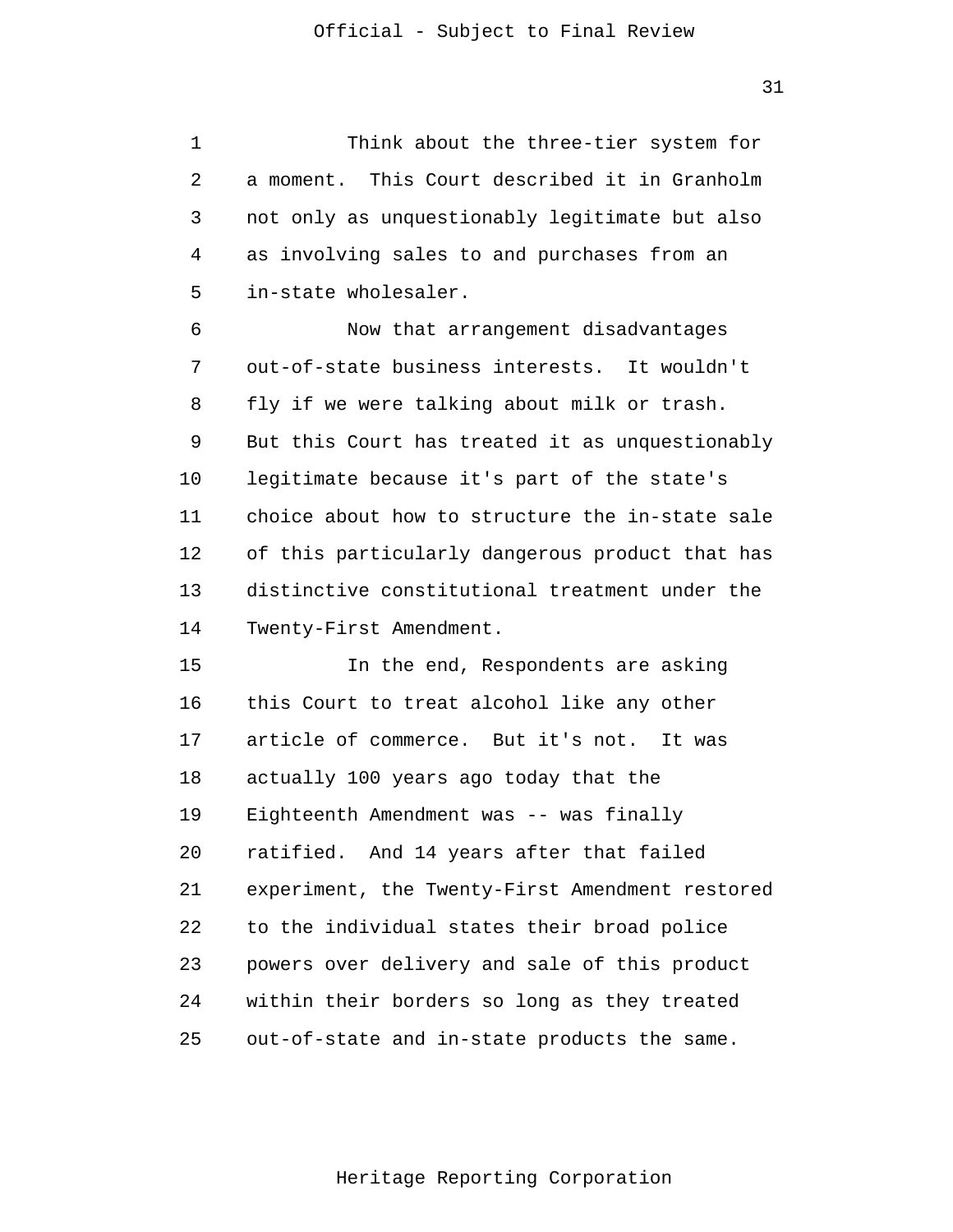32

 1 2 3 4 **5**  $\overline{6}$  7 8 9 10 11 12 13 14 15 16 17 18 19 20 21 22 23 24 25 And that proviso comes directly from the text of the Wilson Act, which was Congress's instruction as to how and to what extent to overturn this Court's original package doctrine case law from the late 19th Century. That was the line Congress drew and no further. Granholm drew the same line. It said we're not going to import all of the dormant Commerce Clause's non-discrimination principles into the Twenty-First Amendment, but we are going to import so much of it as the historical analysis and the Wilson Act require. JUSTICE ALITO: As Justice Kavanaugh pointed out in an earlier question, the Twenty-First Amendment is about the transportation or importation of alcohol into a state. How do you get from there to a durational residency requirement that is imposed on the owner of a retail outlet in the state? Suppose I am not a resident of Tennessee and I want a license to operate an entity that will sell only Tennessee whiskey. How would that fall within the terms of the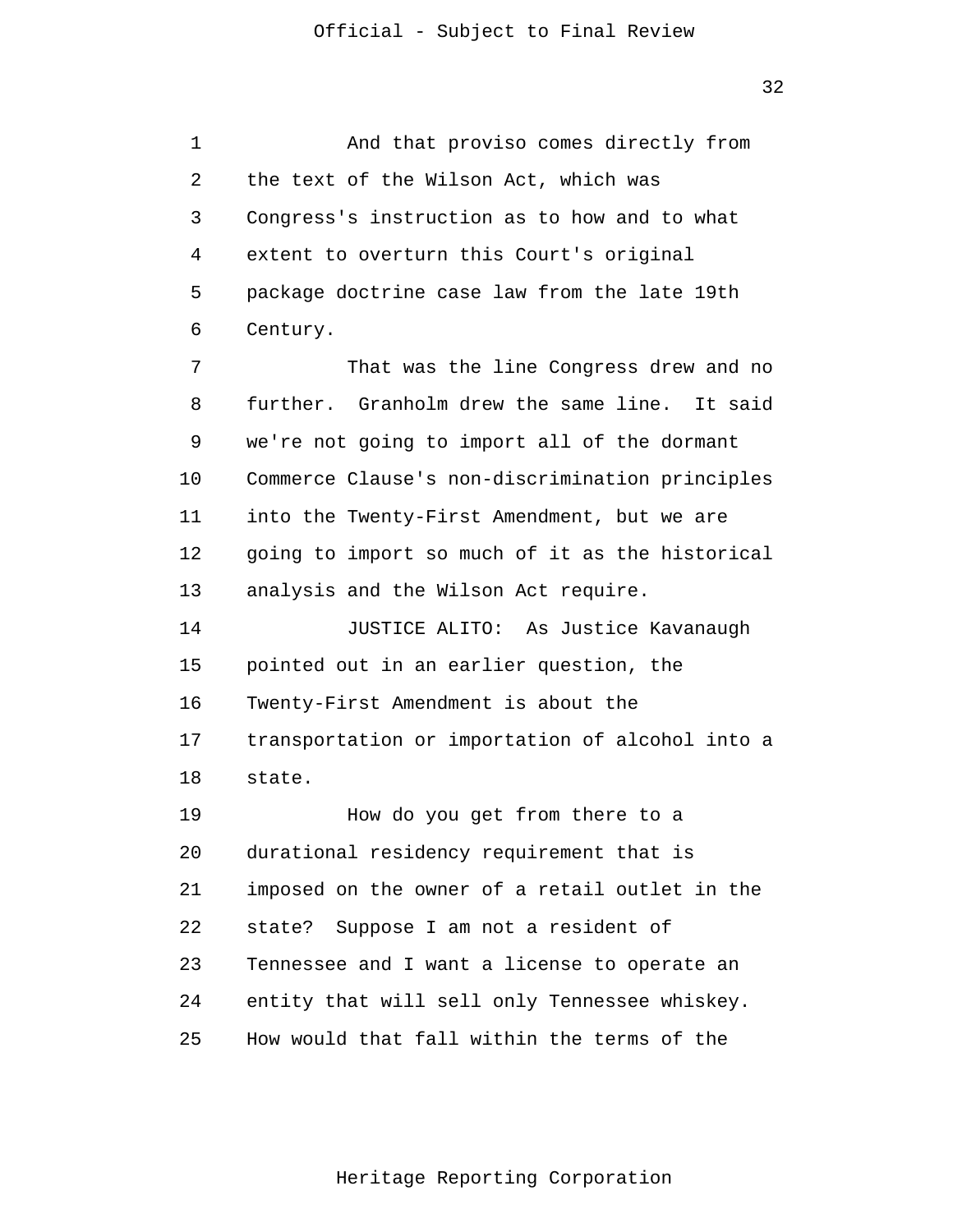33

 1 2 3 4 **5**  $\overline{6}$  7 8 9 10 11 12 13 14 15 16 17 18 19 20 21 22 23 24 25 Twenty-First Amendment? MR. FRANKLIN: Well, if I can quote from Midcal in the way that my colleague was beginning to do, what the Court said there is very instructive. It said yes, in terms, the amendment gives states control over transportation and importation. But, of course, such control -- I'm quoting still - logically entails considerable regulatory power not strictly limited to importing and transporting alcohol. It's true, in other words, that the Twenty-First Amendment speaks of importation, though it also speaks of delivery and use, but it does so -- JUSTICE ALITO: It speaks of transportation for the purpose of delivery or use. MR. FRANKLIN: For the purpose of protecting the state's ability to control the terms on which delivery or use will take place within its borders. And that's exactly what's at issue here. The Twenty-First Amendment, in other words, presupposes and safeguards the state's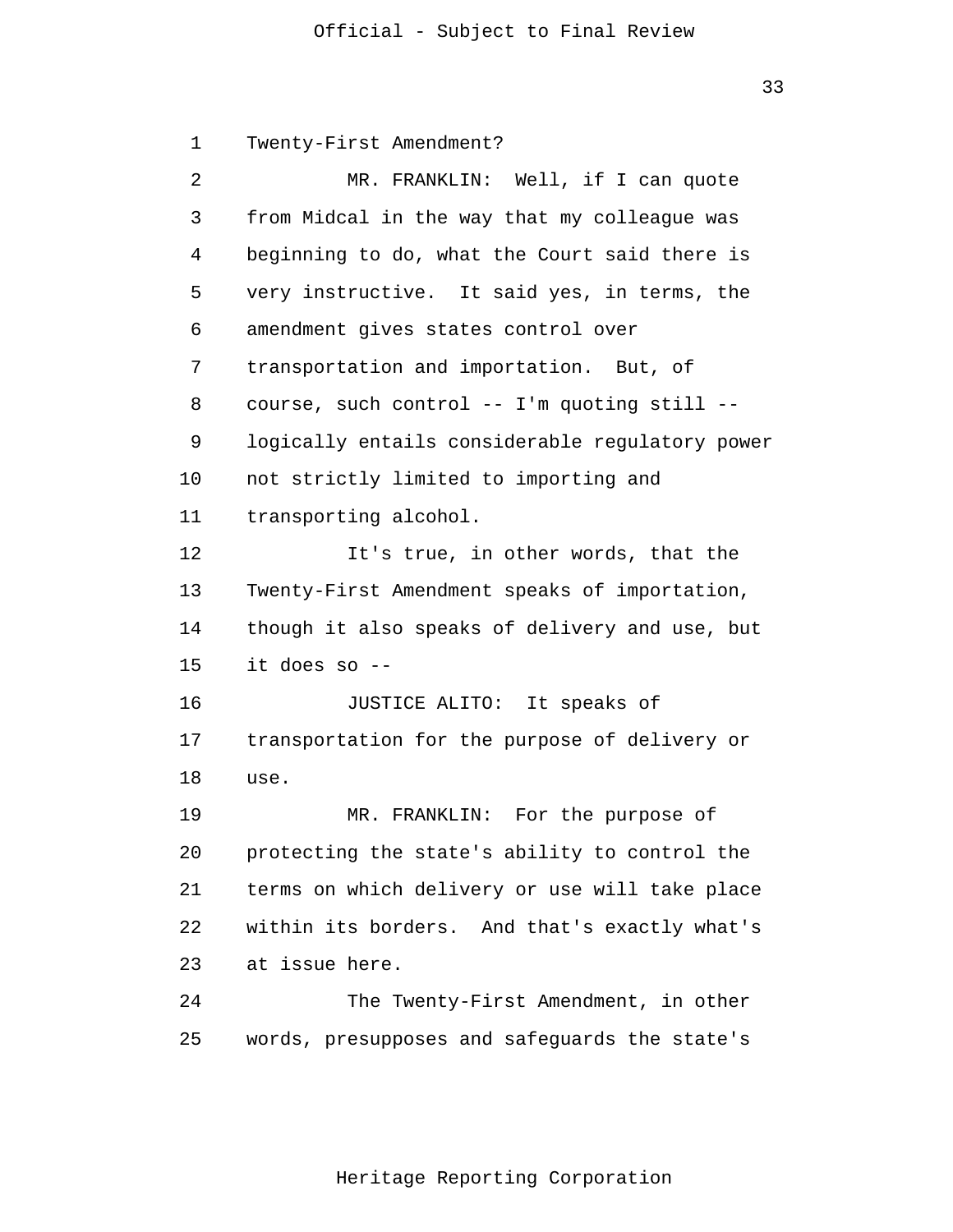| $\mathbf 1$ | broad control over intrastate distribution and         |
|-------------|--------------------------------------------------------|
| 2           | sale. And this Court has said that repeatedly.         |
| 3           | Granholm and -- and Bacchus are not to the             |
| 4           | contrary.                                              |
| 5           | What they do is undertake a historical                 |
| 6           | analysis and recognize a proviso to that. But          |
| 7           | the broad rule still stands: States have               |
| 8           | virtually complete control over intrastate             |
| 9           | distribution and sale.                                 |
| 10          | CHIEF JUSTICE ROBERTS:<br>Thank you,                   |
| 11          | General Franklin.                                      |
| 12          | Mr. Phillips.                                          |
| 13          | ORAL ARGUMENT OF CARTER G. PHILLIPS                    |
| 14          | ON BEHALF OF THE RESPONDENTS                           |
| 15          | MR. PHILLIPS: Thank you, Mr. Chief                     |
| 16          | Justice, and may it please the Court:                  |
| 17          | I think I'd like to start with the history             |
| 18          | because it seems to me that there's a fundamental      |
| 19          | difference here, and this Court actually has answered  |
| 20          | the question of what the history of the Wilson Act and |
| 21          | the Webb-Kenyon Act and the Twenty-First Amendment was |
| 22          | designed to get at.                                    |
| 23          | And the language of the Twenty-First                   |
| 24          | Amendment speaks directly to exactly what the purpose  |
| 25          | of this entire exercise was.                           |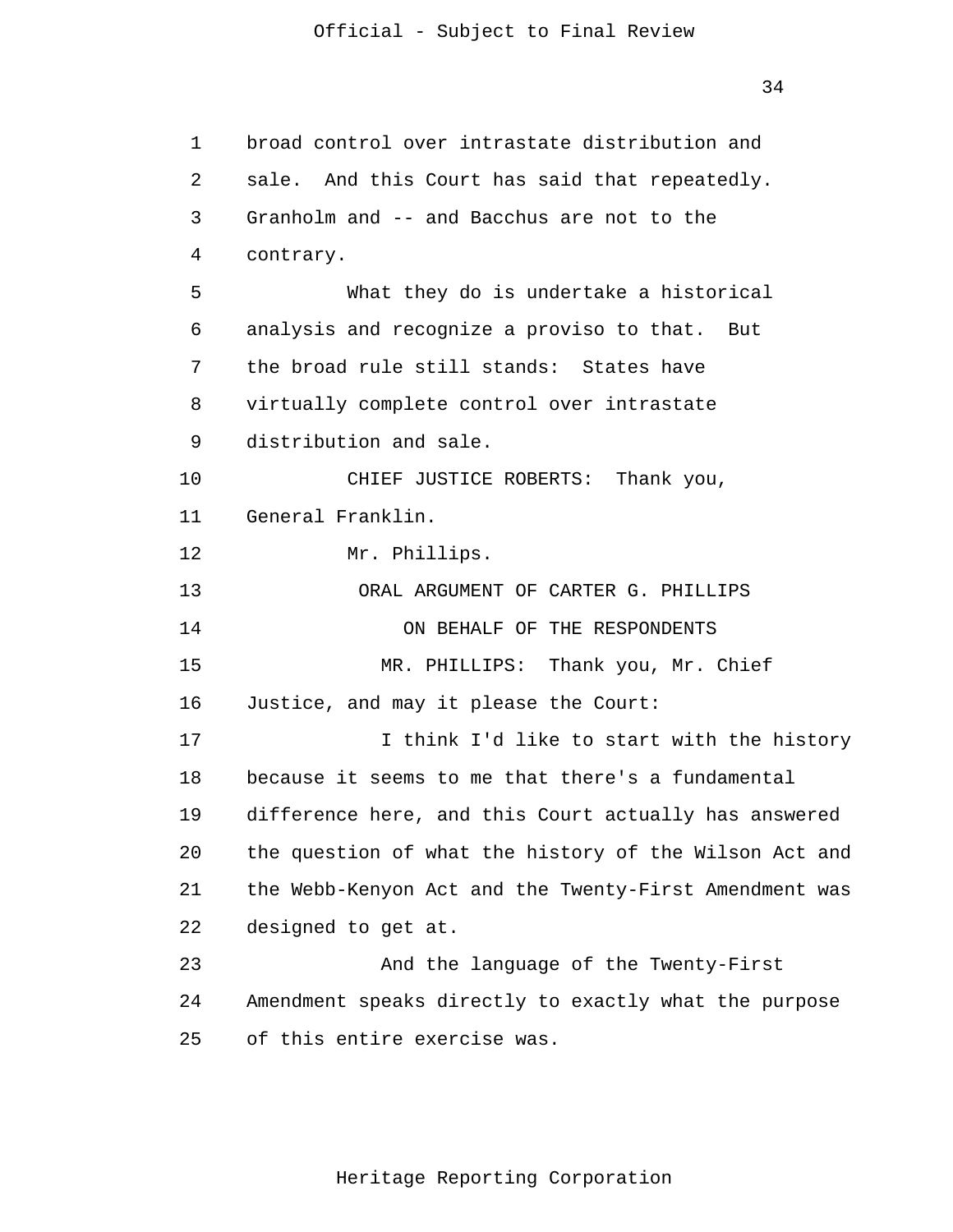1 2 3 4 **5**  $\overline{6}$  7 8 9 10 11 12 13 14 15 16 17 18 19 20 21 22 23 24 25 The problem that the two federal statutes were designed to deal with was the fact that states had complete authority to say we're not going to allow any use or sale of alcohol within our states and had absolutely no authority to stop the import from other states of -- of alcohol. In the first instance, in the original package doctrine, they could sell it to retailers, and then, ultimately, beyond that, they could sell it directly to consumers. And the statutes were passed to stop that specific practice. And -- and then we go to the prohibition, which as somebody already noted is exactly 100 years ago today. And then we come back and we repeal the prohibition. And the language in Section 2 tracks very closely the language and the intention. It's not designed -- it's not a grant of authority. It's a protection against allowing out-of-state operators to come in and sell directly liquor under certain circumstances. That was the entire purpose of it. That's what the Court held in Bacchus, and that's what the Court held in -- in Granholm. Bacchus said it was not the  $-$ - I'll quote it  $-$ - "doubts about the scope of the amendment's authorization, Section 2, notwithstanding,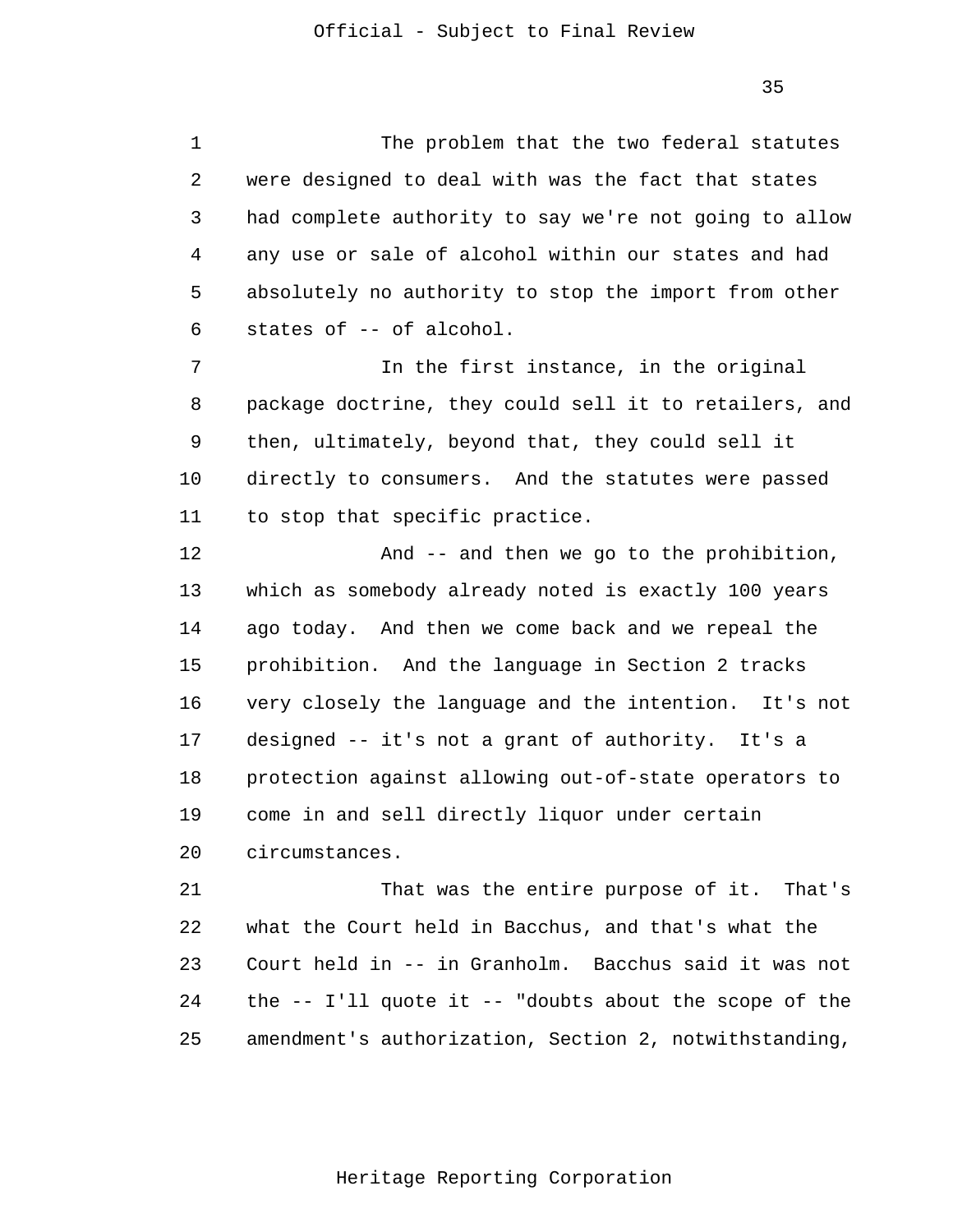1 2 3 4 **5**  $\overline{6}$  7 8 9 10 11 12 13 14 15 16 17 18 19 20 21 22 23 24 25 one thing is certain, the central purpose of the provision was was not to empower states to favor local liquor industries by erecting barriers to competition." Candidly, I don't know that the Court had to go past Bacchus when it decided Granholm because those statutes were clearly just as economically protectionist as this one is, but the principle from Bacchus is, if a statute has no purpose, and this statute has no purpose except to be protectionist of the local industries, it's unconstitutional. JUSTICE KAGAN: Is that your standard? Because you seem to slide back and forth a little bit between standards in your brief - or -- or I thought that you did maybe. If -- if a state can come forward with any purpose other than protectionism, the state wins? MR. PHILLIPS: No, no. It's when the state doesn't come forward with anything except protectionism, the state loses. JUSTICE KAGAN: Well, suppose a state comes forward and says: We like this because it's protectionist. We were trying to do -- MR. PHILLIPS: Right.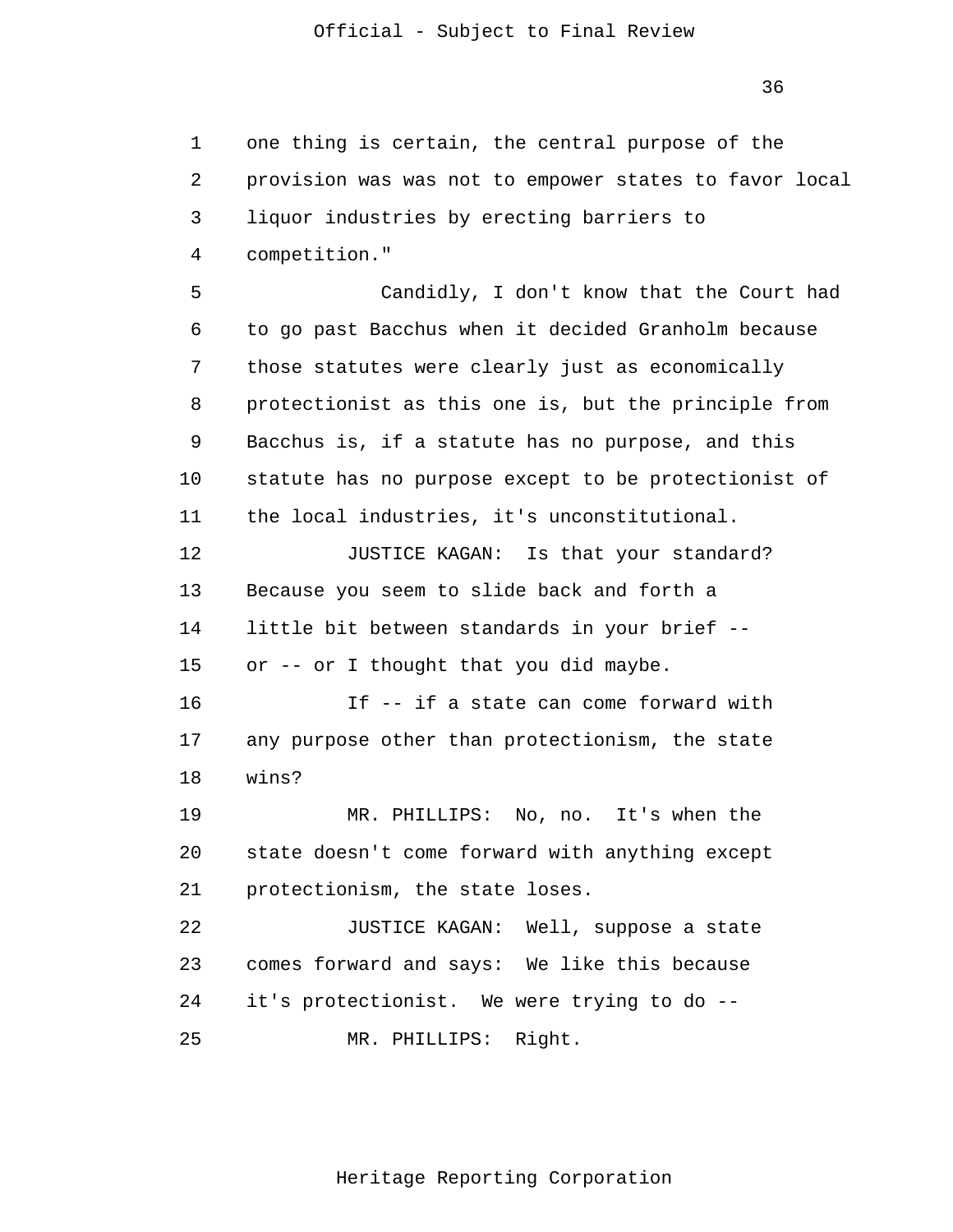1 2 3 4 **5**  $\overline{6}$  7 8 9 10 11 12 13 14 15 16 17 18 19 20 21 22 23 24 25 JUSTICE KAGAN: -- some protectionist things. And we also, coincidentally, we found a way that our protectionist interests matched up completely with our health and safety interests. MR. PHILLIPS: Right. JUSTICE KAGAN: What happens then? MR. PHILLIPS: Then you're in Granholm. And that's -- that's where -- I mean, Granholm, I think, could have concluded anyway that the statutes involved there were really just economic protectionism and not going beyond that, but it did go beyond that. And what it said is if, in fact, the state is engaged in discrimination under the - under normal Commerce Clause standards, it's presumptively unconstitutional, and the state must come forward and justify the discrimination on the basis of non-discriminatory, less restrictive means of achieving the same objective. And under that standard -- and that's -- I'm perfectly comfortable with the standard, because there's no doubt that what we're talking about here is rank discrimination on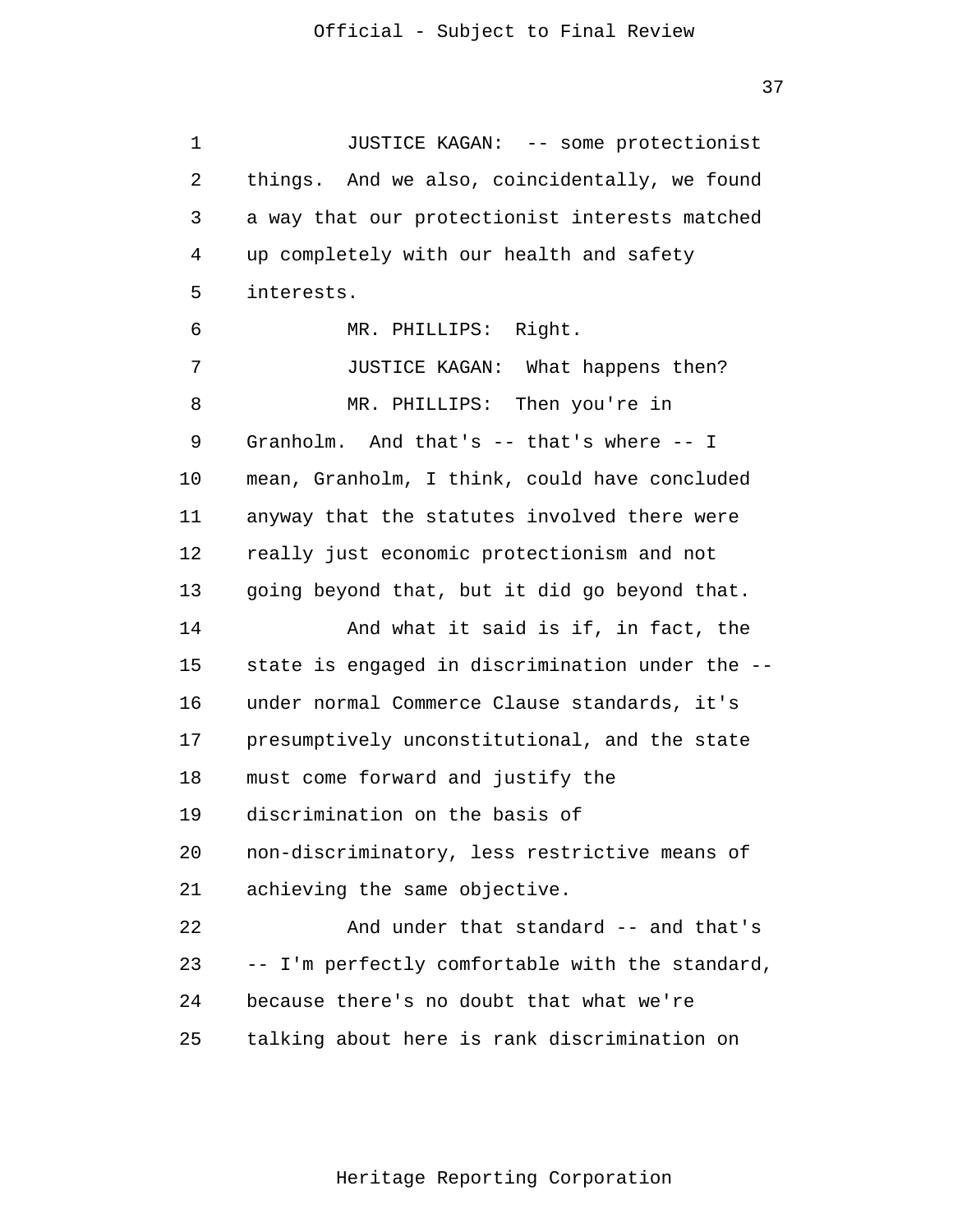38

 1 2 3 4 **5**  $\overline{6}$  7 8 9 10 11 12 13 14 15 16 17 18 19 20 21 22 23 24 25 the basis of commerce. JUSTICE BREYER: The -- the argument -- look, it also says in Granholm that the Twenty-First Amendment grants the states virtually complete control as to how to structure the liquor distribution system. MR. PHILLIPS: Right. JUSTICE BREYER: We have previously recognized that the three-tier structure is unquestionably legitimate. And then we go back into the history. And it's just history, but it is history. And -- and we discover that the states, the vast majority, always have had rules like the Tennessee rule. And today 34 states, apparently, according to my -- our count, have rules just like this, except maybe not the same number of years. MR. PHILLIPS: Oh, I -- JUSTICE BREYER: And so -- so this amendment was enacted against a history. This Court has several times say we honor that history. And the history favors the other side. So -- so what do we do about that? MR. PHILLIPS: Well, I don't think the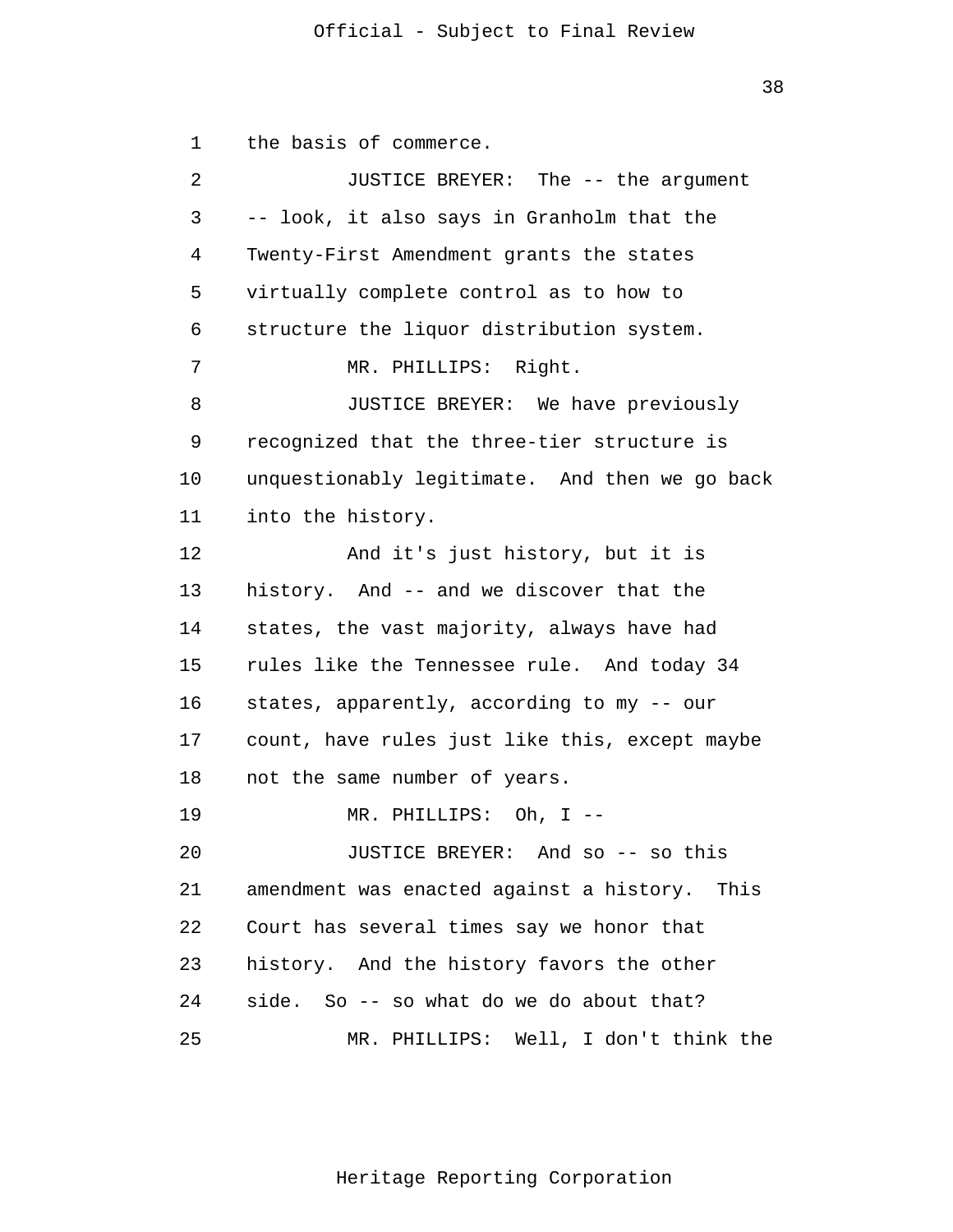1 2 3 4 **5**  $\overline{6}$  7 8 9 10 11 12 13 14 15 16 17 18 19 20 21 22 23 24 history does favor the other side, first of all. JUSTICE BREYER: Why not? MR. PHILLIPS: I -- it's pretty clear to me there's nowhere near 34 states that have durational residency requirements. JUSTICE BREYER: Well, that may be, but they say you have to be a resident on some form or other. MR. PHILLIPS: Right. JUSTICE BREYER: But there are a lot. MR. PHILLIPS: And my -- and my client is here, as I -- as we say in our brief - actually, both of our clients are here to say we -- we -- we are not challenging the three-tier system. All we are seeking is the opportunity to compete into this market. JUSTICE SOTOMAYOR: See, I -- I -- the problem I have is it seems -- I don't think that you would challenge a state -- the state's residency requirement moving forward, meaning that almost all of the states require their wholesalers, distributors, and retailers to be resident in the state.

25

Heritage Reporting Corporation

MR. PHILLIPS: Or present. Some say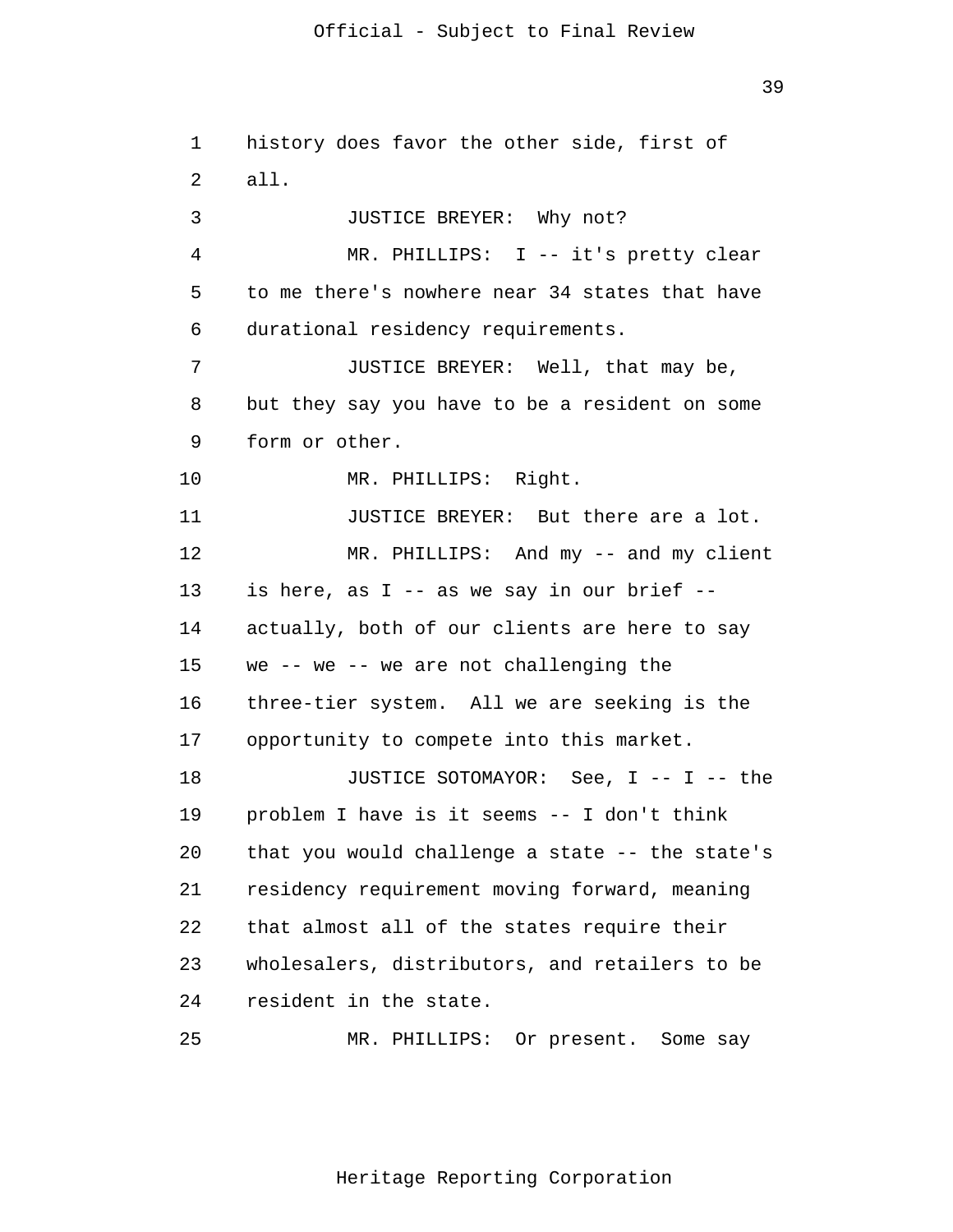40

 1 2 3 4 **5**  $\overline{6}$  7 8 9 10 11 12 13 14 15 16 17 18 19 20 21 22 23 24 25 present; some say resident. JUSTICE SOTOMAYOR: Present. But pretty much you're not challenging that. MR. PHILLIPS: I do not challenge that whatsoever. JUSTICE SOTOMAYOR: So now the challenge seems to me why is a pre-registration or pre-licensing residency requirement of the normal length, one or two years, because I think even the dissent below thought the 14 was too -- the 12 was too long, all right, but let's concentrate on the two. Let's do the severability your adversary wants. MR. PHILLIPS: Right. Sure. JUSTICE SOTOMAYOR: Why is that two years not reasonable -- MR. PHILLIPS: Okay. JUSTICE SOTOMAYOR: -- given the history of what other states have done, et cetera, et cetera? MR. PHILLIPS: Okay. So the -- the core principle that's embedded in here, right, is the -- is that there's a non-discrimination principle. And so adopting a durational residency requirement is, by definition,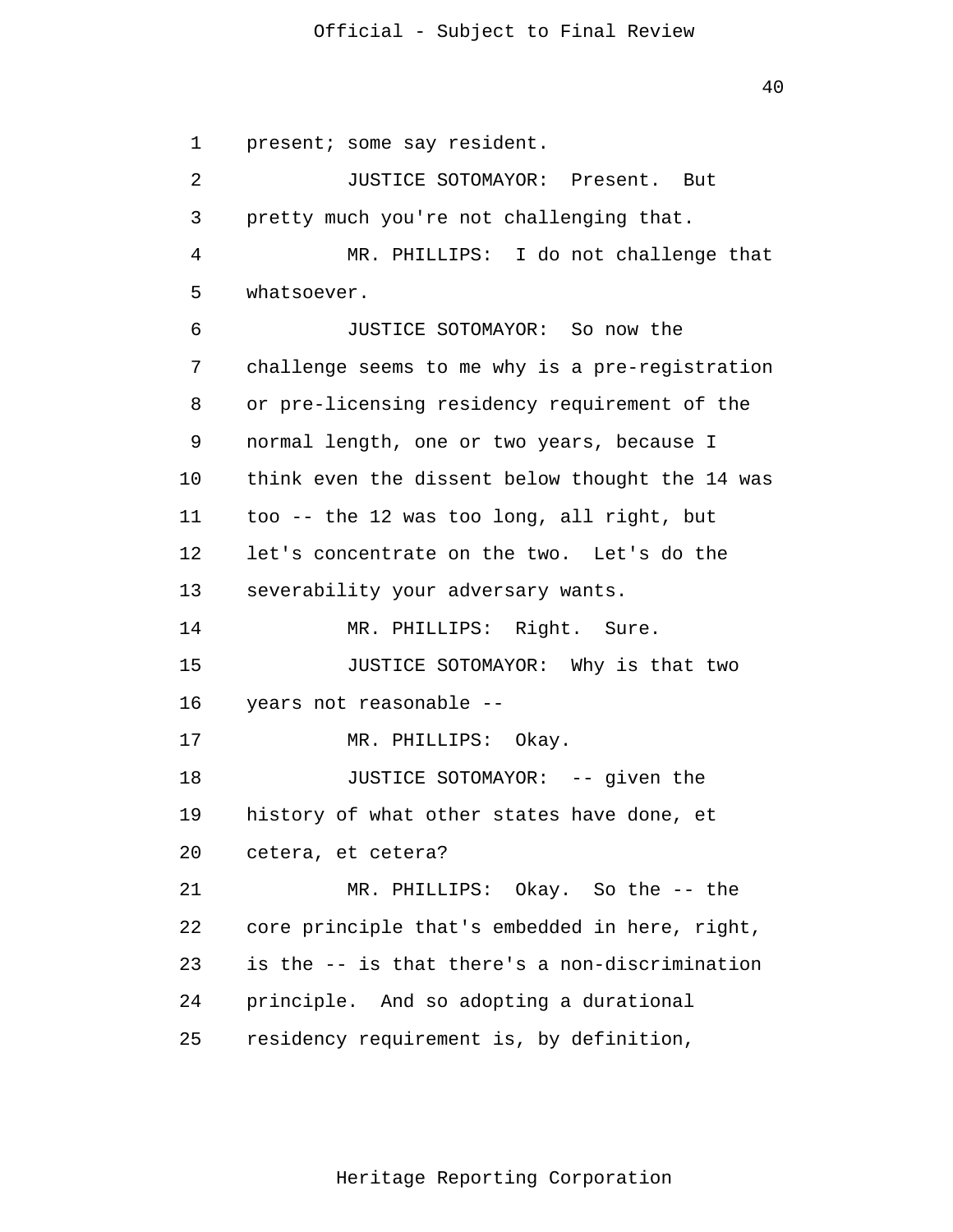1 2 3 4 **5**  $\overline{6}$  7 8 9 10 11 12 13 14 15 16 17 18 discriminating against out-of-state interests. And unless you're going to limit it just to producers, which is an irrational limitation this Court's never adopted with respect to any Commerce Clause analysis, we are being discriminated against. And, therefore, it's the state's burden to come forward and to justify that discrimination. There is no rational basis for the two-year ban that they've put in place here. The Tennessee attorney general himself has twice looked at this ban and said it doesn't remotely serve any purpose that's designed under the Twenty-First Amendment when we're dealing with alcohol or public safety or public health or anything else. It's only designed to exclude us. JUSTICE SOTOMAYOR: Except the

 19 20 21 22 23 24 25 attorney general may -- may represent the government, but the legislature gave a reason. MR. PHILLIPS: And -- and the reason it gave was because this is alcohol, we're protecting the public interest. That's fine. But that doesn't remotely explain the two-year durational residency requirement.

41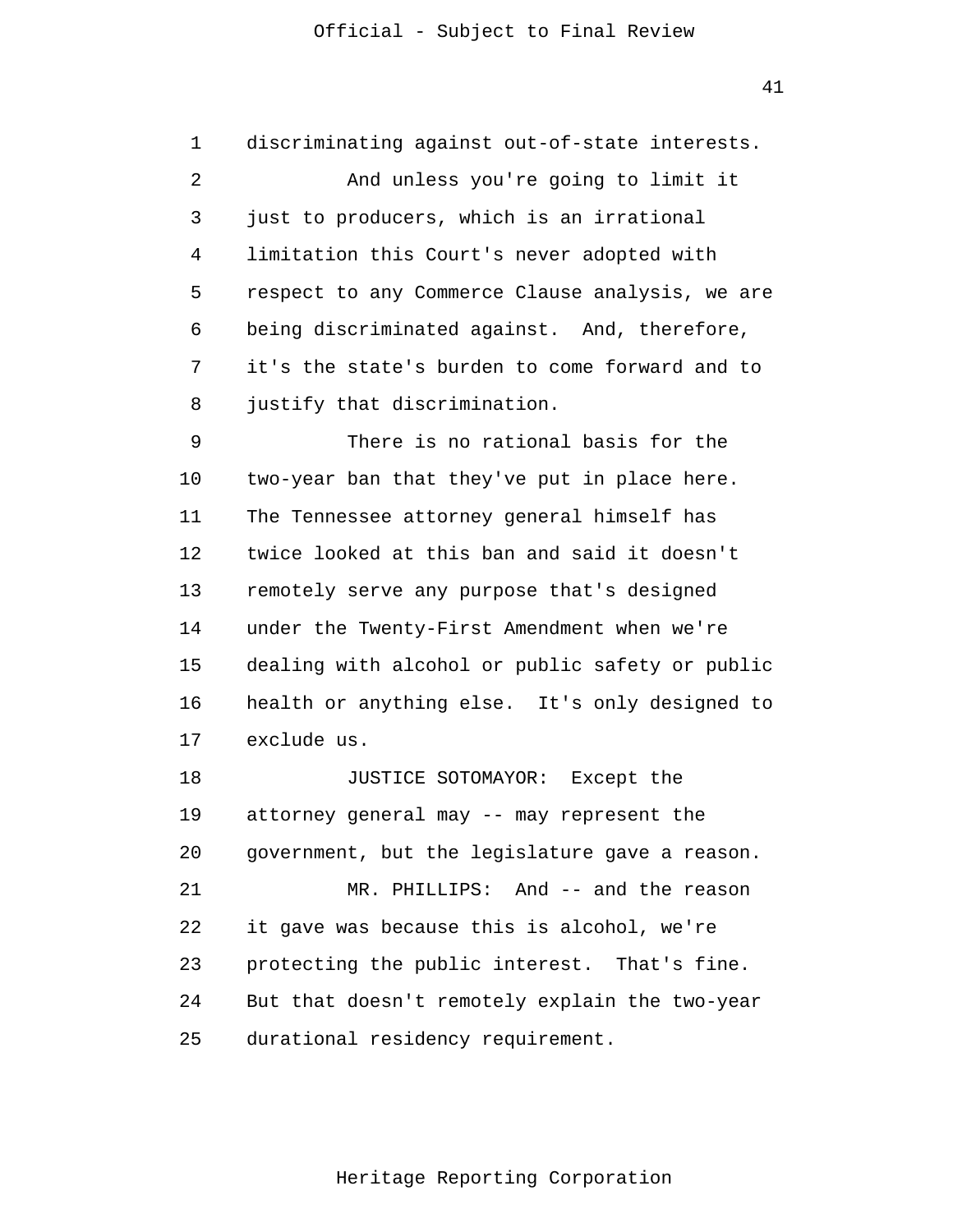| 1  | That just explains all of the other               |
|----|---------------------------------------------------|
| 2  | regulations that were adopted at the same time,   |
| 3  | including the 12-year residency requirement.      |
| 4  | So that -- it's their burden, and they            |
| 5  | should come forward not just in making            |
| 6  | statements to the legislature, they can come      |
| 7  | into court -- and that's what Granholm says.      |
| 8  | Look, you discriminate against out-of-state       |
| 9  | That triggers a burden on the state<br>interests. |
| 10 | to justify the limitation -- the discrimination   |
| 11 | that it's imposed. And what does it say?<br>In    |
| 12 | this case, it said absolutely nothing.            |
| 13 | It didn't -- it didn't file a single              |
| 14 | affidavit.<br>It didn't put forward any kind of a |
| 15 | witness. It didn't put on any defense             |
| 16 | whatsoever. And the reason is pretty clear.       |
| 17 | The sole purpose of this statute was,             |
| 18 | as my friend here who -- who represents the       |
| 19 | retailers association proves beyond any           |
| 20 | question, what this is designed to do is be       |
| 21 | exclusively protectionist, which is why in some   |
| 22 | places we say that's a basis for the Court to     |
| 23 | reach the decision, because this is exclusively   |
| 24 | protectionist, but, if you don't accept that,     |
| 25 | our fall-back position is Granholm requires       |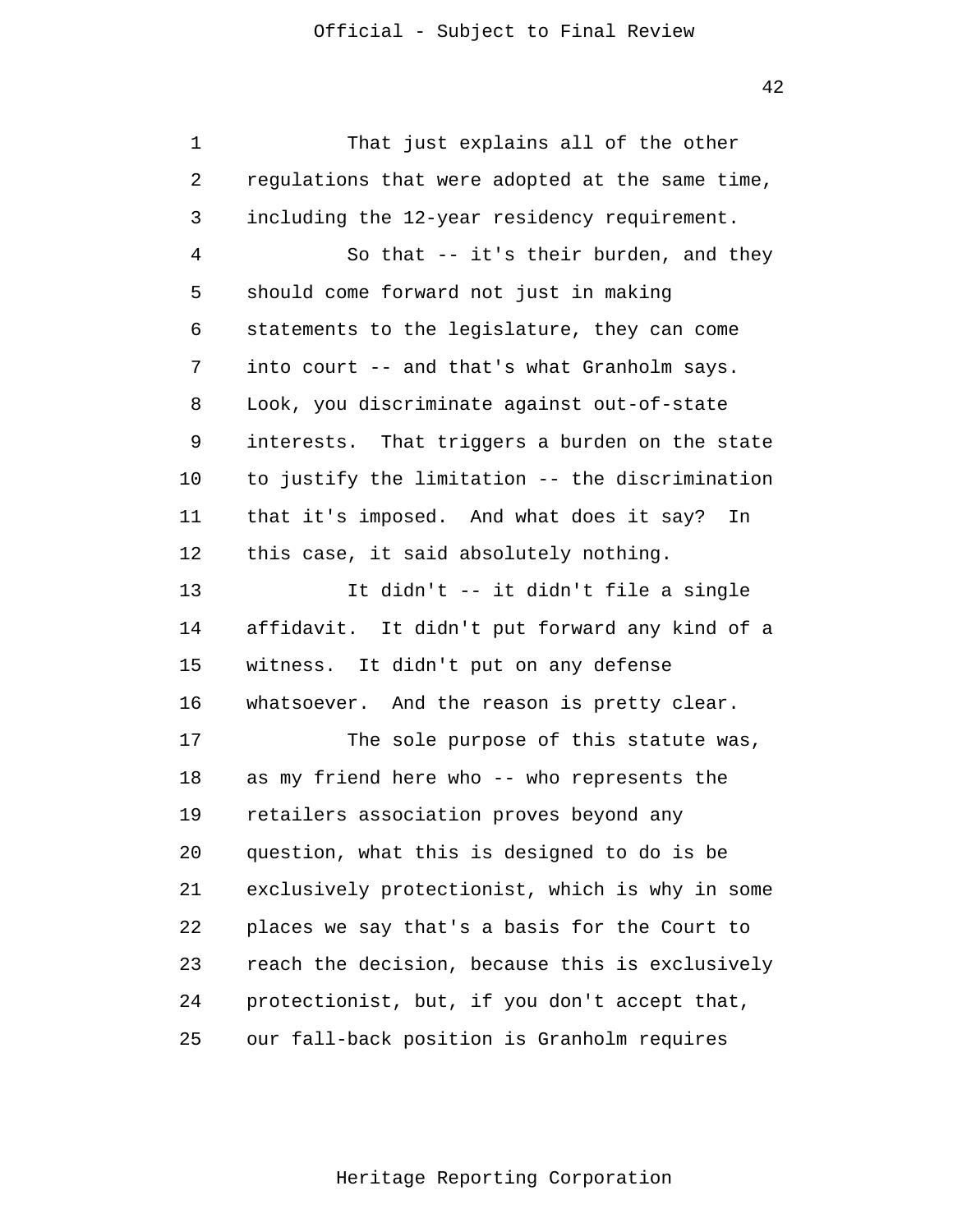43

```
 1 
 2 
 3 
 4 
5
\overline{6} 7 
 8 
 9 
            10 
            11 
            12 
            13 
            14 
            15 
            16 
            17 
            18 
            19 
            20 
            21 
            22 
            23 
            24 
            25 
                 them to come forward with more than they have 
                 come forward with. 
                          JUSTICE SOTOMAYOR: Let's have --
                          JUSTICE BREYER: The same question. 
                         MR. PHILLIPS: I'm sorry. 
                          JUSTICE BREYER: That is, yes, of 
                 course, but to have -- to be able to have what 
                 is called the three-tier system is 
                 unquestionably legitimate. 
                          MR. PHILLIPS: Right. 
                          JUSTICE BREYER: Virtually complete 
                 control over how to structure liquor 
                 distribution. A liquor distribution system 
                 employs people. 
                          And how can you structure -- you can, 
                 but you could structure a liquor system 
                 involving the people who are to work there. 
                 The people who are to work there are an 
                 integral part of such a system. 
                          MR. PHILLIPS: Right. 
                          JUSTICE BREYER: And, therefore, given 
                 the case law and the history and the absence of 
                 any discrimination forbidden by others, this 
                 has been the law for 100 years. Don't change 
                 it. Not all law makes that much sense.
```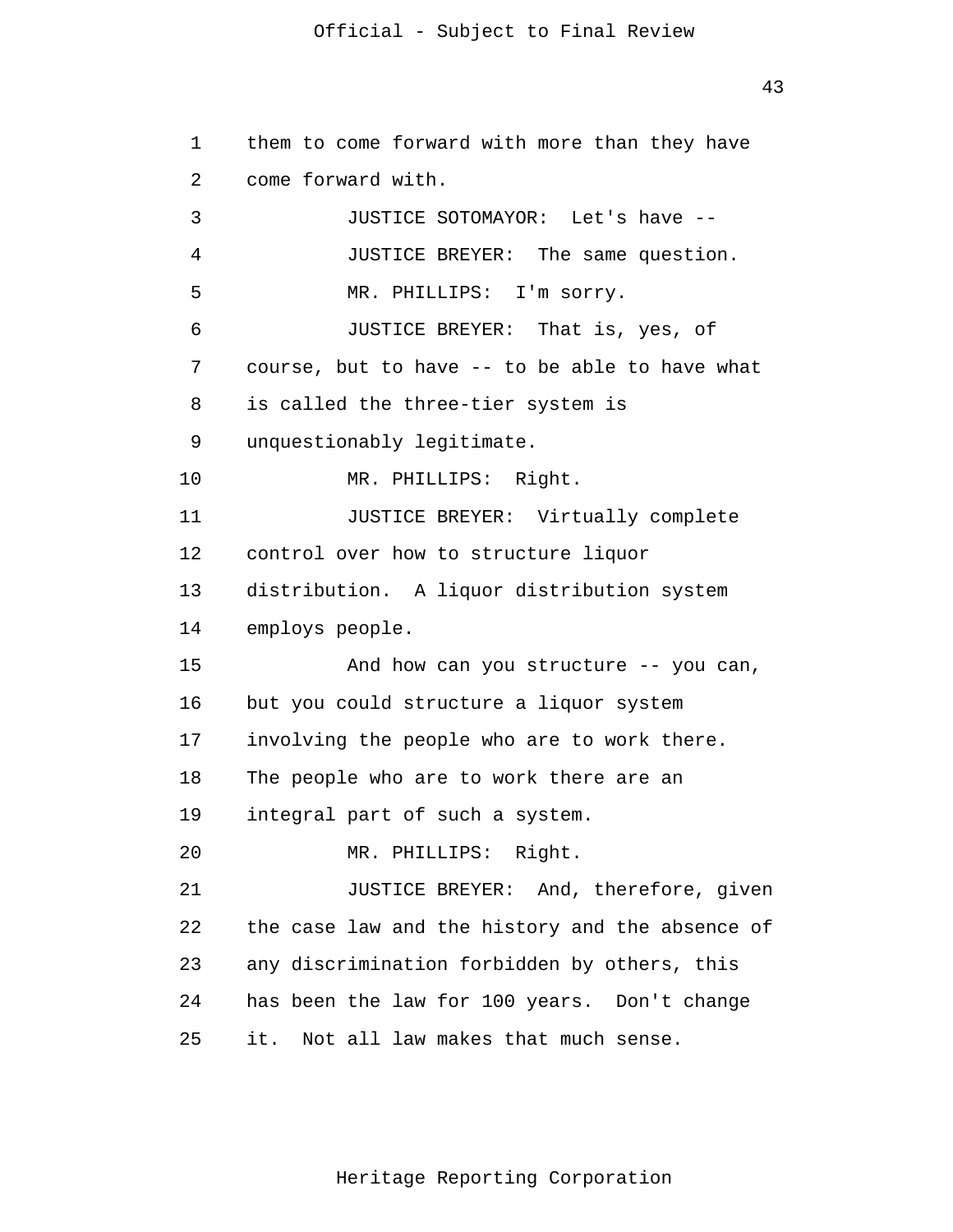1 2 3 4 **5**  $\overline{6}$  7 8 9 10 11 12 13 14 15 16 17 18 19 20 21 22 23 24 25 (Laughter.) JUSTICE BREYER: And there we are. MR. PHILLIPS: But this law does make sense because everything you're talk -- JUSTICE BREYER: I mean, you want to say their -- their law -- you want to say their law does make sense? MR. PHILLIPS: No. What I'm saying is that if they can apply the other kinds of -- of restrictions equally to both in-state operators and out-of-state operators, we don't have any problem with that. So, if your question to go back to your hypothetical about paint is if they say: If you're an in-state operator, you've got to -- you have to have green walls, and you're an out-of-state operator you have to have green walls, we have no quarrel with that. Our concern is that this is a blatantly discriminatory statute. And -- JUSTICE GORSUCH: Well, Mr. Phillips,  $I$  --  $I$  --  $I$  -- if we were here on a dormant Commerce Clause case -- JUSTICE BREYER: It would be easy. JUSTICE GORSUCH: -- it would be easy,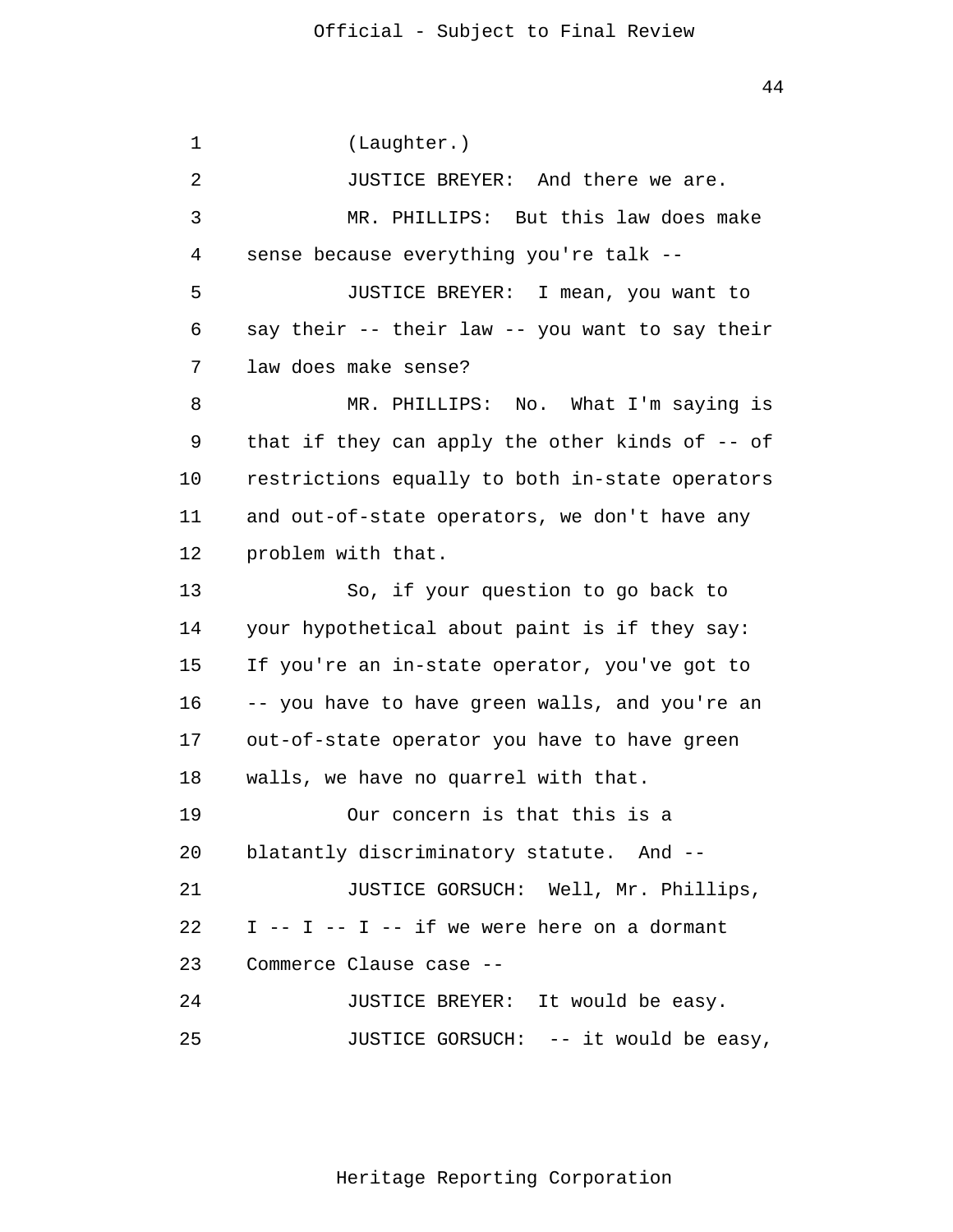```
 1 
 2 
 3 
 4 
5
\overline{6} 7 
 8 
 9 
            10 
            11 
            12 
            13 
            14 
            15 
            16 
            17 
            18 
            19 
            20 
            21 
            22 
            23 
            24 
            25 
                 right? 
                         MR. PHILLIPS: We'd be done. 
                         JUSTICE GORSUCH: Right. But I -- I'm 
                 stuck where Justice Breyer is, and I just want 
                 to give you another opportunity --
                         MR. PHILLIPS: Okay. 
                         JUSTICE GORSUCH: -- to discuss the 
                 history here. Alcohol has been treated 
                 differently --
                         MR. PHILLIPS: Right. 
                         JUSTICE GORSUCH: -- than other 
                 commodities in our nation's experience for 
                 better or worse. And -- and we have the 
                 Twenty-First Amendment. We have the Heublein 
                 decision, for example, in 1972 that required 
                 the use of a resident representative to sell 
                 alcohol. 
                         MR. PHILLIPS: A presence. 
                         JUSTICE GORSUCH: Yeah. And I didn't 
                 see you address that case anywhere in your 
                 brief. And I -- I just want to give you one 
                 more shot --
                         MR. PHILLIPS: Sure. 
                         JUSTICE GORSUCH: -- at the -- at the 
                 history --
```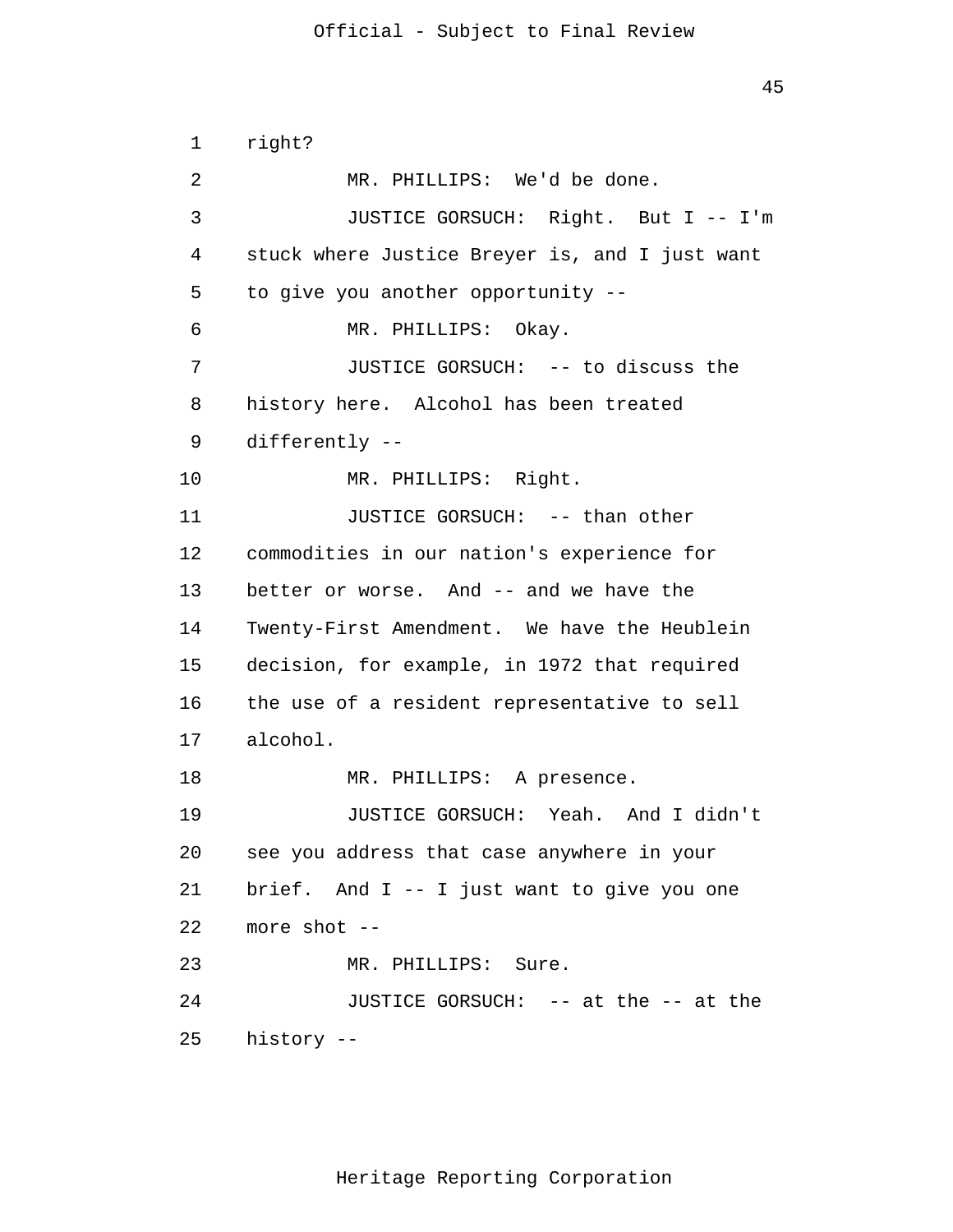1 2 3 4 **5**  $\overline{6}$  7 8 9 10 11 12 13 14 15 16 17 18 19 20 21 22 23 24 25 MR. PHILLIPS: Yeah. JUSTICE GORSUCH: -- and dealing with the Wilson Act and Webb Act and -- MR. PHILLIPS: Thank you, Justice Gorsuch. JUSTICE GORSUCH: -- those sorts of things. MR. PHILLIPS: Appreciate the opportunity. The case that, it seems to me, speaks directly to this really is Walling versus Michigan. It predates the Wilson Act. It predates Webb-Kenyon. It specifically says categorically that you cannot -- states cannot discriminate against out-of-state sellers by imposing a tax on them. And I guarantee you that under the - under the approach offered by my friends on the other side, they read the Twenty-First Amendment to say: Of course, you can impose a tax on them because you're regulating the sale of alcohol, and if you regulate the sale of alcohol on a wholesaler under those circumstances, you can put a billion-dollar tax on him as long as it's within the Twenty-First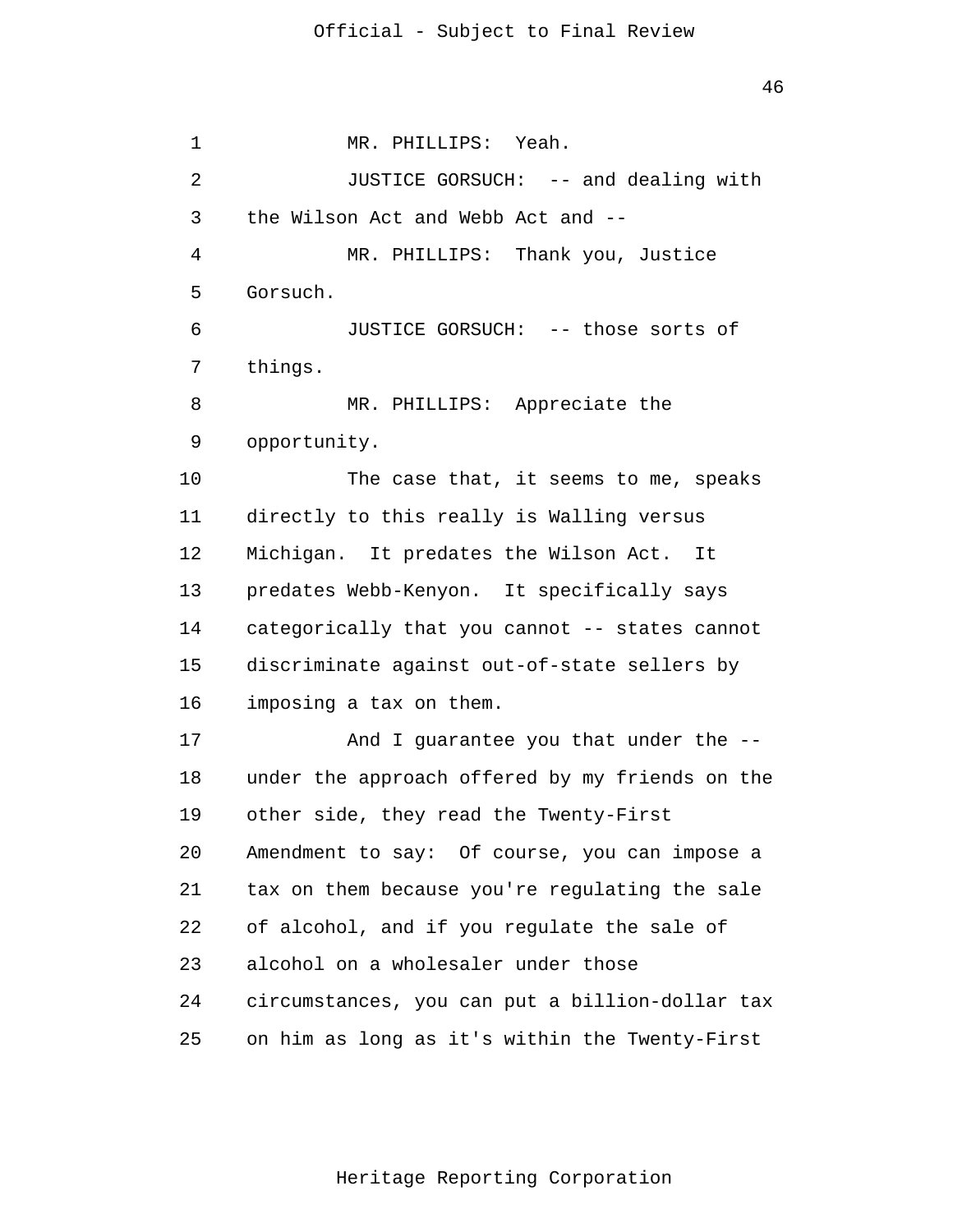1 2 3 4 **5**  $\overline{6}$  7 8 9 10 11 12 13 14 15 16 17 18 19 20 21 22 23 24 25 Amendment, and that's constitutional. And that predates all of these things. And nothing in the Wilson Act, nothing in the Webb-Kenyon Act, and certainly nothing in the Second Amendment -- Second -- or the Twenty-First Amendment was designed to overrule Walling. And, indeed, this Court said in Granholm, Granholm specifically, that that case and Scott -- and the third case whose name is going to escape me -- Tiernan, all three survived Section 2 of the Fourteenth Amendment. So while it is true that they can - they can -- they have virtual control - virtually control -- virtual control is something else -- they have the ability to control the structure, that's simply a recognition of the three-tiered system. And just to go back to the history, what's the -- what's the purpose of the three-tiered system? It's to avoid the tied sales arrangement that gave rise to the prohibition in the first place. You want to have three distinct levels, you know, the -- the producers, the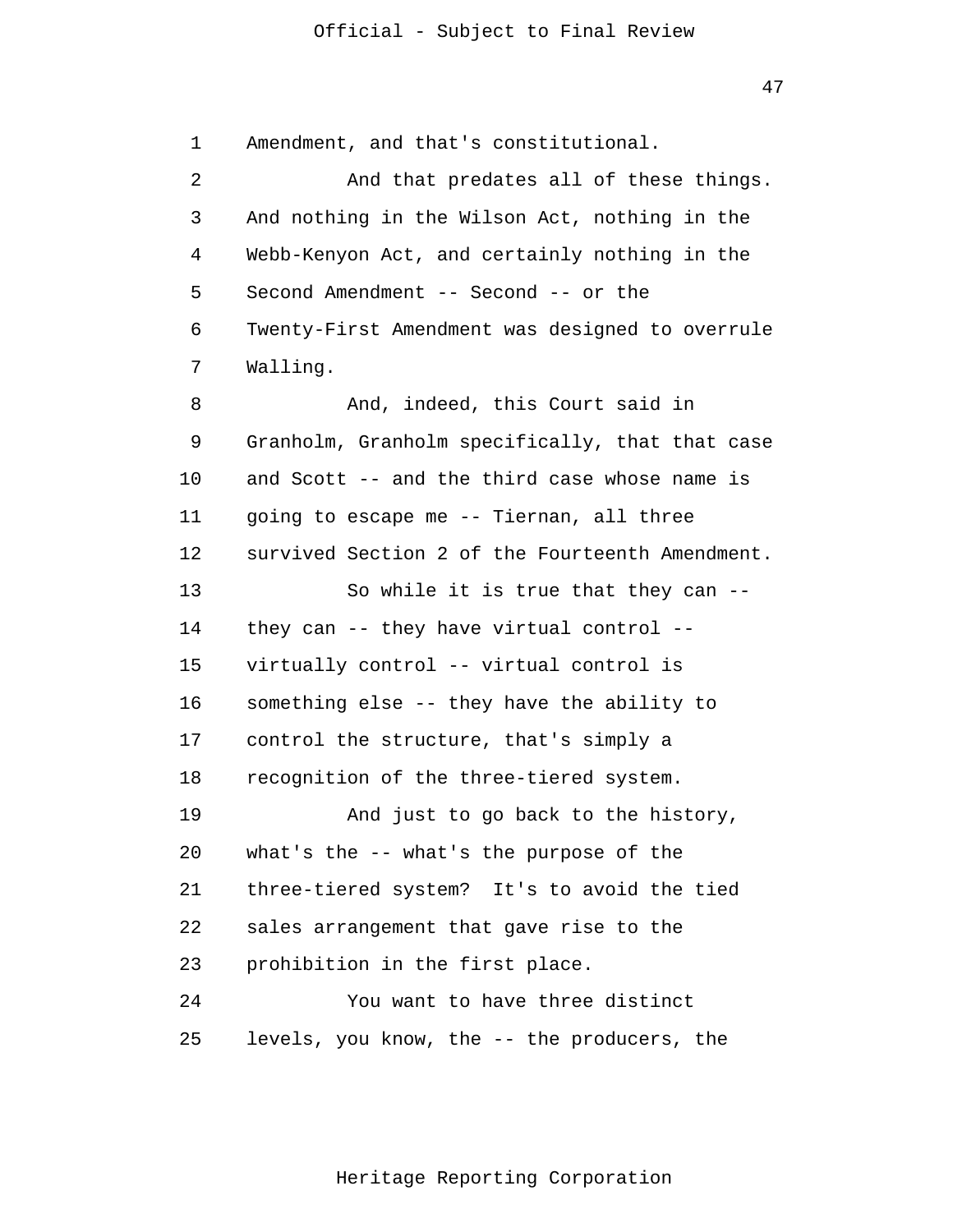48

 1 2 3 4 **5**  $\overline{6}$  7 8 9 10 11 12 13 14 15 16 17 18 19 20 21 22 23 24 25 wholesalers, and the retailers. JUSTICE KAVANAUGH: So that the three -- MR. PHILLIPS: They're not interrelated -- interrelated. JUSTICE KAVANAUGH: -- the three-tier system does not necessarily, in your view, entail favoritism of in-state interests? MR. PHILLIPS: It probably has some -- JUSTICE KAVANAUGH: Doesn't it do that? MR. PHILLIPS: -- some advantages but not -- not that is inherent to it. JUSTICE KAVANAUGH: Because when we're talking -- JUSTICE GORSUCH: Isn't -- isn't - isn't that the next case -- JUSTICE KAVANAUGH: -- the paragraph that Justice -- MR. PHILLIPS: I'm sorry? JUSTICE GORSUCH: No, I'm sorry. JUSTICE KAVANAUGH: The paragraph that Justice Breyer's referred to multiple times also has a quote from a Justice Scalia concurrence which that says the Twenty-First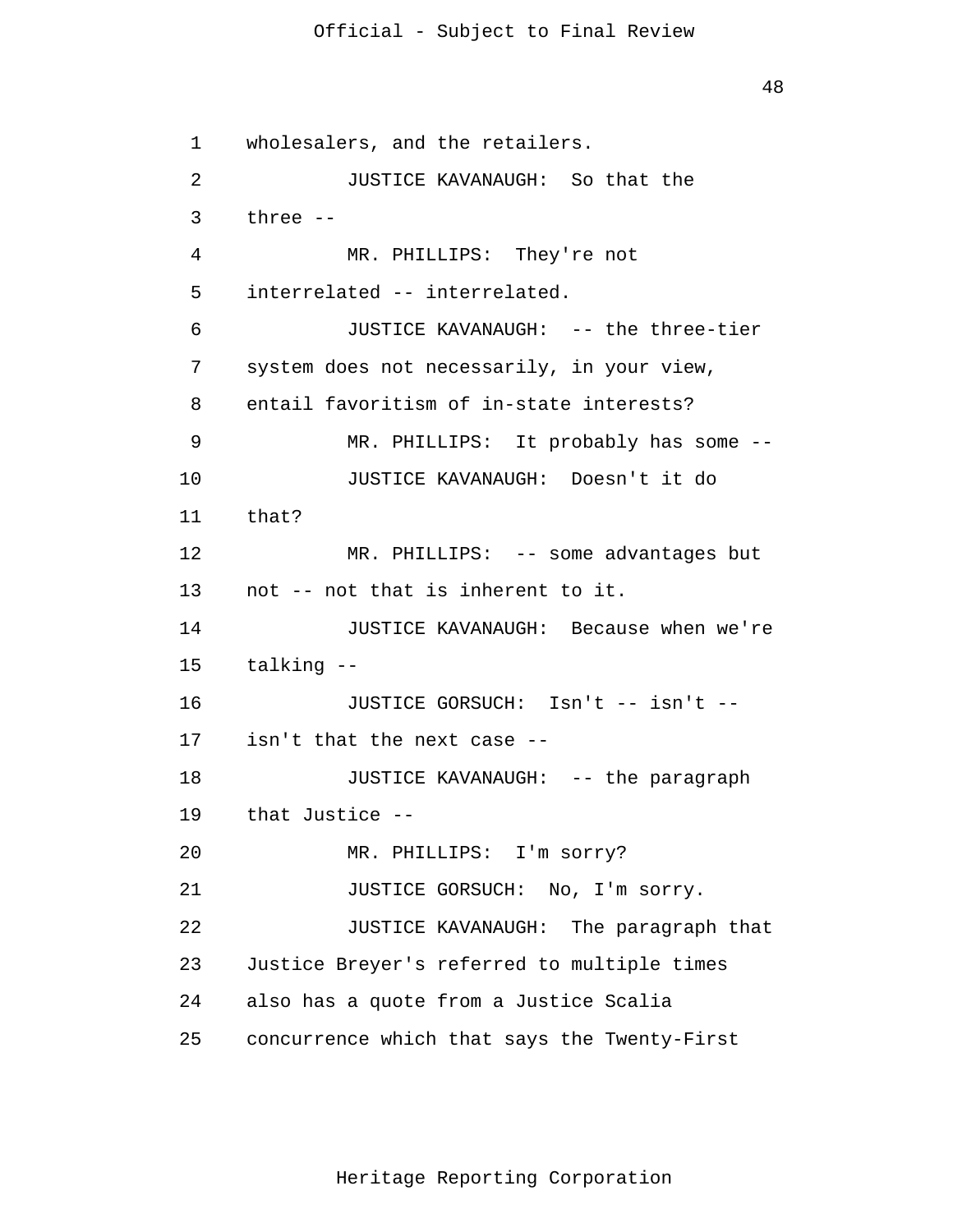| $\mathbf 1$ | Amendment empowers the state to require all     |
|-------------|-------------------------------------------------|
| 2           | liquor be sold by an in-state wholesaler.       |
| 3           | In other words, that is interpreting            |
| 4           | the three-tiered system, I think, to entail     |
| 5           | favoritism of in-state interests.               |
| 6           | MR. PHILLIPS: Right. But -- but,                |
| 7           | see, we -- we would regard ourselves as an      |
| 8           | in-state retailer within the meaning of that.   |
| 9           | We have satisfied every condition necessary to  |
| 10          | -- to operate in state, with a presence in      |
| 11          | state of a very large facility that can be      |
| 12          | examined, can be determined to be in            |
| 13          | compliance, can satisfy every single one of the |
| 14          | state's vast requirements.                      |
| 15          | JUSTICE GORSUCH: Mr. Phillips, I'd              |
| 16          | agree with you on that, but I would think that  |
| 17          | the next case would be -- much as we've         |
| 18          | reexamined Quill, for example, and the          |
| 19          | requirement of physical presence in state, that |
| 20          | the next lawsuit would be that, yes, this       |
| 21          | three-tier system is, in fact, discriminatory   |
| 22          | by requiring some sort of physical presence in  |
| 23          | state.                                          |
| 24          | And under the dormant Commerce Clause           |

 25 jurisprudence, you have a point. You have a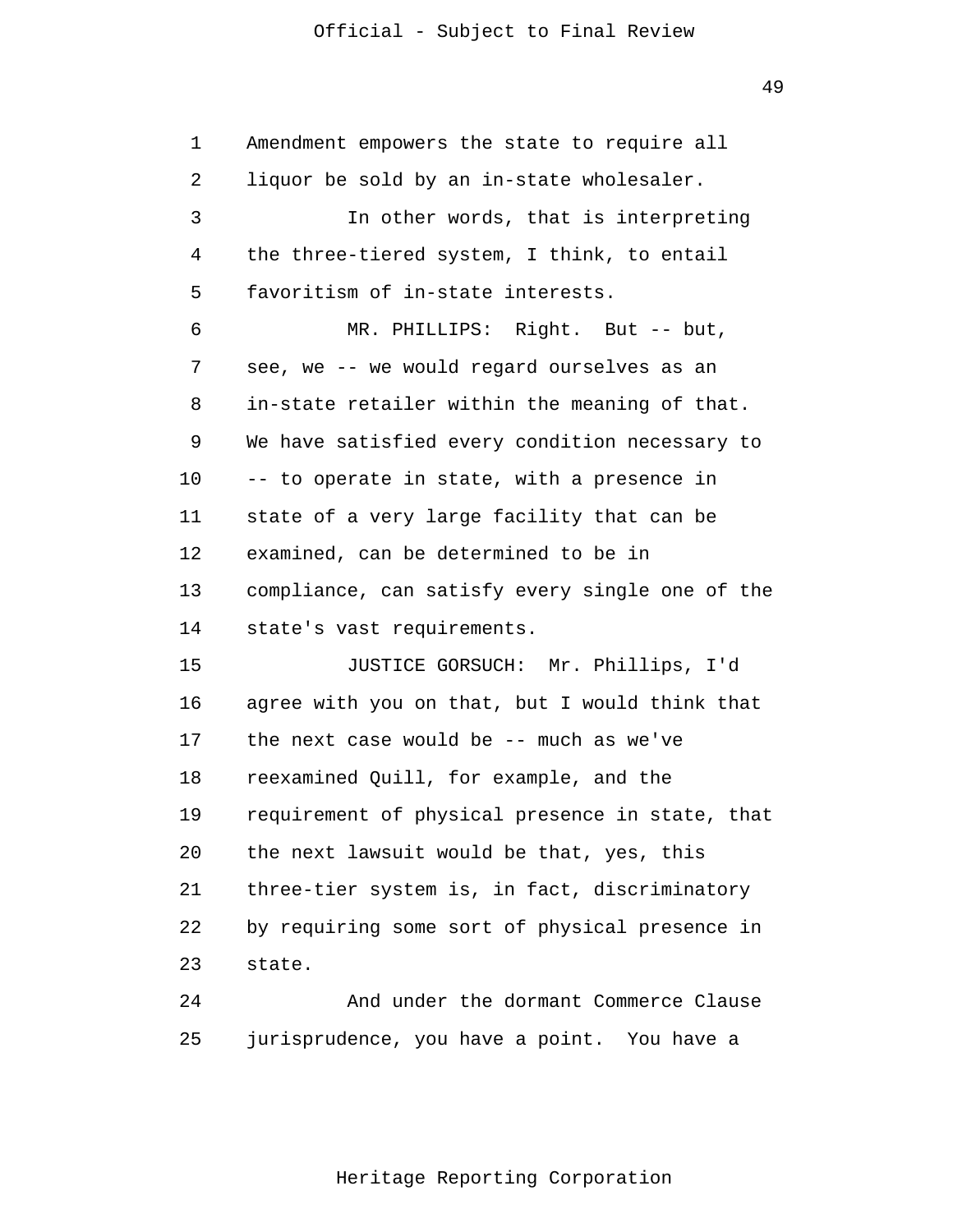50

 1 2 3 4 **5**  $\overline{6}$  7 8 9 10 11 12 13 14 15 16 17 18 19 20 21 22 23 24 25 good point. So I -- why isn't this just the camel's nose under the tent? MR. PHILLIPS: Well, if only because, under these circumstances, as the camel at least, or I guess I'm the nose of the camel, that's not what I'm looking for. JUSTICE GORSUCH: I think you may be, yes. (Laughter.) MR. PHILLIPS: I am not -- that's - that's -- you know, it is fundamentally at odds with my client's business model to be looking to undo the three-tier principle. JUSTICE GORSUCH: But isn't the next business model just to -- to try and operate as the Amazon of -- of liquor? MR. PHILLIPS: No, Amazon wants to operate -- JUSTICE GORSUCH: Or -- MR. PHILLIPS: -- as the Amazon of liquor or may at some point. No, my client operates on a more -- on a brick-and-mortar business model that says we're perfectly comfortable operating within the sphere of regulation that the state imposes on every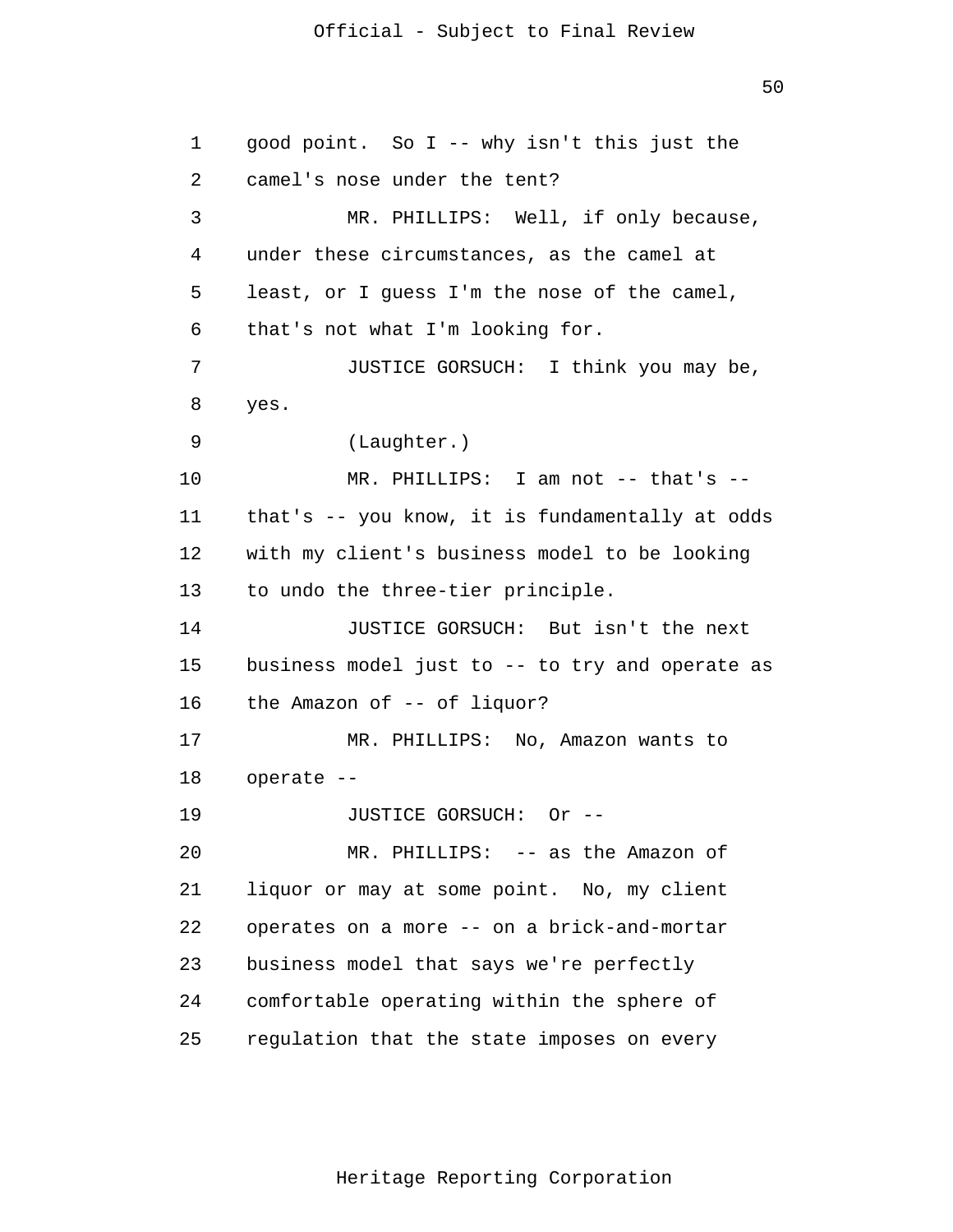1 2 3 4 **5**  $\overline{6}$  7 8 9 10 11 12 13 14 15 16 17 18 19 20 21 22 23 24 25 in-state operator. And all we are seeking to have is not to be discriminated against. JUSTICE BREYER: All right. That's totally rational to me. MR. PHILLIPS: I appreciate that. JUSTICE BREYER: I look at the Webb-Kenyon Act, 1913, and it says you can't send liquor into a state if it's going to be possessed or sold in a -- in any manner used in violation of any law of the state. Now "any," well, maybe we can work with that, but we know at the time that these states did all, or 30 or 20 or 50, have laws that said when you, in fact, structure your distribution system in our state, you have to have local residents. That's one of our employee requirements. So, when they passed Webb-Kenyon, did they mean all of them except that one? And there could have been a lot that were, in fact, violation of dormant Commerce Clause. That - that's where  $I'm -- I -- I -- I$  qet all the arguments, but I'm worried about that history. MR. PHILLIPS: Well, Justice Breyer, you know, I don't know how you can just limit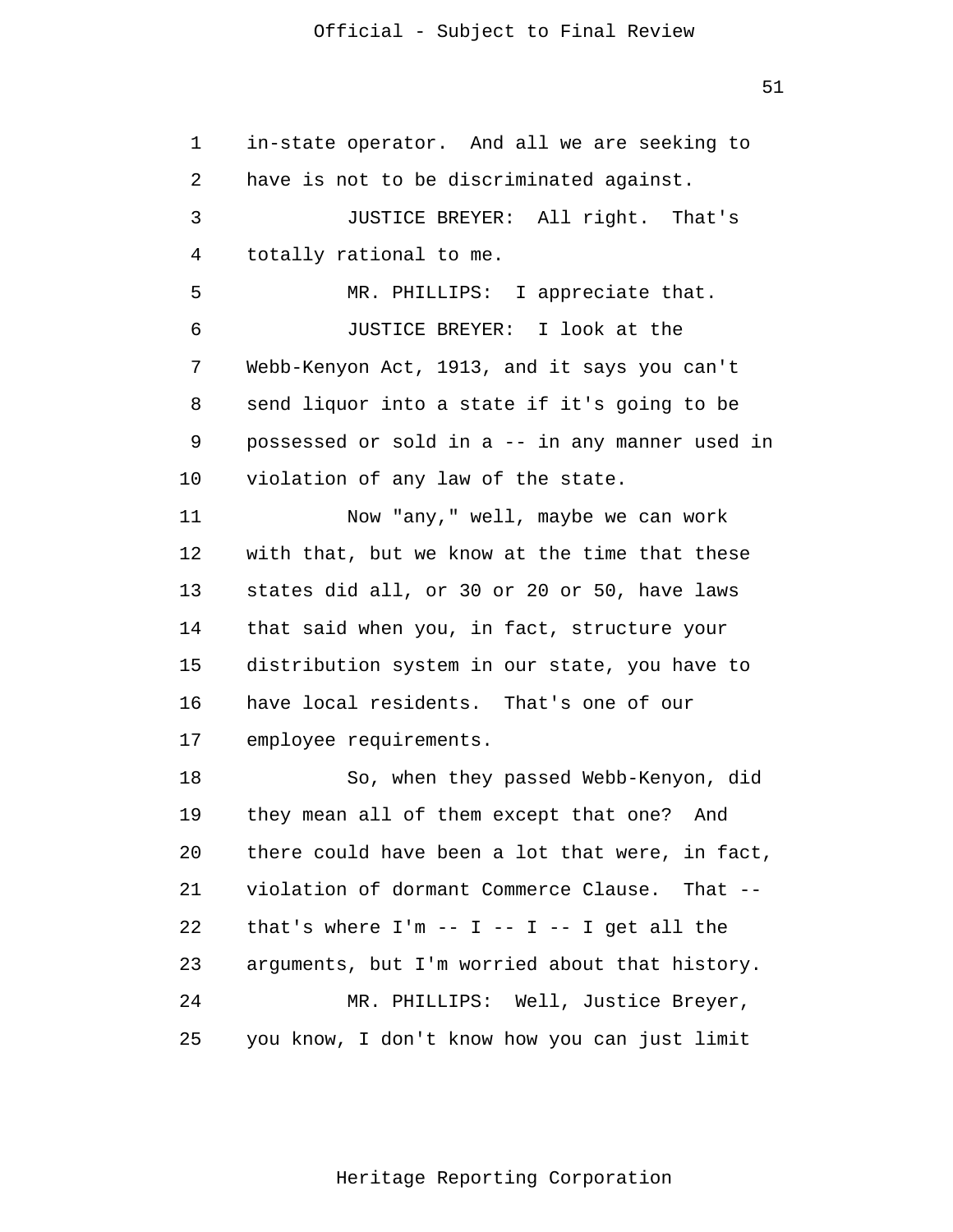52

 1 2 3 4 **5**  $\overline{6}$  7 8 9 10 11 12 13 14 15 16 17 18 19 20 21 22 23 24 25 it to that history, though. My guess is, if you go back to the point in time of Webb-Kenyon, the Court didn't have in mind every state law that happened to be involved with the -- with the distribution of alcohol. JUSTICE BREYER: No, but there were a lot that said you have to be a resident. MR. PHILLIPS: Yeah, but there were probably a lot, as you said earlier, that also probably discriminated on the basis of race, discriminated on the basis of ethnicity -- JUSTICE BREYER: Those other amendments say they took care of that. They - they -- they -- all the -- the race and the women and all these different things, they said, no, no, of course, they trump the -- MR. PHILLIPS: But-- but the reason why trump is because -- JUSTICE BREYER: -- they -- they trump it. But why should -- but this -- MR. PHILLIPS: -- you can't read under the laws of the state so broadly as to mean any law. They have to be valid laws. And so you just go back, that just brings you back to the same fundamental question, Justice Breyer.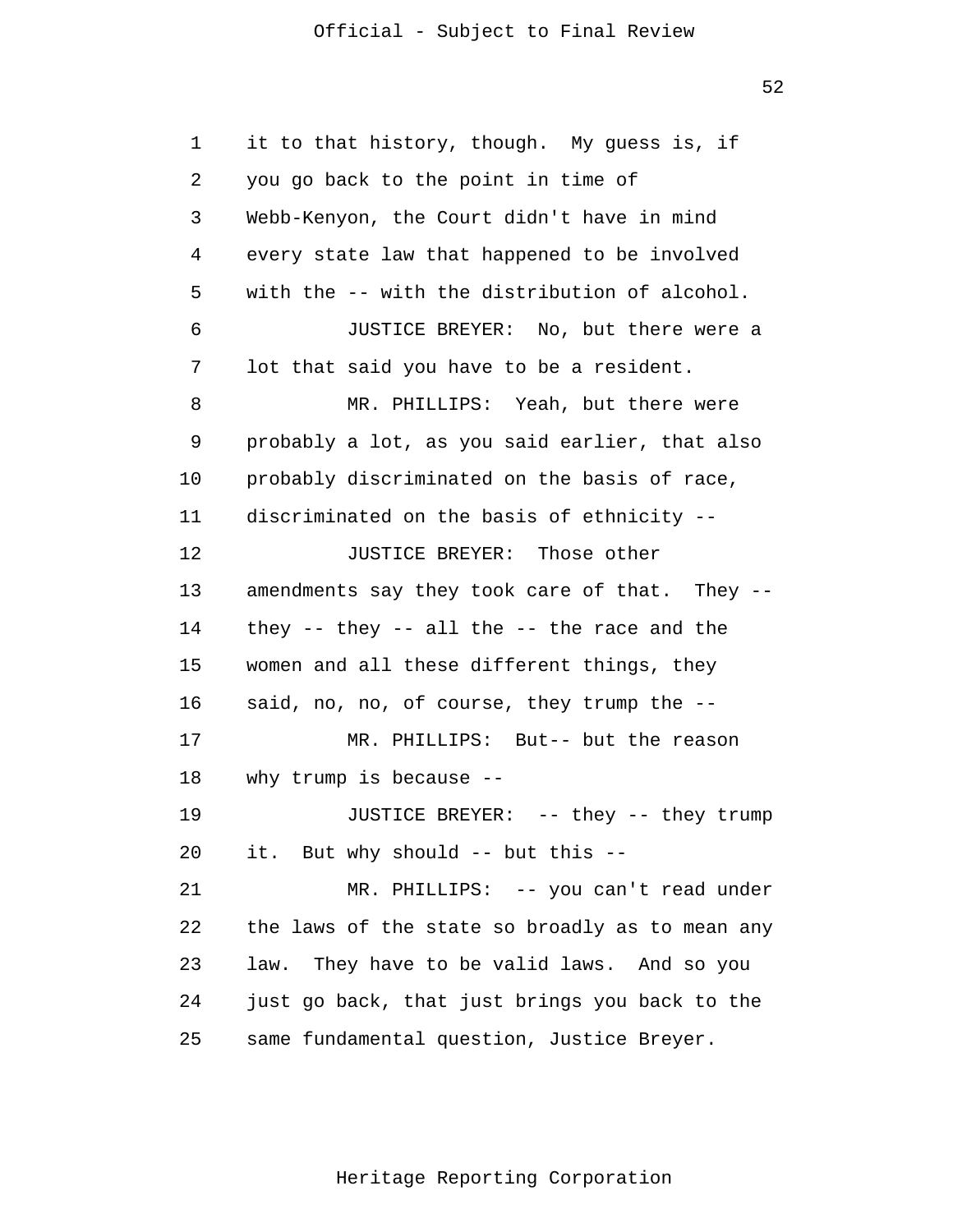1 2 3 4 Is it permissible for the state to discriminate with a durational residency requirement, not just a presence, but with a durational requirement --

**5**  $\overline{6}$  7 8 9 10 11 12 13 14 15 JUSTICE KAGAN: But, to go back to Justice Gorsuch's question, I mean, I'm trying to figure out what kind of opinion we could write, Mr. Phillips, that says you win, but then, when the next case comes along and the next case is somebody that says we don't like this brick-and-mortar stuff, we don't want to have any physical presence at all, and the state is preventing that, and in doing so, the state is discriminating against out-of-state companies.

> 16 17 18 And, you know, you've said that that's not valid, so we're entitled to do what we want to do too.

 19 20 21 22 23 24 25 MR. PHILLIPS: I think there are two ways you can go about this. The first one would be -- I mean, you can write an opinion that just says Bacchus again. This is -- this is really protectionist and ought to be declared unconstitutional. Leave for another day the rest of those kinds of issues.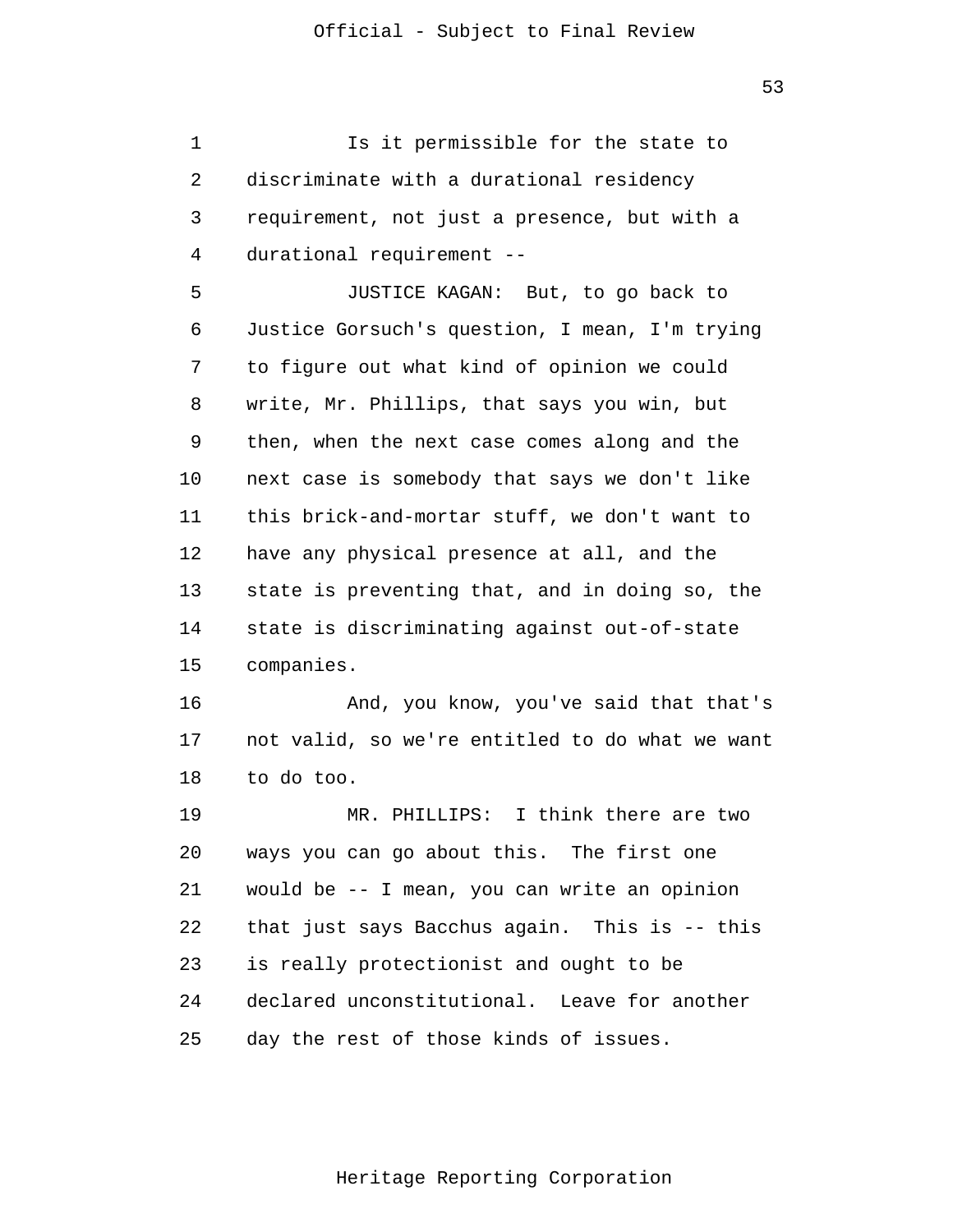1 2 3 4 **5**  $\overline{6}$  7 8 9 10 11 12 13 14 15 16 17 18 19 20 21 The second one is, if you want to take up the question and say, you know, what  $-$ - why is -- why is brick-and-mortar more important, well, brick-and-mortar is fully consistent with the three-tier system. And we'll leave for another day whether the three-tier system, if it, in fact, operates -- JUSTICE KAGAN: Well, we're leaving a lot of things for another day, but they all seem to be demanded by the principles that you're asking us to adopt. MR. PHILLIPS: Well, I don't think so. All I'm asking -- the principle I'm asking you to adopt is to not discriminate against us under these circumstances where we are clearly exactly identically situated and where the state's interests in -- in protecting against alcohol can be fully protected. And leave it for another day if there are other rules that are challenged to see what those rules are --

> 22 23 24 JUSTICE KAGAN: I guess what I'm asking -- MR. PHILLIPS: -- how they operate,

> 25 and what's the state's justification for them.

> > Heritage Reporting Corporation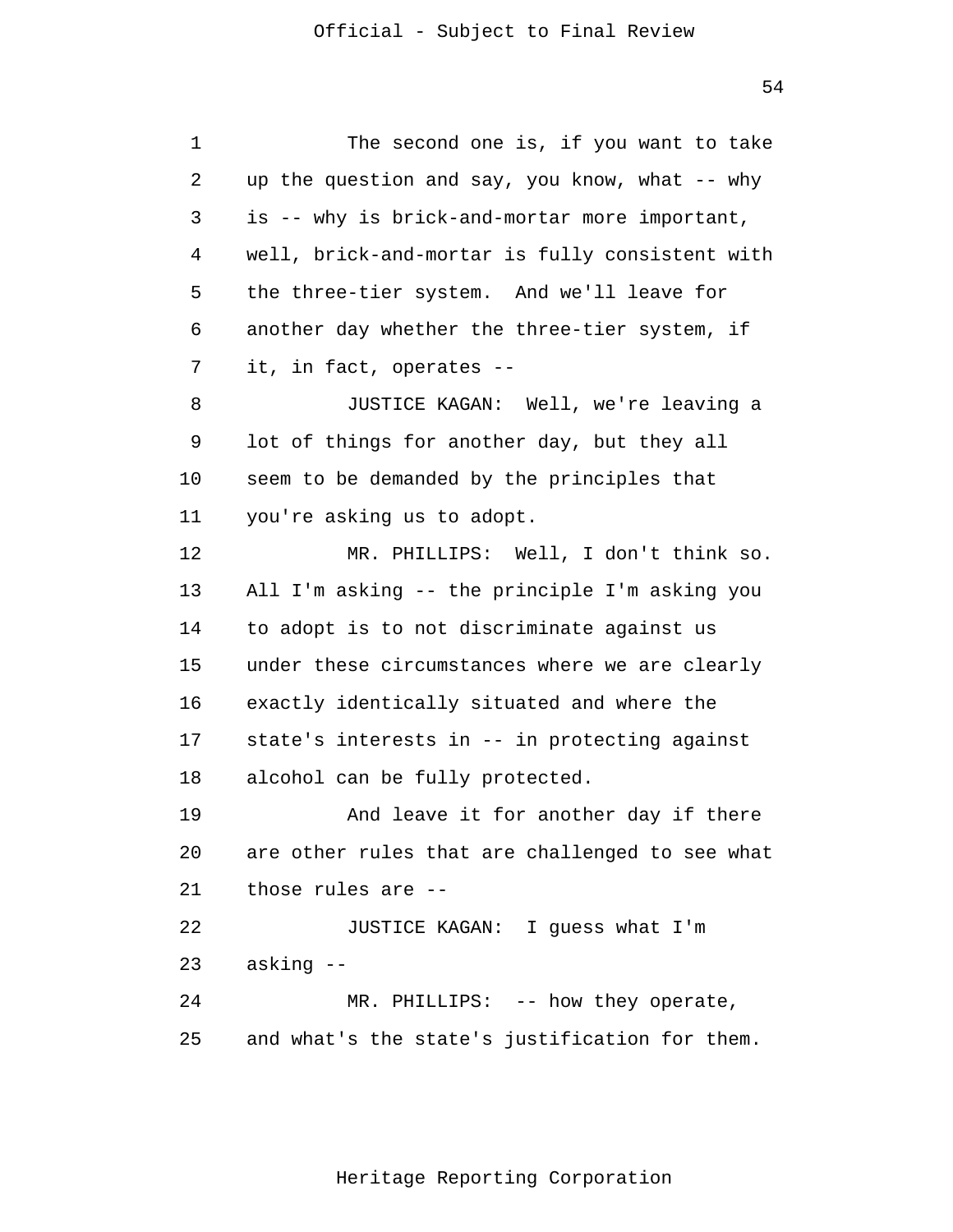| 1  | JUSTICE KAGAN: Because the                     |
|----|------------------------------------------------|
| 2  | hypothetical I was attempting to pose is a     |
| 3  | hypothetical where the state is acting in a    |
| 4  | discriminatory manner. And I guess I'm -- what |
| 5  | I'm asking you for is why would some kinds of  |
| 6  | discrimination be permissible and other kinds  |
| 7  | of discrimination not be permissible?          |
| 8  | MR. PHILLIPS: Because, under certain           |
| 9  | circumstances, there may not be any less       |
| 10 | discriminatory way of achieving the state's    |
| 11 | objective.                                     |
| 12 | CHIEF JUSTICE ROBERTS: Well, but, I            |
| 13 | mean, are you incorporate --                   |
| 14 | MR. PHILLIPS: Granholm says that.              |
| 15 | CHIEF JUSTICE ROBERTS: -- are you              |
| 16 | incorporating the dormant Commerce Clause      |
| 17 | jurisprudence completely?                      |
| 18 | MR. PHILLIPS: Well, it's a little              |
| 19 | tricky because Granholm's a little unclear to  |
| 20 | me on that because the -- I mean, the normal   |
| 21 | Commerce Clause says if you discriminate, it's |
| 22 | -- it's almost per se unconstitutional.        |
| 23 | Granholm didn't seem to go that far and just   |
| 24 | talked about narrow tailoring and              |
| 25 | non-discriminatory means of achieving its      |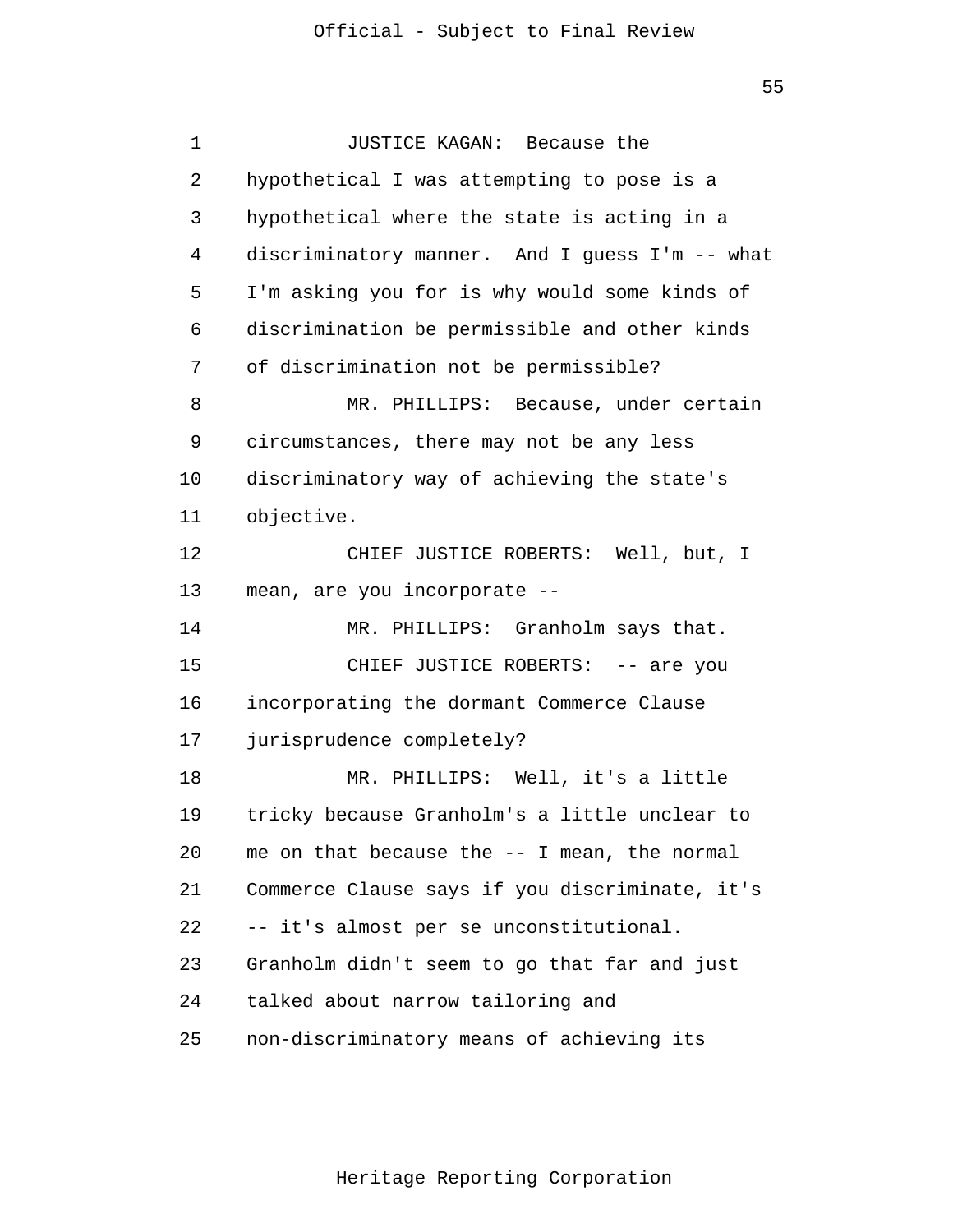1 2 3 4 **5**  $\overline{6}$  7 8 9 10 11 12 13 14 15 16 17 18 19 20 21 22 23 24 25 objective. And I can imagine in a close case it would make a difference how you deal with that. JUSTICE GORSUCH: But isn't that exactly -- MR. PHILLIPS: This is not a close case. I'm sorry, Your Honor. JUSTICE GORSUCH: Isn't that exactly where you want us to go? Not today, of course, but tomorrow or next year. MR. PHILLIPS: Or maybe not ever. (Laughter.) JUSTICE GORSUCH: And all -- MR. PHILLIPS: Only if I'm standing here, Your Honor. JUSTICE GORSUCH: And we'll see you again. And -- and, surely, you know, the state can achieve all the regulatory interests it wants to achieve through virtually -- dealing with virtual sellers from out of state, just as easily as it can with the physical presence sellers in state. I mean, surely that's tomorrow's argument, isn't it? MR. PHILLIPS: I -- I -- I'm - perhaps, but at least the state --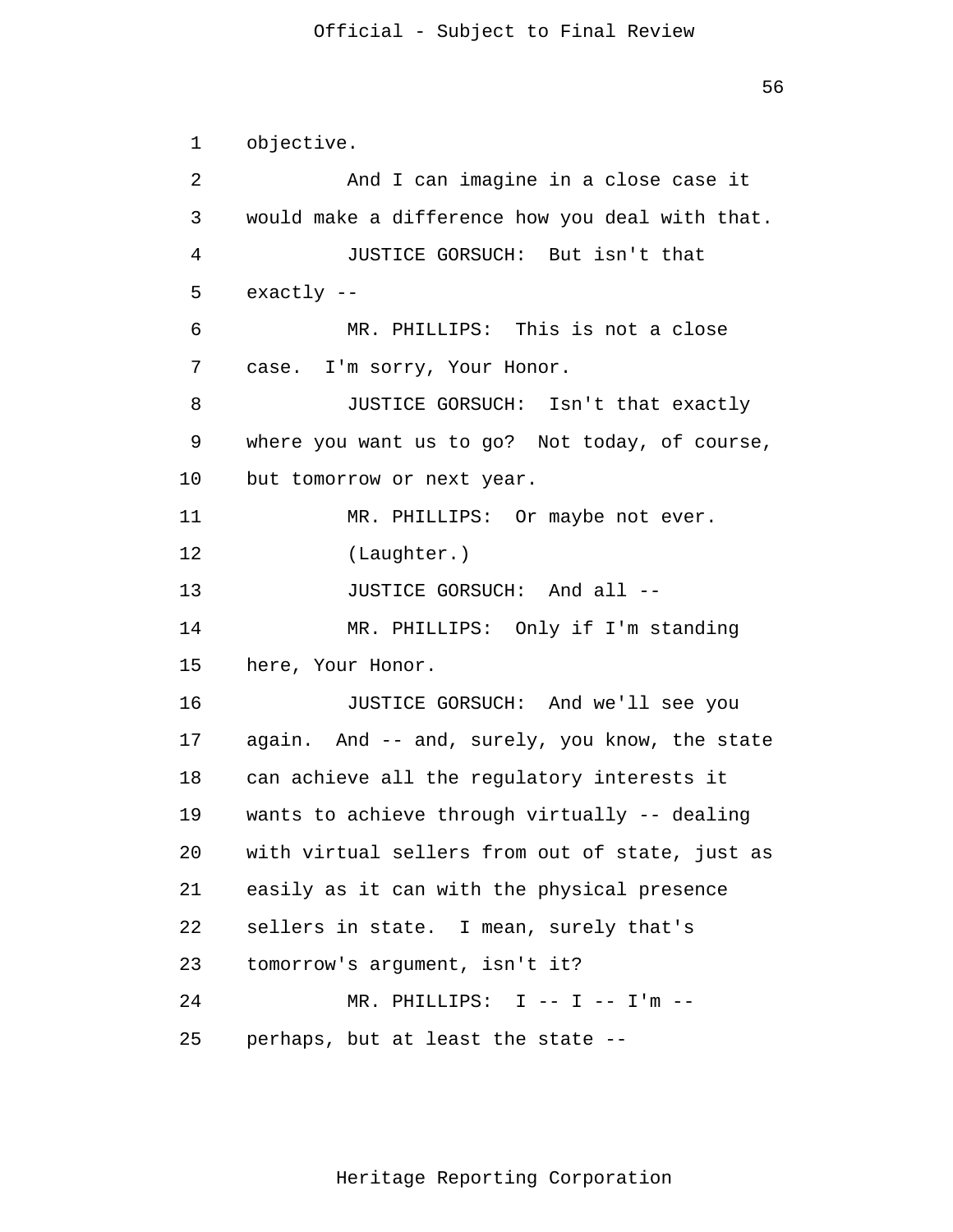1 2 3 4 **5**  $\overline{6}$  7 8 9 10 11 12 13 14 15 16 17 18 19 20 21 22 23 24 25 JUSTICE GORSUCH: This is just like -- MR. PHILLIPS: -- at least the state will have the opportunity -- JUSTICE GORSUCH: -- just like milk, just like books. MR. PHILLIPS: But, Justice Gorsuch, somebody is going to -- at that point, presumably, the state will say: This is why we can't regulate effectively. This is why we won't have the orderly market. This is why we need this restriction. But what Tennessee has never done here is ever tried to explain why a durational residency requirement of 10, 12, and why you need all stockholders to be in -- in the town, all the -- all the directors, et cetera. That's the issue before this Court. That seems to me so clearly beyond what the Twenty-first Amendment was designed to achieve that the Court simply should declare it unconstitutional. If there are no further questions, Your Honors. CHIEF JUSTICE ROBERTS: Thank you, counsel.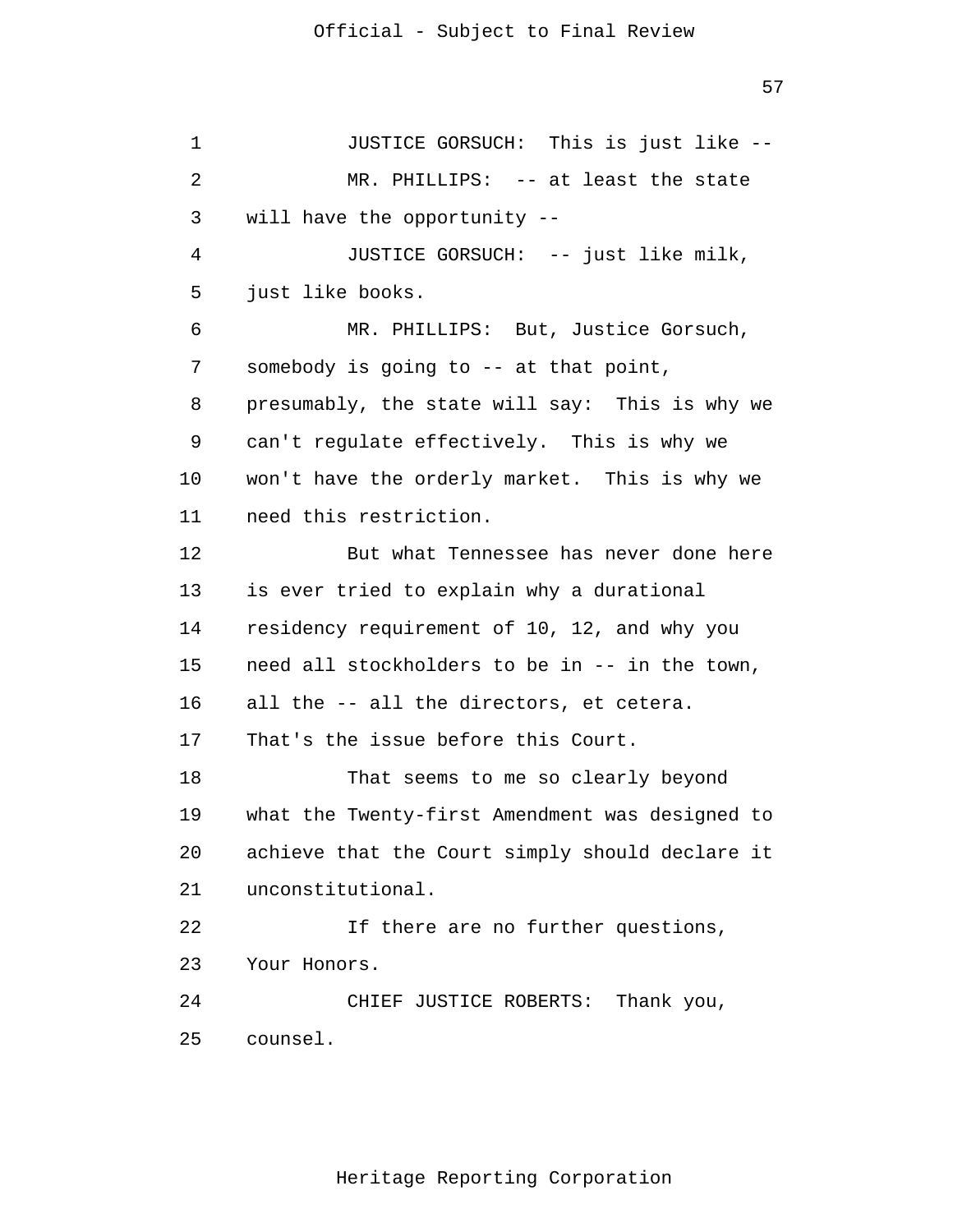1 2 3 4 **5**  $\overline{6}$  7 8 9 10 11 12 13 14 15 16 17 18 19 20 21 22 23 24 25 Two minutes, Mr. Dvoretzky. REBUTTAL ARGUMENT OF SHAY DVORETZKY ON BEHALF OF THE PETITIONER MR. DVORETZKY: Thank you, Mr. Chief Justice. Respondents offer no administrable rule that would support even the basic presence requirement that this Court recognized in Granholm was unquestionably legitimate, and no account of the history. First, Respondents concede a residency requirement. A durational residency requirement follows from that. First, because states get to define what residency is, and, second, because the same interests that serve a presence requirement also serve a durational - durational residency requirement. Duration facilitates background checks. It facilitates investigation and enforcement of the law because somebody who's been there for a while is more likely to have substantial assets that can be enforced -- that can be seized, and is less likely to flee at the first sign of trouble.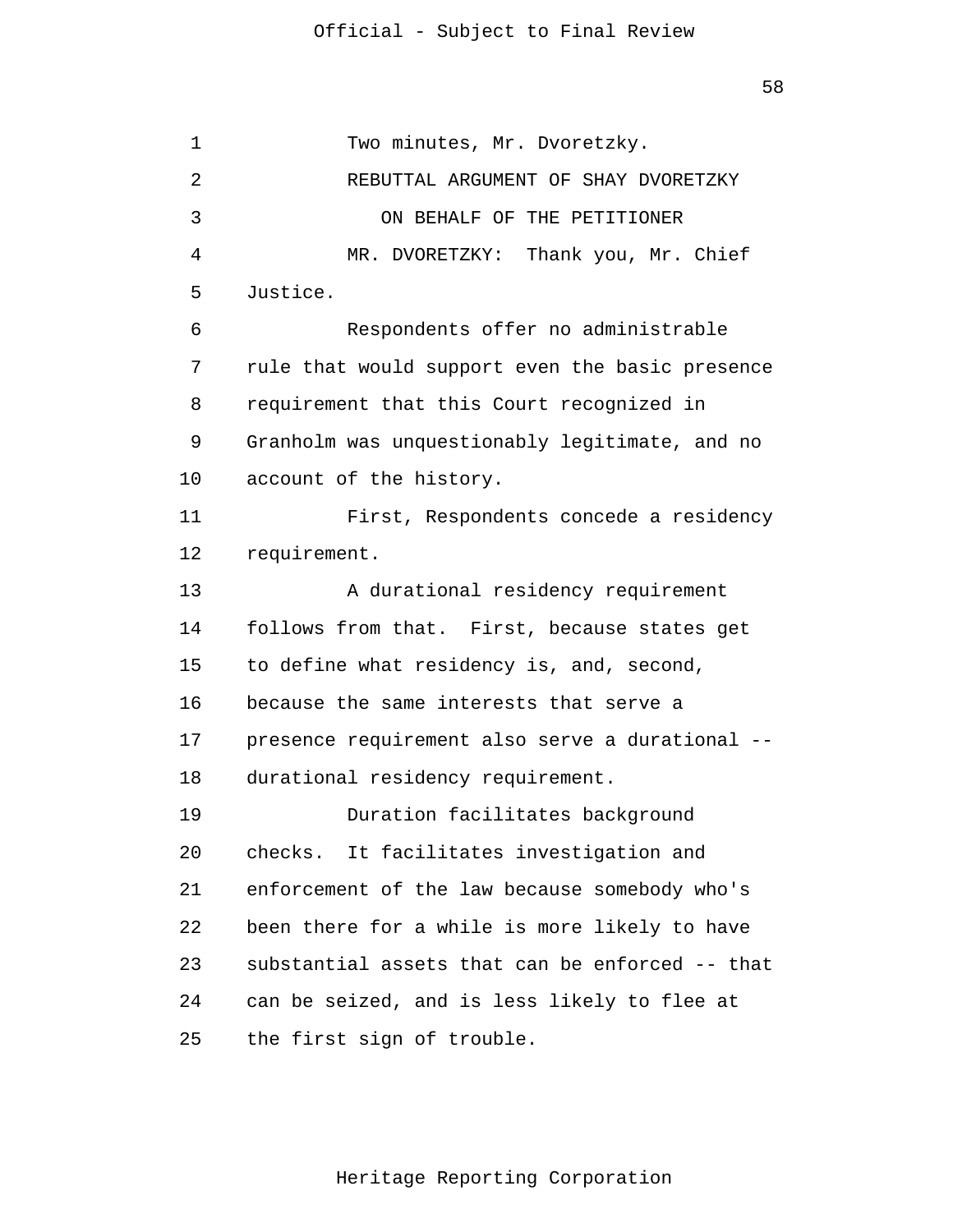2

3

4

**5** 

 $\overline{6}$ 

7

8

9

10

11

12

13

14

15

16

17

18

19

20

Once you concede that residency requirements are okay, courts shouldn't be second-guessing the extent to which those very same interests are served by durational residency requirements. The whole point of the Twenty-first Amendment was to take that out of the hands of courts. With respect to the history, Mr. Phillips referred to Walling and to Scott. Both of those were cases like Granholm and Bacchus that involved taxing out-of-state product more heavily than in-state product. That is the exception that Granholm recognized to the state's virtually complete authority. But when we're talking about purely in-state regulation, like a durational residency requirement for a liquor license, that is what the Twenty-first Amendment is concerned with.

 21 22 23 24 25 There is no economic protectionism test that is either consistent with the history or is administrable if the Court were to go down that road. There would be challenges to dozens of state laws.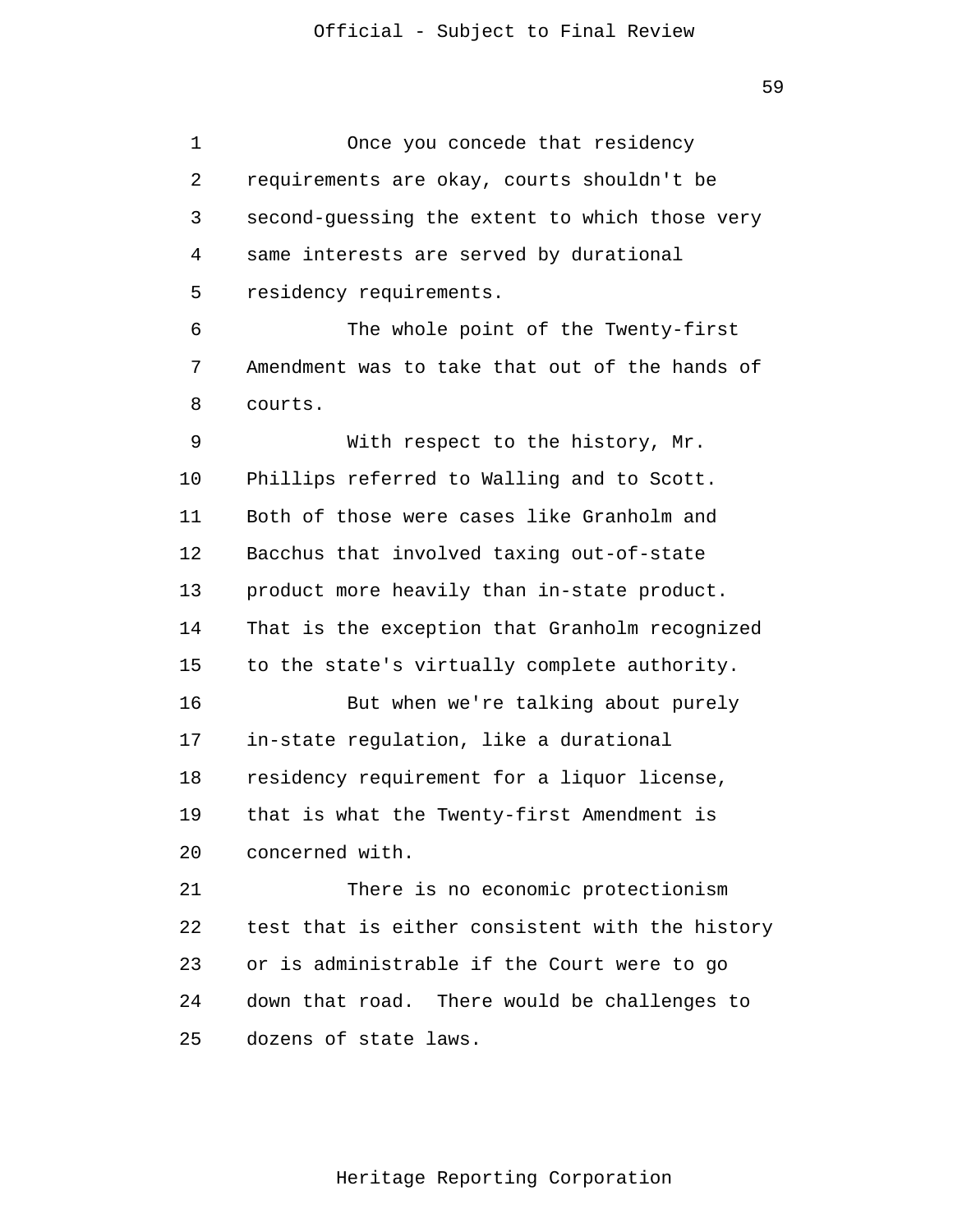```
 1 
 2 
 3 
 4 
5
\overline{6} 7 
 8 
 9 
            10 
            11 
            12 
            13 
            14 
            15 
            16 
            17 
            18 
            19 
            20 
            21 
            22 
            23 
            24
            25
                          And how do we draw a line about 
                 whether 30 days is protectionist, a year is 
                 protectionist, two years is protectionist? At 
                 that point the inquiry just becomes the same as 
                 any other dormant Commerce Clause challenge. 
                          And the one thing we know from the 
                 Twenty-first Amendment is that alcohol was to 
                 be treated differently for dormant Commerce 
                 Clause purposes. Respondents rule allow no 
                 room for that. 
                          Lastly, even if there were an economic 
                 protectionism test, for the reasons given by 
                 Judge Sutton in his dissent below, and for the 
                 reasons I said earlier, Tennessee's law 
                 satisfies the necessary level of scrutiny, 
                 which is not a searching sort of strict 
                 scrutiny but just is there a plausible reason 
                 for the law that makes it survive. 
                          Thank you. 
                          CHIEF JUSTICE ROBERTS: Thank you, 
                 counsel. The case is submitted. 
                          (Whereupon, at 11:59 a.m., the case 
                 was submitted.)
```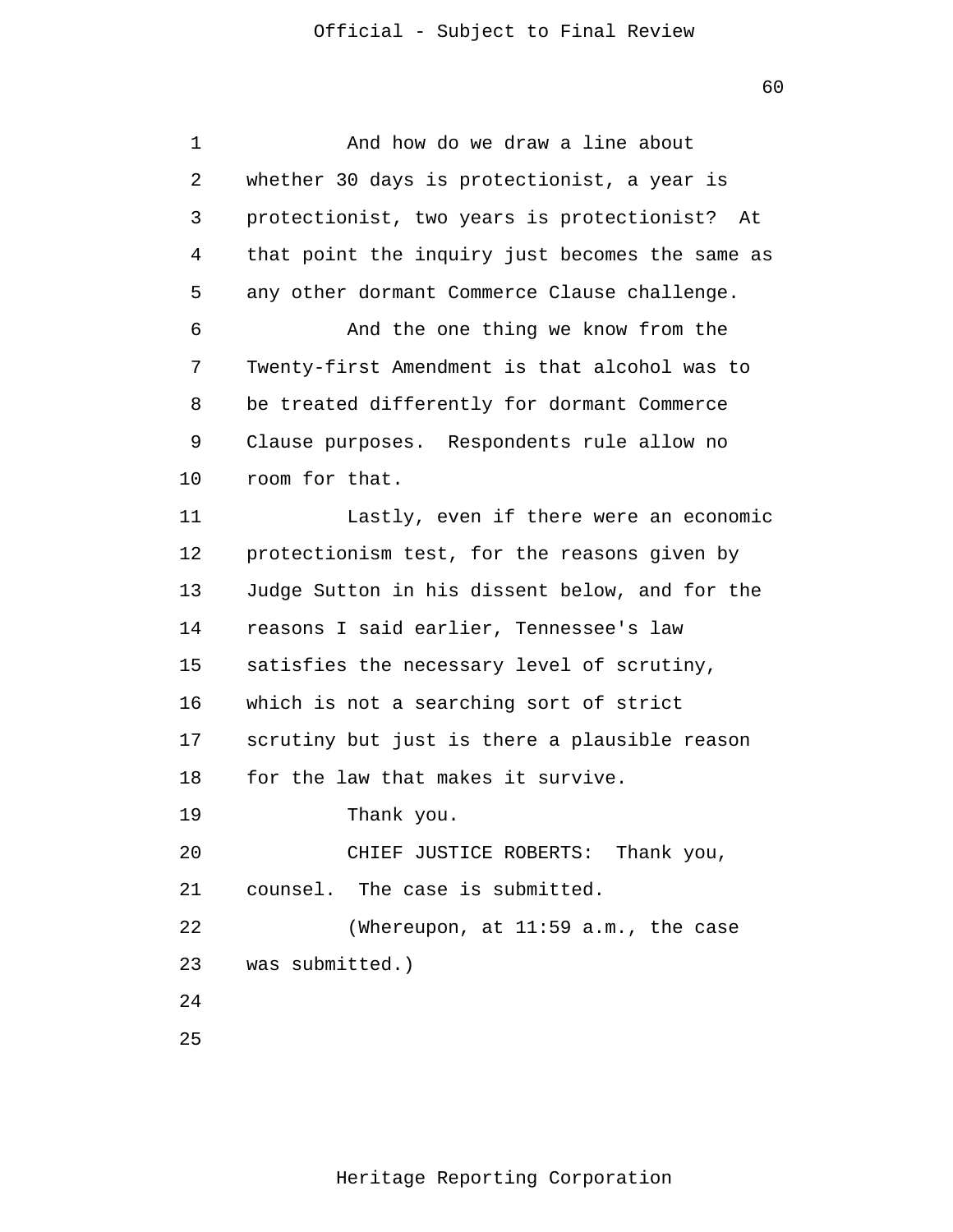| 1                                           | adopted [3] 19:9 41:4 42:2                          | 2 56:23 58:2                                                     | <b>brick-and-mortar</b> [4] <b>50:22 53:11</b>      |
|---------------------------------------------|-----------------------------------------------------|------------------------------------------------------------------|-----------------------------------------------------|
|                                             | adopting [1] 40:24                                  | arguments [1] 51:23                                              | 54:3.4                                              |
| 10 [3] 6:9,16 57:14                         | advantages [1] 48:12                                | arisen [1] 24:5                                                  | brief [4] 11:9 36:14 39:13 45:21                    |
| 10-year [4] 6:11 8:9,12 26:11               | adversary [1] 40:13                                 | around [1] 19:5                                                  | <b>brings</b> [1] 52:24                             |
| 100 [5] 13:8 25:9 31:18 35:13 43:           | affect [1] 17:3                                     | arrangement [2] 31:6 47:22                                       | broad [5] 15:16 30:15 31:22 34:1,7                  |
| 24                                          | affidavit [1] 42:14                                 | article [1] 31:17                                                | <b>broadly</b> [1] 52:22                            |
| 106 [1] 23:4                                | afield [1] 29:7                                     | asphalt [1] 29:1                                                 | burden [3] 41:7 42:4,9                              |
| 11:08 [2] 1:19 4:2                          | aftermath $[1]$ 4:17                                | assets [1] 58:23                                                 | business [5] 5:13 31:7 50:12,15,                    |
| 11:59 [1] 60:22                             | ago [2] 31:18 35:14                                 | ASSOCIATION [3] 1:4 4:5 42:19                                    | 23                                                  |
| 12 [6] 6:10,16 27:9 29:11 40:11 57:         | agree [3] 16:25 25:13 49:16                         | attempting [1] 55:2                                              | C                                                   |
| 14                                          | agreed [1] 7:22                                     | attorney [2] 41:11,19                                            |                                                     |
| 12-year [3] 6:14 25:8 42:3<br>121 [1] 11:10 | agrees [1] 17:21                                    | authority [15] 12:22 18:22 20:10,                                | called [2] 30:12 43:8                               |
| 14 [2] 31:20 40:10                          | AL [4] 1:10 2:6 3:7 23:20                           | 13, 19 21: 3, 15, 25 22: 7, 7 23: 2 35: 3,                       | came [3] 1:17 5:10 12:5<br>camel [2] 50:4,5         |
| 16 [1] 1:15                                 | alcohol [21] 4:19 12:18,19 17:16                    | 5,17 59:15                                                       | camel's [1] 50:2                                    |
| 18-96 [1] 4:4                               | 19:10 20:1 23:10 31:16 32:17 33:                    | authorization [1] 35:25                                          | Candidly [1] 36:5                                   |
| 1898 [1] 24:10                              | 11 35:4,6 41:15,22 45:8,17 46:22,                   | <b>authorize</b> [1] <b>19:24</b>                                | cannot [2] 46:14,14                                 |
| 1913 [1] 51:7                               | 23 52:5 54:18 60:7                                  | authorized [1] 5:3                                               | care [1] 52:13                                      |
| 1920 [2] 13:6,9                             | ALCOHOLIC [1] 1:9                                   | avoid [2] 22:16 47:21                                            | Carolina [2] 24:12,19                               |
| 1972 [1] 45:15                              | ALITO [8] 8:6,18 9:11 18:12 19:4                    | away [1] 5:13                                                    | CARTER [3] 2:8 3:10 34:13                           |
| 19th [1] 32:5                               | 21:10 32:14 33:16                                   | B                                                                | carveout [2] 11:4 20:12                             |
|                                             | Alito's [1] 25:4                                    | Bacchus [18] 7:2,8 9:25 10:1,1,5,7,                              | Case [23] 4:4 5:25 10:3 12:8 24:10                  |
| $\overline{2}$                              | allow [6] 18:3 20:5 21:7 25:12 35:<br>360:9         | 7 11:21 12:3,5 34:3 35:22,23 36:6,                               | 26:8 27:20 32:5 42:12 43:22 44:                     |
| 2 [6] 19:13,23 23:25 35:15,25 47:12         |                                                     | 9 53:22 59:12                                                    | 23 45:20 46:10 47:9.10 48:17 49:                    |
| 20 [1] 51:13                                | allowing [1] 35:18<br><b>allows</b> [1] <b>18:6</b> | back [17] 6:21,23 8:6 12:15 13:5                                 | 17 53:9,10 56:2,7 60:21,22                          |
| 2019 [1] 1:15                               | almost [2] 39:22 55:22                              | 17:13 25:4 30:2 35:14 36:13 38:                                  | Cases [6] 7:6 10:22 11:19 15:7,10                   |
| 23 [1] 3:8                                  | already [3] 21:15 24:6 35:13                        | 10 44:13 47:19 52:2,24,24 53:5                                   | 59:11                                               |
| 26 [1] 11:9                                 | although [2] 17:7 23:5                              | <b>backdrop</b> [2] 21:14,25                                     | categorically [1] 46:14                             |
| 27 [1] 11:9                                 | Amazon [3] 50:16,17,20                              | background [6] 18:4,10 25:23 26:                                 | central [1] 36:1                                    |
| 3                                           | Amendment [59] 4:13 5:22 6:25 7:                    | 16 28:19 58:19                                                   | <b>Century</b> [1] 32:6                             |
| 30 [2] 51:13 60:2                           | 16 9:1 13:11, 16 14:12, 16 15:12,                   | ban [4] 11:10 21:8 41:10,12                                      | certain [6] 7:4 22:17 26:23 35:19                   |
| 34 [3] 3:11 38:15 39:5                      | 23 16:18 17:5,15 18:21 19:8,13,                     | barriers [1] 36:3                                                | 36:1 55:8                                           |
|                                             | 14,24 20:21,22,24 21:13,17 22:23                    | <b>based</b> [2] 12:1.4                                          | certainly [2] 27:19 47:4                            |
| 4                                           | 23:5 24:1 25:16 26:19 29:19 30:                     | <b>basic</b> [1] 58:7                                            | cetera [3] 40:20,20 57:16                           |
| 4 [1] 3:4                                   | 11, 16, 21, 23 31: 14, 19, 21 32: 11, 16            | basically [5] 5:9 11:24,25 14:7,7                                | chain [1] 5:12                                      |
| 445 [1] 23:4                                | 33:1,6,13,24 34:21,24 38:4,21 41:                   | basis [11] 13:7,7 19:22 24:19 26:                                | challenge [5] 8:14 39:20 40:4,7                     |
| 5                                           | 14 45:14 46:20 47:1,5,6,12 49:1                     | 12 37:19 38:1 41:9 42:22 52:10,                                  | 60:5                                                |
| 50 [1] 51:13                                | 57:19 59:7,19 60:7                                  | 11                                                               | challenged [1] 54:20                                |
| 58 [1] 3:14                                 | Amendment's [3] 25:22 28:19 35:                     | <b>becomes</b> [1] 60:4                                          | challenges [1] 59:24                                |
|                                             | 25                                                  | beginning [1] 33:4                                               | challenging [2] 39:15 40:3                          |
| A                                           | amendments [2] 13:20 52:13                          | behalf [8] 2:3,9 3:4,11,14 4:8 34:                               | change [1] 43:24                                    |
| <b>a.m</b> [3] <b>1:19 4:2 60:22</b>        | amici [3] 2:6 3:7 23:20                             | 14 58:3                                                          | character [1] 18:8                                  |
| ability [4] 18:9 29:20 33:20 47:16          | analysis [5] 12:12 25:18 32:13 34:                  | <b>believe</b> [1] 6:25                                          | <b>check</b> [1] 18:11                              |
| <b>able</b> [1] <b>43:7</b>                 | 641:5                                               | below [2] 40:10 60:13                                            | checks [2] 18:4 58:20                               |
| above-entitled [1] 1:17                     | another [5] 45:5 53:24 54:6,9,19                    | better [4] 18:9 29:12,25 45:13<br>between [4] 26:9 27:5,25 36:14 | Chicago [1] 2:5<br>CHIEF [11] 4:3,9 23:16,22 34:10, |
| <b>absence</b> [1] 43:22                    | answered [2] 18:15 34:19                            | <b>BEVERAGE</b> [1] 1:9                                          | 15 55:12,15 57:24 58:4 60:20                        |
| absolutely [2] 35:5 42:12                   | anyway [1] 37:11                                    | beyond [5] 35:9 37:13.13 42:19 57:                               | choice [1] 31:11                                    |
| accept [1] 42:24                            | apparently [1] 38:16                                | 18                                                               | <b>Circuit [1] 22:5</b>                             |
| according [1] 38:16                         | <b>APPEARANCES [1] 2:1</b>                          | billion-dollar [1] 46:24                                         | circumstances [6] 26:23 35:20                       |
| account [1] 58:10                           | appears [1] 25:5                                    | <b>bit</b> $[1]$ 36:14                                           | 46:24 50:4 54:15 55:9                               |
| achieve [4] 15:14 56:18,19 57:20            | applied [1] 10:10                                   | <b>BLAIR [2] 1:7 4:5</b>                                         | <b>circumvention</b> [1] 22:17                      |
| achieving [3] 37:21 55:10,25                | applies [1] 13:21                                   | <b>blatantly</b> [1] 44:20                                       | <b>claim</b> [1] 25:15                              |
| Act [19] 11:5,8 13:22,25 14:10,13,          | apply [4] 13:4,20 30:1 44:9                         | blue [1] 11:9                                                    | clarify $[1]$ 5:8                                   |
| 15 22:10,12 32:2,13 34:20,21 46:            | applying [1] 5:24<br>Appreciate [2] 46:8 51:5       | <b>books</b> [1] 57:5                                            | Clause [42] 5:2 8:12,15,23,25 9:23                  |
| 3, 3, 12 47: 3, 4 51: 7                     |                                                     | borders [5] 10:20 11:3 23:2 31:24                                | 10:19 13:1,5,14,21 14:1,23 15:6                     |
| acting [1] 55:3                             | approach [7] 30:8,9,19,19,20,22<br>46:18            | 33:22                                                            | 17:2,17,24 18:20 20:8,15 25:15,                     |
| activities [1] 20:1                         | arbitrary [2] 25:21,25                              | <b>both</b> [5] <b>4:16 7:8 39:14 44:10 59:</b>                  | 18 26:15,24 27:1,10 28:1,3,8,11                     |
| activity [1] 20:6                           | area [2] 19:25 20:14                                | 11                                                               | 30:1,6,14 37:16 41:5 44:23 49:24                    |
| Acts [4] 4:15 5:4 12:16 14:11               | aren't [1] 16:19                                    | <b>BREYER</b> [27] <b>13:</b> 4,18,24 <b>14:</b> 6 <b>28:</b>    | 51:21 55:16,21 60:5,9                               |
| actually [5] 15:5 18:7 31:18 34:19<br>39:14 | argue [1] 6:23                                      | 24 29:9 38:2,8,20 39:3,7,11 43:4,                                | Clause's [1] 32:10                                  |
| address [3] 7:8 30:4 45:20                  | arguing [1] 18:13                                   | 6,11,21 44:2,5,24 45:4 51:3,6,24                                 | clear [2] 39:4 42:16                                |
| administrable [2] 58:6 59:23                | argument [15] 1:18 3:2,5,9,12 4:4,                  | 52:6,12,19,25                                                    | clearly [4] 25:11 36:7 54:15 57:18                  |
| adopt [2] 54:11,14                          | 7 9:13 23:19 25:6 27:11 34:13 38:                   | <b>Breyer's [1] 48:23</b>                                        | client [2] 39:12 50:21                              |
|                                             |                                                     |                                                                  |                                                     |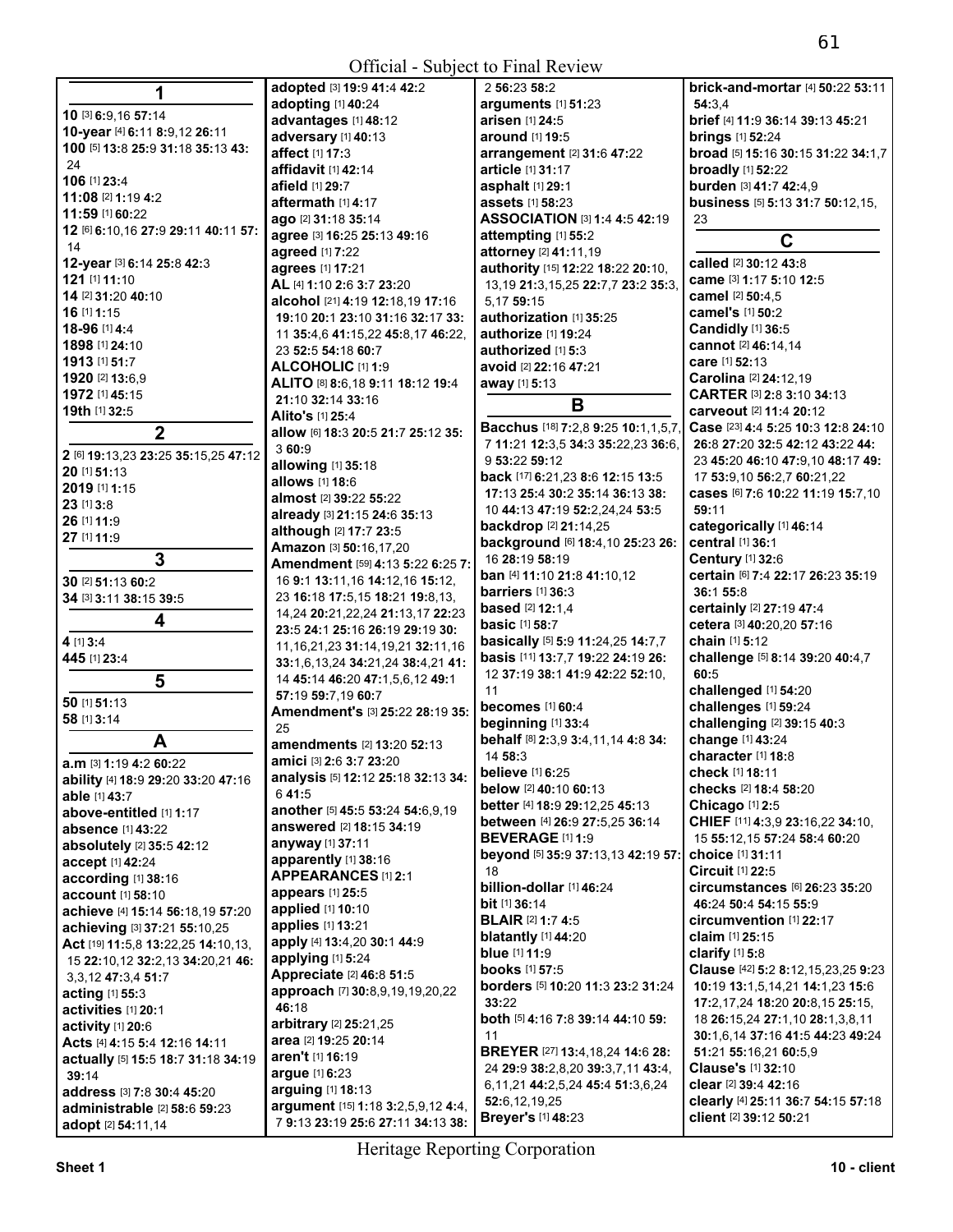| client's [1] 50:12                     | controlling [1] 15:25                    | discover [1] 38:13                             | economically [1] 36:7              |
|----------------------------------------|------------------------------------------|------------------------------------------------|------------------------------------|
| clients [1] 39:14                      | core [1] 40:22                           | discretion [1] 30:15                           | effectively [1] 57:9               |
| close [3] 28:21 56:2,6                 | <b>correct</b> [1] 19:7                  | discriminate [10] 7:1,25 9:4 11:24             | Eighteenth [2] 19:8 31:19          |
| closely [1] 35:16                      | couldn't [1] 24:22                       | 17:6 42:8 46:15 53:2 54:14 55:21               | either [1] 59:22                   |
| <b>co-counsel</b> [1] 25:14            | counsel [3] 23:17 57:25 60:21            | <b>discriminated</b> [5] <b>22:2 41:6 51:2</b> | elsewhere [2] 28:8.11              |
| coincidentally [1] 37:2                | <b>count</b> [1] 38:17                   | 52:10.11                                       | embedded [1] 40:22                 |
| colleague [1] 33:3                     | <b>counter</b> [1] 11:21                 | discriminates [1] 9:9                          | embroil [1] 30:9                   |
| collected [1] 10:16                    | course [5] 33:8 43:7 46:20 52:16         | discriminating [3] 10:3 41:1 53:               | employee [1] 51:17                 |
| combined [1] 12:23                     | 56:9                                     | 14                                             | employs [1] 43:14                  |
| come [13] 8:6 25:19 30:1 35:14,19      | COURT [34] 1:1,18 4:10,20 9:7 12:        | discrimination [12] 12:3 14:21 17:             |                                    |
|                                        |                                          |                                                | empower [1] 36:2                   |
| 36:16,20 37:18 41:7 42:5,6 43:1,2      | 14 19:1 20:17 21:20 23:3,23,24           | 1 30:20 37:15,19,25 41:8 42:10                 | empowered [1] 12:17                |
| comes [4] 16:4 32:1 36:23 53:9         | 24:13,17 30:12 31:2,9,16 33:4 34:        | 43:23 55:6.7                                   | empowers [1] 49:1                  |
| comfortable [2] 37:23 50:24            | 2, 16, 19 35: 22, 23 36: 5 38: 22 42: 7, | discriminatory [5] 21:9 44:20 49:              | enable [1] 22:13                   |
| <b>comment</b> [1] 27:4                | 22 47:8 52:3 57:17,20 58:8 59:23         | 21 55:4,10                                     | <b>enact</b> [2] 8:9 22:1          |
| Commerce [46] 5:2 8:12,15,23,25        | Court's [5] 15:9 23:11 24:10 32:4        | discuss [1] 45:7                               | enacted [5] 4:17 22:12,16,23 38:   |
| 9:23 10:19 13:1,5,14,20 14:1,14,       | 41:4                                     | discussion [1] 24:11                           | 21                                 |
| 23 15:6, 16 17:2, 17, 24 18: 20 20: 8, | courts [4] 16:19 30:9 59:2,8             | dispensary [2] 24:12,13                        | end [4] 5:14 22:24 25:5 31:15      |
| 15 25:15,18 26:14,24 27:1,10 28:       | create [3] 8:22,24 18:19                 | displace [1] 25:17                             | enforced [1] 58:23                 |
| 1,8,11 29:25 30:5,14 31:17 32:10       | <b>created</b> [1] <b>19:10</b>          | dispositive [1] 4:25                           | enforcement [1] 58:21              |
| 37:16 38:1 41:5 44:23 49:24 51:        | creating [1] 30:12                       | disputed [1] 26:23                             | engage [2] 19:1 20:1               |
| 21 55:16,21 60:5,8                     | curiae [3] 2:6 3:7 23:20                 | dissent [4] 5:9 22:5 40:10 60:13               | engaged [1] 37:15                  |
|                                        |                                          |                                                |                                    |
| <b>COMMISSION [1] 1:9</b>              | D                                        | <b>distinct</b> [1] 47:24                      | enshrine [1] 22:13                 |
| <b>commodities</b> [1] 45:12           | D.C [3] $1:14$ 2:2,8                     | distinctive [1] 31:13                          | entail [2] 48:8 49:4               |
| commodity [1] 20:3                     |                                          | distribution [18] 4:23 5:12 12:25              | entails [2] 23:8 33:9              |
| community [1] 16:7                     | dangerous [1] 31:12                      | 13:22,25 14:9 15:25 16:21 21:16                | enterprises [1] 5:14               |
| companies [1] 53:15                    | DAVID [3] 2:4 3:6 23:19                  | 24:3 29:8 34:1,9 38:6 43:13,13 51:             | entire [2] 34:25 35:21             |
| comparable [1] 24:14                   | day [4] 53:25 54:6,9,19                  | 15 52:5                                        | entitled [1] 53:17                 |
| compete [1] 39:17                      | days [1] 60:2                            | distributors [2] 5:11 39:23                    | entity [1] 32:24                   |
| competition [1] 36:4                   | deal [2] 35:2 56:3                       | doctrine [2] 32:5 35:8                         | <b>Equal [1] 28:3</b>              |
| complete [10] 4:22 20:13,19 21:2       | dealing [5] 15:15 19:25 41:15 46:2       | doing [1] 53:13                                | equally [1] 44:10                  |
| 24:2 34:8 35:3 38:5 43:11 59:15        | 56:19                                    | domestic [1] 24:3                              | erecting [1] 36:3                  |
| completely [2] 37:4 55:17              | decide [3] 16:20 18:6,9                  | done [3] 40:19 45:2 57:12                      | escape [1] 47:11                   |
|                                        | decided [1] 36:6                         |                                                |                                    |
| compliance [1] 49:13                   | decision [2] 42:23 45:15                 | dormant [30] 5:2 8:12,15,23,25 9:              | ESQ [6] 2:2,8 3:3,6,10,13          |
| component [1] 17:25                    | declare [1] 57:20                        | 23 10:19 13:14 18:19 20:8,15 25:               | essentially [2] 19:2 30:8          |
| concede [2] 58:11 59:1                 | declared [1] 53:24                       | 14, 17 26: 14, 24, 25 27: 10, 25 28: 7,        | ET [7] 1:10 2:6 3:7 23:20 40:19,20 |
| conceding [1] 27:24                    |                                          | 10 29:25 30:5,14 32:9 44:22 49:                | 57:16                              |
| concentrate [1] 40:12                  | defense [1] 42:15                        | 24 51:21 55:16 60:5,8                          | ethnicity [1] 52:11                |
| concern [2] 17:18 44:19                | define [1] 58:15                         | <b>doubt</b> [1] <b>37:24</b>                  | even [4] 5:22 40:10 58:7 60:11     |
| <b>concerned</b> [1] 59:20             | definition $[1]$ 40:25                   | <b>doubts</b> $[1]$ 35:24                      | everybody [1] 17:21                |
| concerns [3] 17:24 30:3,4              | delivery [8] 15:1 17:16 21:1,3 31:       | down [2] 27:15 59:24                           | everything [3] 11:3 14:3 44:4      |
| concession [1] 28:16                   | 23 33:14,17,21                           | <b>dozens</b> [1] 59:25                        | exactly [7] 28:15 33:22 34:24 35:  |
| <b>concluded</b> [1] 37:10             | delta [1] 27:24                          | <b>draw</b> [1] <b>60:1</b>                    | 13 54:16 56:5.8                    |
| concurrence [1] 48:25                  | demanded [1] 54:10                       | drawing [1] 30:10                              | examined [1] 49:12                 |
| condition [1] 49:9                     | described [1] 31:2                       | drew [2] 32:7,8                                | example [7] 9:7 14:17 18:2 24:9    |
| <b>conduct</b> [2] 18:4,10             | designed [11] 25:17 27:12 30:11          | dry [2] 21:7 22:20                             | 26:7 45:15 49:18                   |
|                                        | 34:22 35:2,17 41:13,16 42:20 47:         |                                                |                                    |
| conferred [1] 30:16                    | 657:19                                   | <b>Duration [1] 58:19</b>                      | except [6] 6:4 36:10,20 38:17 41:  |
| confirms [1] 17:18                     | determination [3] 19:9,15,16             | durational [14] 17:20,25 32:20 39:             | 18 51:19                           |
| Congress [1] 32:7                      | determined [1] 49:12                     | 6 40:24 41:25 53:2,4 57:13 58:13,              | exception [4] 5:21 19:1 30:13 59:  |
| Congress's [1] 32:3                    | dice [1] 7:15                            | 17, 18 59: 4, 17                               | 14                                 |
| considerable [2] 23:8 33:9             |                                          | DVORETZKY [38] 2:2 3:3,13 4:6,7,               | <b>excessive</b> [1] 25:21         |
| considered [1] 5:4                     | difference [3] 27:25 34:19 56:3          | 9 5:20 6:2,17 7:7,13,18 8:11,24 9:             | exclude [1] 41:17                  |
| consistent [2] 54:4 59:22              | different [3] 10:23,23 52:15             | 22 10:8,15,25 11:22 12:1 13:10,                | exclusive [1] 9:16                 |
| constitutional [8] 5:5 8:14 9:21       | differently [2] 45:9 60:8                | 23 14:4,8 15:9 16:16,23 17:12 18:              | exclusively [2] 42:21,23           |
| 13:15 17:22 30:24 31:13 47:1           | difficulty [1] 6:5                       | 23 20:4,17 21:11 22:4,15,22 58:1,              | exemption [1] 10:10                |
| constitutionalize [1] 9:2              | direct [2] 22:4 23:3                     | 2,4                                            | exercise [3] 11:12 20:10 34:25     |
| constitutionalized [1] 14:11           | directly [5] 32:1 34:24 35:10,19 46:     |                                                | exercising [1] 4:15                |
| constitutionalizing [1] 15:14          | 11                                       | Е                                              | experience [1] 45:12               |
| consumers [1] 35:10                    | <b>DIRECTOR [1] 1:8</b>                  | earlier [4] 17:14 32:15 52:9 60:14             | experiment [2] 4:12 31:21          |
|                                        | directors [1] 57:16                      | easier [1] 12:7                                |                                    |
| <b>context</b> [1] 10:3                | disadvantages [1] 31:6                   | easily [1] 56:21                               | explain [5] 7:19 15:12 17:10 41:24 |
| contours $[1]$ 9:12                    | disagreeing [1] 5:16                     | easy [2] 44:24,25                              | 57:13                              |
| contrary [1] 34:4                      | disagreement [1] 7:23                    | economic [15] 5:18,21 6:11 8:2                 | explains [1] 42:1                  |
| control [15] 4:22 23:6,7 24:2 33:6,    | disallow [1] 28:1                        | 10:2 12:6 18:18,25 19:19 20:10                 | expressly [1] 21:18                |
| 8,20 34:1,8 38:5 43:12 47:14,15,       |                                          |                                                | extent [3] 11:14 32:4 59:3         |
| 15,17                                  | disavow [1] 7:6                          | 26:1,21 37:12 59:21 60:11                      | extreme [1] 25:20                  |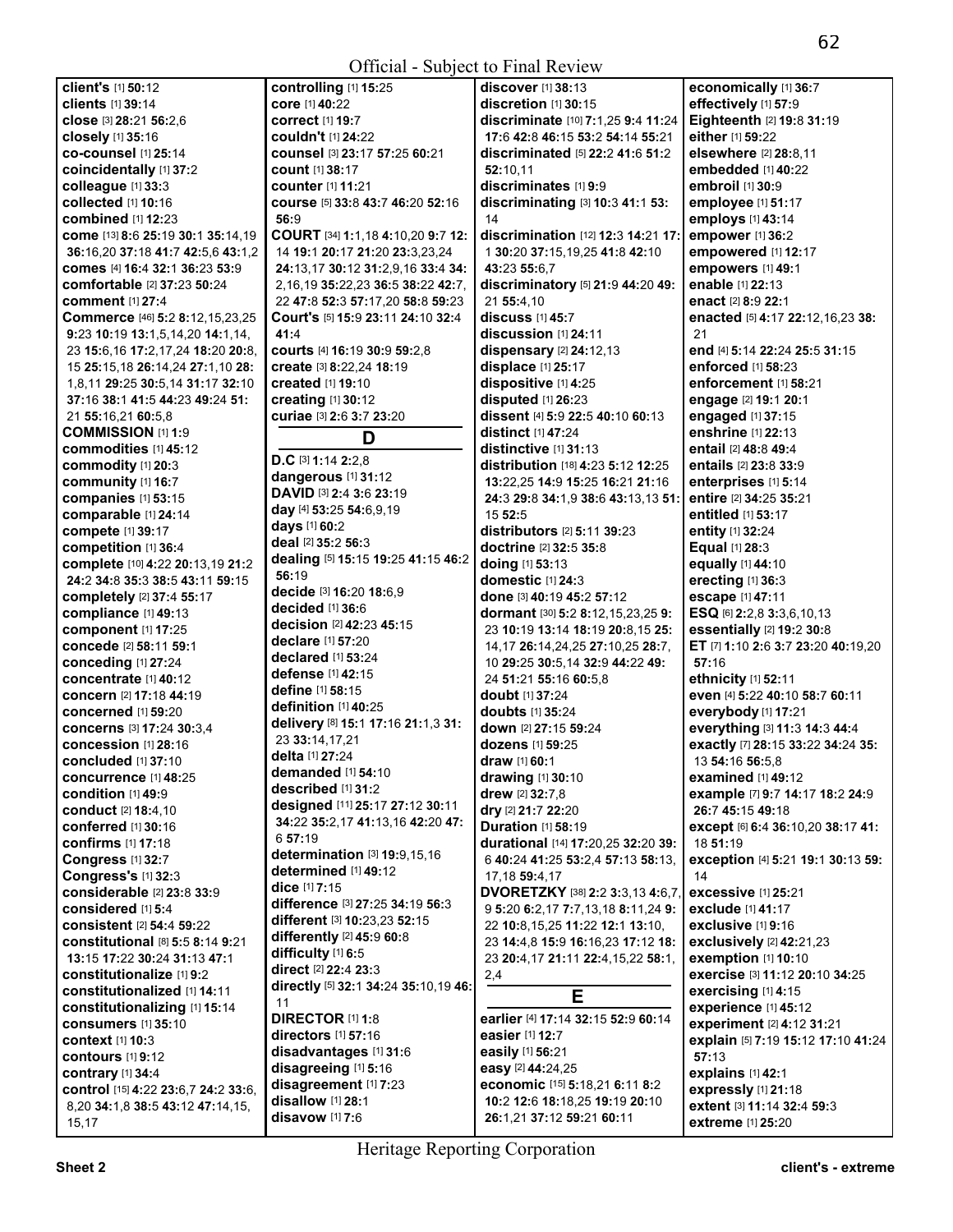|                                                                | $O(110 \mu)$ Dubject to 1 mai review |                                        |                                            |
|----------------------------------------------------------------|--------------------------------------|----------------------------------------|--------------------------------------------|
| F                                                              | given [3] 40:18 43:21 60:12          | imposed [2] 32:21 42:11                | 4 20:16,18 21:9,12,22 22:8,19 23:          |
|                                                                | gives [3] 23:6 24:1 33:6             | imposes [1] 50:25                      | 16,22 24:21,24 25:4,24 26:17,20,           |
| face [1] 23:5                                                  | giving [1] 15:24                     | imposing [1] 46:16                     | 21 27:3,6,9,18,22 28:12,14,24 29:          |
| facilitates [2] 58:19,20                                       | GORSUCH [27] 27:18,22 28:12,14       | in-state [24] 8:16 9:6,16 10:11 11:    | 9,22 32:14,14 33:16 34:10,16 36:           |
| facility [1] 49:11                                             | 44:21,25 45:3,7,11,19,24 46:2,5,6    | 6 12:11, 19, 22, 25 13: 2 27: 12 29: 8 | 12,22 37:1,7 38:2,8,20 39:3,7,11,          |
| fact [7] 29:12 35:2 37:14 49:21 51:                            | 48:16,21 49:15 50:7,14,19 56:4,8,    | 31:5,11,25 44:10,15 48:8 49:2,5,8      | 18 40:2,6,15,18 41:18 43:3,4,6,11,         |
| 14,20 54:7                                                     | 13, 16 57: 1, 4, 6                   | 51:1 59:13,17                          | 21 44:2,5,21,24,25 45:3,4,7,11,19,         |
| fail [1] 25:22                                                 | <b>Gorsuch's [1] 53:6</b>            | included [1] 9:3                       | 24 46:2,4,6 48:2,6,10,14,16,18,19,         |
| failed [2] 4:11 31:20                                          | got [2] 14:7 44:15                   | including [3] 15:10 25:1 42:3          | 21, 22, 23, 24 49: 15 50: 7, 14, 19 51: 3, |
| failure [1] 27:16                                              | government [1] 41:20                 | incorporate [1] 55:13                  | 6,24 52:6,12,19,25 53:5,6 54:8,22          |
| fairly [1] 16:13                                               | grandparents [2] 8:19,21             | incorporating [1] 55:16                | 55:1,12,15 56:4,8,13,16 57:1,4,6,          |
| fall [1] 32:25                                                 | Granholm [32] 4:24 7:3,11,20,20,     | indeed [1] 47:8                        | 24 58:5 60:20                              |
| fall-back [1] 42:25                                            | 21,24 9:8 10:25 12:7,8,12,13 15:     | individual [2] 14:17 31:22             | iustices $[1]$ 7:22                        |
| <b>far</b> [2] <b>29:</b> 6 <b>55:23</b>                       | 11 23:25 31:2 32:8 34:3 35:23 36:    | <b>industries</b> [2] 36:3,11          | justification [2] 6:11 54:25               |
| favor [3] 27:12 36:2 39:1                                      | 6 37:9,10 38:3 42:7,25 47:9,9 55:    | inherent [7] 12:21 16:7,9 21:14 22:    | justify [3] 37:18 41:8 42:10               |
| favoritism [2] 48:8 49:5                                       | 14,23 58:9 59:11,14                  | 17 23:12 48:13                         |                                            |
| <b>favors</b> [1] 38:23                                        | Granholm's [1] 55:19                 | initial [3] 6:21 26:9 27:7             | Κ                                          |
| <b>federal</b> [1] 35:1                                        |                                      |                                        | KAGAN [13] 24:21,24 25:24 27:3             |
| figure $[1]$ 53:7                                              | grant [1] 35:17                      | inquiry [2] 19:3 60:4                  | 29:22 36:12,22 37:1,7 53:5 54:8,           |
| file [1] 42:13                                                 | grants [1] 38:4                      | <b>instance</b> [1] 35:7               | 22 55:1                                    |
| finally [1] 31:19                                              | greater [1] 15:24                    | Instead $[1]$ 12:13                    | <b>Kagan's [1] 26:21</b>                   |
| fine [1] 41:23                                                 | green [2] 44:16,17                   | instruction $[1]$ 32:3                 | KAVANAUGH [17] 20:16,18 21:12,             |
| first [13] 12:16 13:16 14:16 16:16                             | guarantee [1] 46:17                  | instructive [2] 24:11 33:5             | 22 22:8,19 26:17,20 27:6,9 32:14           |
| 17:5 21:13 35:7 39:1 47:23 53:20                               | guess [8] 25:1 27:18,23 29:22 50:    | integral [1] 43:19                     |                                            |
|                                                                | 5 52:1 54:22 55:4                    | intending [1] 25:25                    | 48:2,6,10,14,18,22                         |
| 58:11,14,25                                                    | н                                    | intention [1] 35:16                    | key [1] 12:2                               |
| fits $[1]$ 16:24                                               |                                      | <b>interest</b> [1] 41:23              | kind [6] 16:20 20:12 30:10,21 42:          |
| five $[1]$ 9:18                                                | hands [1] 59:7                       | interests [15] 7:2 9:4,10 18:2 31:7    | 14 53:7                                    |
| flee $[1]$ 58:24                                               | happened [1] 52:4                    | 37:3,5 41:1 42:9 48:8 49:5 54:17       | kinds [4] 44:9 53:25 55:5,6                |
| fly $[1]$ 31:8                                                 | happens [1] 37:7                     | 56:18 58:16 59:4                       |                                            |
| followed [1] 29:24                                             | hard [3] 16:2 17:9 26:11             | <b>INTERIM [1] 1:7</b>                 | language [5] 10:1 15:16 34:23 35:          |
| follows [1] 58:14                                              | harmonize [1] 7:19                   | interplay [2] 26:8 27:5                |                                            |
| forbidden [1] 43:23                                            | health [7] 18:13 19:11,15 25:10 30:  | interpreting [1] 49:3                  | 15,16                                      |
| forget $[1]$ 7:6                                               | 3 37:4 41:16                         | interrelated [2] 48:5.5                | large [1] 49:11                            |
| <b>form</b> $[1]$ 39:9                                         | hear [1] 4:3                         | interstate [1] 12:17                   | last [1] 29:24                             |
| forth [3] 6:23 12:13 36:13                                     | heartland [1] 29:18                  | intoxicating [1] 15:2                  | Lastly [1] 60:11                           |
| forward [10] 36:16,20,23 37:18 39:                             | heavily [1] 59:13                    | intra-state [1] 29:21                  | late [1] 32:5                              |
| 21 41:7 42:5,14 43:1,2                                         | held [2] 35:22,23                    | intrastate [2] 34:1,8                  | Laughter [5] 29:3,14 44:1 50:9 56:         |
| found [3] 15:8,10 37:2                                         | hereby [1] 15:3                      | invalidated [1] 7:4                    | 12                                         |
| Fourteenth [4] 25:22 26:19 28:19                               | Heublein [1] 45:14                   | investigation [1] 58:20                | law [22] 14:20 22:14 24:12,13,19,          |
| 47:12                                                          | himself [1] 41:11                    | invitation [1] 28:15                   | 23 26:10 28:24 30:4 32:5 43:22,            |
| framework $[2]$ 8:1,2                                          | historical [7] 7:20 8:3 12:14 18:24  | invoking [1] 17:17                     | 24,25 44:3,6,7 51:10 52:4,23 58:           |
| <b>FRANKLIN</b> [24] 2:4 3:6 23:18,19,                         | 20:11 32:12 34:5                     |                                        | 21 60:14,18                                |
| 22 <b>24:</b> 22,24 <b>25:13 <b>26:</b>7,18 <b>27:</b>4,7,</b> | history [23] 4:25 11:1 17:18 19:6    | involved [7] 10:9,9,10 24:12 37:11     | laws [9] 7:4 11:12 12:10 15:3 20:7         |
| 14, 19 28: 9, 13, 17 29: 4, 15, 23 30: 7                       | 34:17,20 38:11,12,13,21,23,23 39:    | 52:4 59:12                             | 51:13 52:22,23 59:25                       |
| 33:2,19 34:11                                                  | 1 40:19 43:22 45:8,25 47:19 51:      | involving [2] 31:4 43:17               | lawsuit [1] 49:20                          |
| free [4] 12:24,25 14:1 20:14                                   | 23 52:1 58:10 59:9.22                | irrational [2] 28:5 41:3               | least [3] 50:5 56:25 57:2                  |
| freedom [1] 15:24                                              | Honor [4] 29:16 38:22 56:7,15        | isn't [10] 21:6 28:14 48:16,16,17      | leave [4] 30:22 53:24 54:5,19              |
| friend [1] 42:18                                               | <b>Honors</b> [1] 57:23              | 50:1,14 56:4,8,23                      | leaving $[1]$ 54:8                         |
| <b>friends</b> [1] 46:18                                       | hypothetical [3] 44:14 55:2,3        | issue [7] 7:12 12:10 18:6,10 28:23     | led [1] 22:11                              |
| fully [2] 54:4,18                                              |                                      | 33:23 57:17                            | legislate [1] 20:14                        |
| function [1] 16:13                                             |                                      | <b>issues</b> [1] 53:25                | legislation [5] 6:6 22:1,2,14 28:18        |
| fundamental [3] 6:24 34:18 52:25                               | idea [2] 21:24 29:25                 | <b>issuing</b> [1] 28:15               | legislature [3] 5:10 41:20 42:6            |
|                                                                | identically [1] 54:16                | itself [7] 9:8 11:5,8 14:22 15:11 18:  | legitimate [6] 9:9 31:3,10 38:10           |
| fundamentally [1] 50:11<br>further [2] 32:8 57:22              | Illinois [5] 2:5,5,6 3:7 23:20       | 18 23:25                               | 43:9 58:9                                  |
|                                                                | imagine [1] 56:2                     | J                                      | length [1] 40:9                            |
| G                                                              | immediate [1] 4:16                   |                                        | lens [2] 28:22,23                          |
| gave [4] 18:21 41:20,22 47:22                                  | immune [1] 8:15                      | January [1] 1:15                       | less [3] 37:20 55:9 58:24                  |
| geared [1] 15:24                                               | import [3] 32:9,12 35:5              | Judge [5] 5:17,23 22:5 30:8 60:13      | <b>level</b> [2] <b>19:17 60:15</b>        |
| gender [1] 13:7                                                |                                      | jurisdiction [1] 16:1                  |                                            |
|                                                                | important [4] 11:4 18:3 30:18 54:    | jurisprudence [5] 7:3,17 28:8 49:      | <b>levels</b> [1] 47:25                    |
| General [6] 2:4 23:18 27:22 34:11                              | 3                                    | 25 55:17                               | license [7] 8:20 9:19 18:10 24:15          |
| 41:11.19                                                       | importation [8] 11:11 14:25 21:4,    | JUSTICE [137] 4:3,9 5:7,8,16 6:1,4,    | 26:10 32:23 59:18                          |
| gets [2] 6:18 26:6                                             | 8 23:7 32:17 33:7,13                 | 17,20 7:9,14 8:4,6,7,18 9:11,14        | licenses $[1]$ 18:7                        |
| getting [1] 29:6                                               | importing [3] 22:18 23:9 33:10       | 10:6,13,17 11:18,23 13:4,18,24         | light [1] 15:13                            |
| give [5] 18:8 21:25 25:7 45:5,21                               | impose [3] 16:19 21:9 46:20          | 14:6,19 15:21 16:22,25 18:12 19:       | likely [2] 58:22,24                        |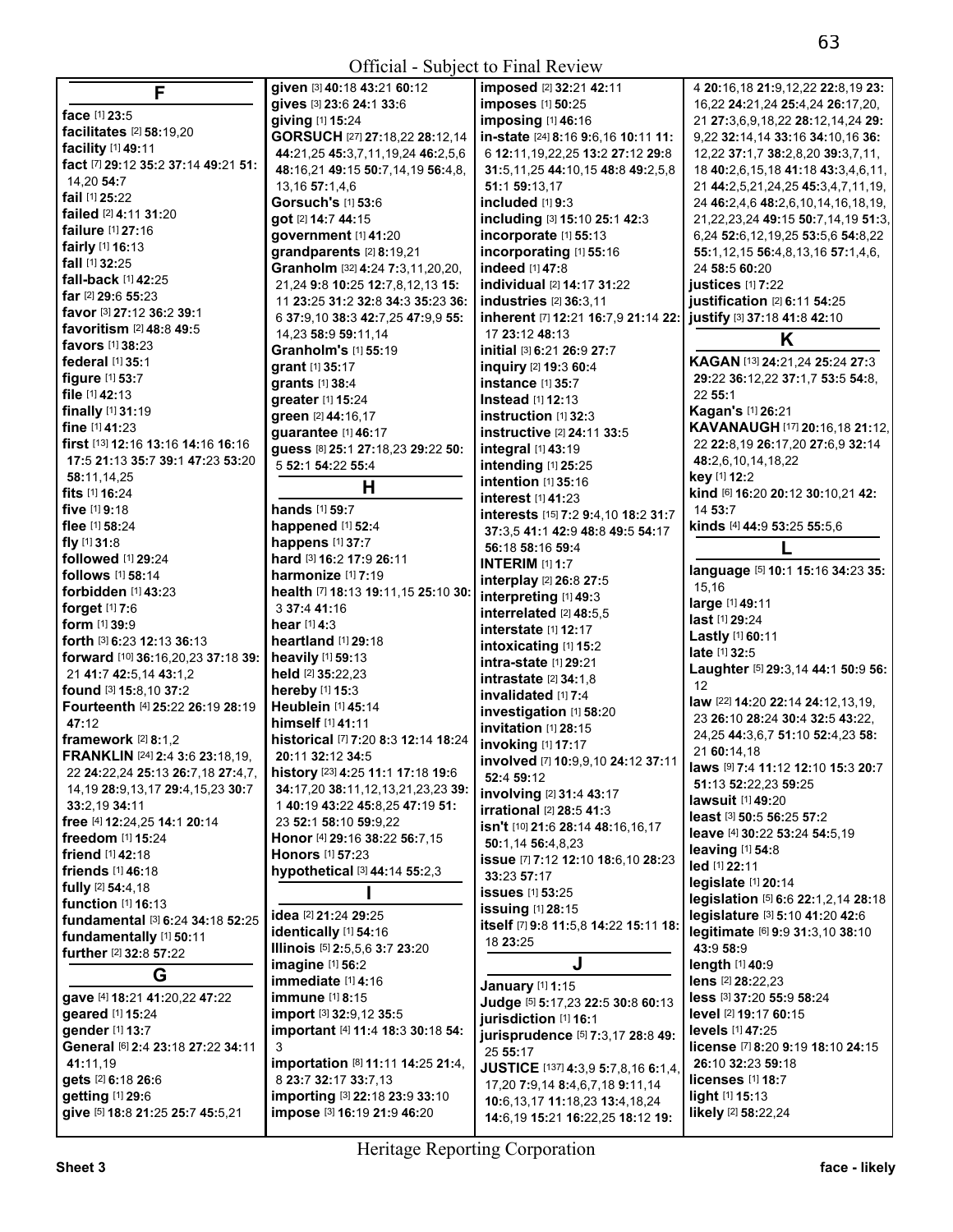|                                                       |                                                    | UHICIAI - SUDJECI IO FIIIAI REVIEW                                             |                                                                       |
|-------------------------------------------------------|----------------------------------------------------|--------------------------------------------------------------------------------|-----------------------------------------------------------------------|
| Likewise [1] 18:11                                    | N                                                  | 13                                                                             | 8,19 54:12,24 55:8,14,18 56:6,11,                                     |
| limit [5] 7:10 26:5 27:3 41:2 51:25                   |                                                    | order [3] 9:19 22:16 30:25                                                     | 14,24 57:2,6 59:10                                                    |
| limitation [2] 41:4 42:10                             | name [1] 47:10                                     | orderly [1] 57:10                                                              | physical [4] 49:19,22 53:12 56:21                                     |
| <b>limited</b> [2] 23:9 33:10                         | <b>narrow</b> [1] 55:24<br>nation's [2] 4:11 45:12 | original [2] 32:4 35:7                                                         | pick [2] 9:13 26:21                                                   |
| limiting [3] 15:7,8,11                                |                                                    | other [28] 7:17 8:14 13:15,18,20                                               | piecemeal [1] 6:6                                                     |
| <b>limits</b> [1] <b>14:22</b>                        | <b>national</b> [1] <b>19:17</b>                   | 14:16 15:7 17:19 20:3 28:6 31:16                                               | place [3] 33:21 41:10 47:23                                           |
| line [5] 27:15 30:10 32:7,8 60:1                      | naturally [1] 21:6<br>near [1] 39:5                | 33:12,24 35:5 36:17 38:23 39:1,9                                               | places [1] 42:22                                                      |
| liquor [20] 4:23 8:20 10:21 11:11,                    | necessarily [1] 48:7                               | 40:19 42:1 44:9 45:11 46:19 49:3                                               | plausible [1] 60:17                                                   |
| 14 12:25 15:25 24:3 28:25 35:19                       | necessary [5] 16:7,17 17:11 49:9                   | 52:12 54:20 55:6 60:5                                                          | play [1] 30:24                                                        |
| 36:3 38:6 43:12,13,16 49:2 50:16,                     | 60:15                                              | others [2] 13:17 43:23                                                         | please [3] 4:10 23:23 34:16                                           |
| 21 51:8 59:18                                         | necessity [1] 16:14                                | otherwise [5] 14:1 17:23 20:13 21:                                             | plus [1] 6:9                                                          |
| liquors [2] 11:15 15:2                                | need [3] 21:17 57:11,15                            | 928:1                                                                          | point [14] 9:1 12:2 16:18 20:20 25:                                   |
| little [3] 36:14 55:18,19                             | neon [1] 29:2                                      | ought [1] 53:23                                                                | 19 27:15 29:5 49:25 50:1,21 52:2                                      |
| live [1] 29:11<br>local [5] 5:14 16:11 36:2,11 51:16  | never [2] 41:4 57:12                               | Ourselves [1] 49:7                                                             | 57:7 59:6 60:4<br>pointed [1] 32:15                                   |
| logically [2] 23:8 33:9                               | New [1] 12:9                                       | out [6] 12:5 18:17 32:15 53:7 56:<br>20 59:7                                   |                                                                       |
| long [9] 8:16 11:11,13 12:18 13:1,                    | next [8] 4:4 48:17 49:17,20 50:14                  | out-of-state [23] 5:11 7:1,25 8:17                                             | points [2] 17:13 21:11<br>police [2] 11:13 31:22                      |
| 21 31:24 40:11 46:25                                  | 53:9,10 56:10                                      | 9:4,10 10:4,11 11:7 12:19 13:2 22:                                             | pose [1] 55:2                                                         |
| <b>longer</b> [1] 18:5                                | nine [1] 7:21                                      | 3 29:10 31:7,25 35:18 41:1 42:8                                                | position [8] 5:8 7:16 13:19 26:2,8                                    |
| look [8] 6:6,7,13 12:14 28:23 38:3                    | non-discrimination [2] 32:10 40:                   | 44:11,17 46:15 53:14 59:12                                                     | 27:14 28:2 42:25                                                      |
| 42:8 51:6                                             | 23                                                 | outlet [1] 32:21                                                               | possessed [1] 51:9                                                    |
| looked [1] 41:12                                      | non-discriminatory [2] 37:20 55:                   | over [9] 4:22 21:3 23:6 24:2 31:23                                             | possession [1] 15:1                                                   |
| looking [4] 9:25 14:9 50:6,12                         | 25                                                 | 33:6 34:1,8 43:12                                                              | power [6] 4:21 9:3 11:10 23:8,12                                      |
| loses [1] 36:21                                       | none [1] 19:18                                     | overriding [1] 13:14                                                           | 33:9                                                                  |
| lot [6] 29:2 39:11 51:20 52:7,9 54:9                  | normal [4] 30:13 37:16 40:9 55:20                  | overrule [1] 47:6                                                              | powers [14] 4:13,15 7:23 9:3 11:                                      |
|                                                       | nose [2] 50:2,5                                    | overturn [1] 32:4                                                              | 13, 17 12: 15 13: 12, 13 15: 18, 19 22:                               |
| M                                                     | note [1] 30:18                                     | owner [2] 29:11 32:21                                                          | 17,25 31:23                                                           |
| made [4] 19:16,17 28:25 29:1                          | noted [1] 35:13                                    | P                                                                              | practice [1] 35:11                                                    |
| majority [1] 38:14                                    | nothing [6] 14:21 17:7 42:12 47:3,                 |                                                                                | pre [1] 14:10                                                         |
| <b>mandated</b> [1] 7:20                              | 3,4                                                | package [2] 32:5 35:8                                                          | pre-existing [1] 16:4                                                 |
| manner [3] 11:15 51:9 55:4                            | notwithstanding [3] 15:16 17:23                    | PAGE [2] 3:2 11:9                                                              | pre-licensing [1] 40:8                                                |
|                                                       |                                                    |                                                                                |                                                                       |
| many [1] 16:11                                        | 35:25                                              | paint [4] 28:25 29:6,12 44:14                                                  | pre-Prohibition [9] 7:23 8:1 9:2                                      |
| market [2] 39:17 57:10                                | nowhere [1] 39:5                                   | paint's [1] 29:13                                                              | 11:1,17 12:15,21,24 13:12                                             |
| matched [1] 37:3                                      | number [2] 24:25 38:18                             | paragraph [3] 6:9 48:18,22                                                     | pre-registration [1] 40:7                                             |
| <b>matter</b> [2] <b>1:17 18:16</b>                   | O                                                  | parking [1] 29:2                                                               | predates [3] 46:12,13 47:2                                            |
| mean [14] 6:15 7:2 9:11 13:5,8 37:                    |                                                    | part [8] 4:21 13:21,24 17:1 24:7 26:                                           | prerogatives [1] 26:3                                                 |
| 10 44:5 51:19 52:22 53:6,21 55:                       | objective [3] 37:21 55:11 56:1                     | 2 31:10 43:19                                                                  | presence [9] 45:18 49:10,19,22                                        |
| 13,20 56:22                                           | observe [2] 18:7,8                                 | partially [1] 13:17                                                            | 53:3,12 56:21 58:7,17                                                 |
| meaning [2] 39:21 49:8                                | obviously [2] 22:23 24:5<br><b>occur</b> [1] 25:12 | particularly [1] 31:12                                                         | present [3] 39:25 40:1,2                                              |
| meaningful [1] 30:23                                  | odds [2] 30:14 50:11                               | parts [1] 17:1                                                                 | Presumably [2] 28:12 57:8                                             |
| means [2] 37:20 55:25                                 | offer [2] 5:6 58:6                                 | passed [2] 35:10 51:18                                                         | presumption [1] 25:23                                                 |
| meant [3] 12:10,23 29:19                              | offered [1] 46:18                                  | past [1] 36:6                                                                  | presumptively [1] 37:17                                               |
| <b>measures</b> [1] 25:11                             | Okay [7] 8:18 9:11 13:20 40:17,21                  | pedigree [2] 18:25 20:12                                                       | presupposes [1] 33:25                                                 |
| meet [1] 30:2<br>mentioned [1] 21:1                   | 45:6 59:2                                          | people [3] 43:14,17,18                                                         | pretty [4] 29:6 39:4 40:3 42:16                                       |
|                                                       | <b>Once</b> [1] 59:1                               | per [1] 55:22                                                                  | prevail [1] 6:3                                                       |
| Michigan [2] 12:9 46:12<br>Midcal [3] 21:20 23:3 33:3 | one [21] 5:23 6:8,23 11:4,19 16:23                 | percent [2] 13:8 25:9<br>perfectly [2] 37:23 50:23                             | preventing [1] 53:13                                                  |
| might [2] 8:13 20:10                                  | 17:13 19:25 20:9 25:5 28:6 36:1,8                  | perhaps [1] 56:25                                                              | previous [1] 18:15                                                    |
| milk [2] 31:8 57:4                                    | 40:9 45:21 49:13 51:16,19 53:20                    | period [2] 5:14 18:5                                                           | previously [3] 4:14 23:1 38:8                                         |
| mind [1] 52:3                                         | 54:1 60:6                                          | permissible [3] 53:1 55:6,7                                                    | principle [6] 15:7 36:8 40:22,24                                      |
| minimal [3] 26:18 27:16 28:20                         | ones [1] 15:10                                     | permit [1] 28:4                                                                | 50:13 54:13                                                           |
| minutes $[1]$ 58:1                                    | only [9] 10:10 13:6 16:11 18:16 31:                | permits [1] 6:25                                                               | principles [4] 15:8,11 32:10 54:10                                    |
| <b>mistake</b> [1] 28:10                              | 3 32:24 41:16 50:3 56:14                           | permitted [1] 20:2                                                             | probably [3] 48:9 52:9,10                                             |
| model [3] 50:12,15,23                                 | operate [5] 32:23 49:10 50:15,18                   | permitting [2] 14:13,15                                                        | problem [17] 6:1 8:12,23,25 9:24<br>10:18 15:17 18:20 19:11 20:22 26: |
| modern [1] 30:24                                      | 54:24                                              | person [1] 18:7                                                                | 15,25 27:1,10 35:1 39:19 44:12                                        |
| moment [1] 31:2                                       | operates [2] 50:22 54:7                            | person's [2] 16:4 18:8                                                         | produced [1] 11:16                                                    |
| morning [1] 24:6                                      | operating [1] 50:24                                | Petitioner [9] 1:5 2:3,7 3:4,8,14 4:                                           | producers [5] 7:10 12:11 22:3 41:                                     |
| most [2] 21:6 23:24                                   | operation [1] 30:13                                | 8 23:21 58:3                                                                   | 3 47:25                                                               |
| moving [1] 39:21                                      | operator [3] 44:15,17 51:1                         | PHILLIPS [64] 2:8 3:10 34:12,13,                                               | product [6] 22:18 29:21 31:12,23                                      |
| much [8] 7:15 12:7 18:1 27:24 32:                     | operators [3] 35:18 44:10,11                       | 15 36:19,25 37:6,8 38:7,19,25 39:                                              | 59:13,13                                                              |
| 12 40:3 43:25 49:17                                   | opinion [2] 53:7,21                                | 4, 10, 12, 25 40: 4, 14, 17, 21 41: 21 43:                                     | products [12] 7:25 8:17 10:4,11,                                      |
| multiple [1] 48:23                                    | opportunity [4] 39:17 45:5 46:9<br>57:3            | 5, 10, 20 44: 3, 8, 21 45: 2, 6, 10, 18, 23                                    | 12,24 11:7 12:2,4 13:3 17:6 31:25                                     |
| must [2] 9:17 37:18                                   | oral [7] 1:18 3:2,5,9 4:7 23:19 34:                | 46:1,4,8 48:4,9,12,20 49:6,15 50:<br>3, 10, 17, 20 51: 5, 24 52: 8, 17, 21 53: | prohibited [1] 15:4<br>prohibition [6] 4:12,16 22:24 35:              |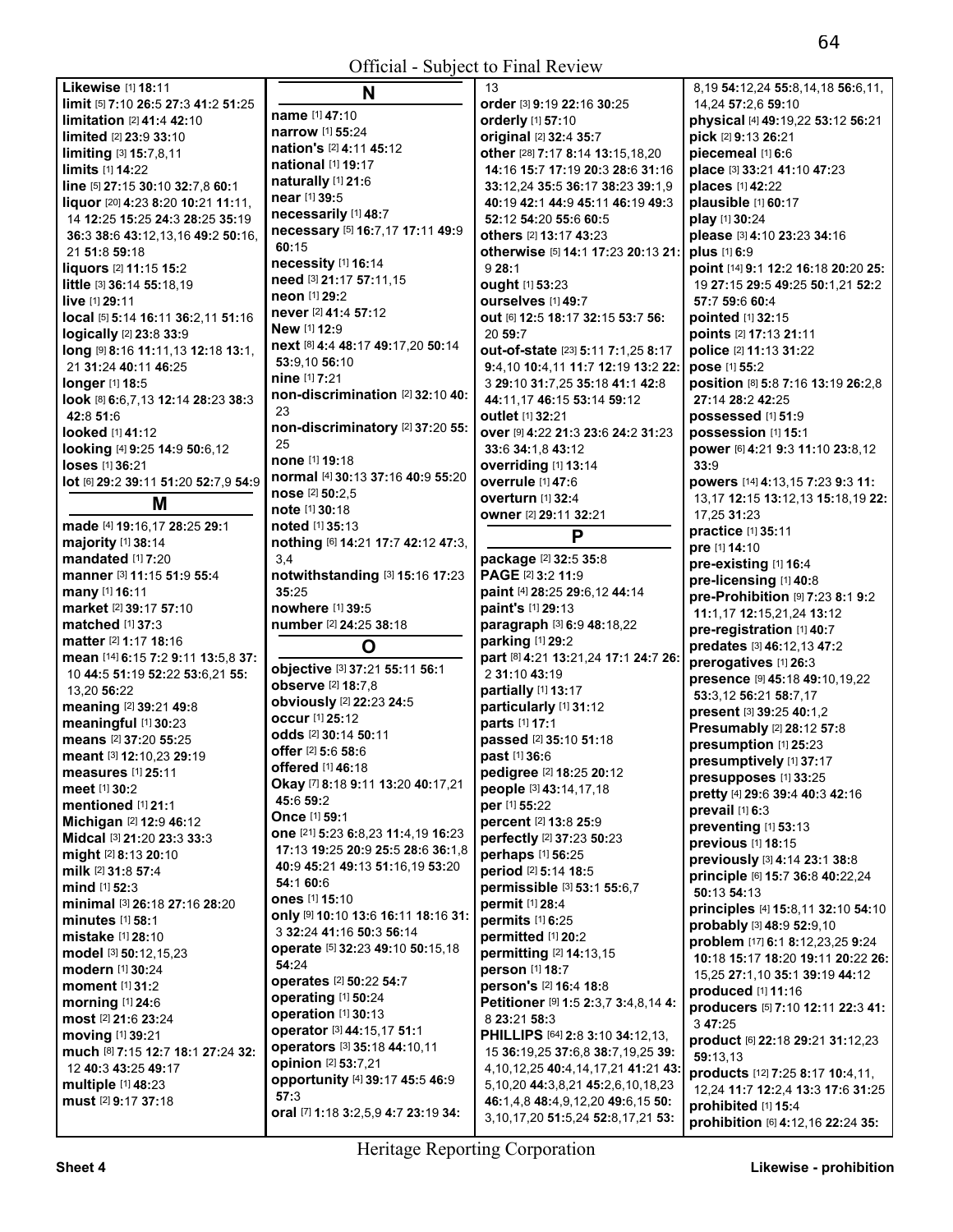| 12, 15 47: 23                                            | reasonable $[1]$ 40:16                    | restored [3] 4:13 22:25 31:21                            | Sense [3] 43:25 44:4,7                                                  |
|----------------------------------------------------------|-------------------------------------------|----------------------------------------------------------|-------------------------------------------------------------------------|
| promote [1] 25:25                                        | reasons [2] 60:12,14                      | restrain $[1]$ 14:14                                     | separate [1] 6:22                                                       |
| protect [3] 12:10 15:19 29:19                            | <b>REBUTTAL [2] 3:12 58:2</b>             | restriction [1] 57:11                                    | serve [4] 18:13 41:13 58:16,17                                          |
| protected [2] 5:1 54:18                                  | recently [1] 23:25                        | restrictions [1] 44:10                                   | <b>served</b> [1] 59:4                                                  |
| protecting [4] 9:16 33:20 41:23                          | recognition [1] 47:18                     | restrictive [1] 37:20                                    | <b>serves</b> [1] 18:1                                                  |
| 54:17                                                    | recognize [1] 34:6                        | retail [2] 24:15 32:21                                   | set [1] 12:13                                                           |
| protection [3] 5:18 28:3 35:18                           | recognized [5] 4:21 5:23 38:9 58:         | <b>retailer</b> [2] <b>24:15 49:8</b>                    | severability [2] 6:18 40:13                                             |
| protectionism [17] 5:18,21 8:2 10:                       | 8 59:14                                   | <b>RETAILERS</b> [10] <b>1:4 4:5 5:12 9:</b>             | several [2] 20:20 38:22                                                 |
| 2 12:6 18:19,25 19:20 20:11 26:1,                        | reexamined [1] 49:18                      | 17 22:3 27:12 35:8 39:23 42:19                           | shareholder [1] 25:9                                                    |
| 22 28:22 36:17,21 37:12 59:21 60:                        | refer [1] 17:15                           | 48:1                                                     | SHAY [5] 2:2 3:3,13 4:7 58:2                                            |
| 12                                                       | reference [1] 15:6                        | rights [1] 14:17                                         | shield [1] 20:7                                                         |
| protectionist [18] 20:1,5 21:10 22:                      | referred [3] 9:14 48:23 59:10             | rise [1] 47:22                                           | shipment [1] 12:18                                                      |
| 1,13 25:11 26:6 36:8,10,24 37:1,3                        | referring [1] 23:11                       | road [1] 59:24                                           | shot [1] 45:22                                                          |
| 42:21,24 53:23 60:2,3,3                                  | reflected [1] 11:4                        | ROBERTS [7] 4:3 23:16 34:10 55:                          | shouldn't [1] 59:2                                                      |
| proves [1] 42:19                                         | regard [1] 49:7                           | 12,15 57:24 60:20                                        | <b>side</b> [3] <b>38:24 39:1 46:1</b> 9                                |
| provide [1] 14:20                                        | regulate [9] 4:18 12:17,22 21:15          | role [1] 30:24                                           | sign [1] 58:25                                                          |
|                                                          |                                           |                                                          |                                                                         |
| provision [2] 14:22 36:2                                 | 23:1,1,12 46:22 57:9                      | room [1] 60:10                                           | simply [5] 8:8 27:4,15 47:17 57:20                                      |
| provisions [1] 13:16                                     | regulating [2] 10:21 46:21                | rule [7] 10:5 12:5 24:20 34:7 38:15                      | single [2] 42:13 49:13                                                  |
| proviso [2] 32:1 34:6                                    | regulation [3] 18:17 50:25 59:17          | 58:7 60:9                                                | situated [1] 54:16                                                      |
| public [7] 18:13 19:10,15 25:10 41:                      | regulations [2] 21:10 42:2                | rules [4] 38:15,17 54:20,21                              | <b>situation</b> [2] 24:14,17                                           |
| 15,15,23                                                 | regulatory [4] 23:8 30:15 33:9 56:        | S                                                        | Sixth [1] 22:5                                                          |
| purchases [1] 31:4                                       | 18                                        | safeguards [1] 33:25                                     | <b>size</b> [1] <b>16:23</b>                                            |
| purely [1] 59:16                                         | related [2] 13:13 15:19                   | safety [7] 18:14 19:11,16 25:10 30:                      | sky [2] 26:4 27:3                                                       |
| purpose [21] 9:16 18:14,16 19:8,                         | <b>relieve</b> [1] 30:11                  |                                                          | <b>slice</b> [1] 7:14                                                   |
| 12,23,23 20:5,6,21 33:17,19 34:24                        | rely [1] 11:20                            | 3 37:4 41:15                                             | <b>slide</b> [1] 36:13                                                  |
| 35:21 36:1,9,10,17 41:13 42:17                           | remain [2] 21:7 22:20                     | sale [11] 4:19 15:25 29:8,21 31:11,                      | sold [3] 13:6 49:2 51:9                                                 |
| 47:20                                                    | remainder $[1]$ 23:14                     | 23 34:2,9 35:4 46:21,22                                  | sole [1] 42:17                                                          |
| purposes [2] 17:20 60:9                                  | <b>remotely</b> [2] 41:13,24              | sales [3] 12:22 31:4 47:22                               | Solicitor [1] 2:4                                                       |
| put [5] 10:23 41:10 42:14,15 46:24                       | renewal [1] 26:11                         | <b>same</b> [17] <b>8:17 11:7,14,15 12:19</b>            | <b>solution [1] 16:24</b>                                               |
| Q                                                        | repeal [1] 35:14                          | 13:3 18:1 31:25 32:8 37:21 38:18                         | <b>solve</b> [1] <b>15:18</b>                                           |
|                                                          | repeatedly [2] 23:24 34:2                 | 42:2 43:4 52:25 58:16 59:4 60:4                          | somebody [5] 18:4 35:13 53:10                                           |
| quarrel [1] 44:18                                        |                                           | satisfied [1] 49:9                                       |                                                                         |
|                                                          | repeating [1] 27:2                        |                                                          | 57:7 58:21                                                              |
| question [25] 6:19,21,22,24 7:21 8                       | represent [1] 41:19                       | <b>satisfies</b> [1] <b>60:</b> 15                       | <b>somehow</b> [1] 21:24                                                |
| 3 12:9 16:17 17:14,19 18:15 24:                          | representative [1] 45:16                  | <b>satisfy</b> [1] <b>49:</b> 13                         | someone [2] 16:6,10                                                     |
| 20 25:4 26:21 27:23 29:16,23 32:                         | representing [1] 24:25                    | saying [8] 5:15 12:9 17:4 18:15 24:                      |                                                                         |
| 15 34:20 42:20 43:4 44:13 52:25                          |                                           | 20 26:25 29:10 44:8                                      | sorry [5] 21:23 43:5 48:20,21 56:7<br>sort [5] 17:17,22 18:25 49:22 60: |
| 53:6 54:2                                                | represents [1] 42:18                      | says [19] 6:9 9:15 11:8 14:24 17:7                       | 16                                                                      |
| questions [2] 24:5 57:22                                 | require [4] 16:12 32:13 39:22 49:1        | 21:10 30:20 36:23 38:3 42:7 46:                          | <b>sorts</b> [1] 46:6                                                   |
| quickly [1] 17:13                                        | required [3] 12:14 24:15 45:15            | 13 48:25 50:23 51:7 53:8,10,22                           |                                                                         |
| Quill [1] 49:18                                          | requirement [37] 5:25 6:12,15 8:9,        | 55:14,21                                                 | <b>SOTOMAYOR</b> [26] <b>5:7 6:1,4,17,</b>                              |
| quite [3] 14:5,9 24:25                                   | 13, 19 9: 7 16: 3 17: 21, 22 18: 1 25: 8, | Scalia [1] 48:24                                         | 20 7:9.14 8:4.7 9:14 10:6.13.17                                         |
| quote [3] 33:2 35:24 48:24                               | 9,20 26:10,11,19 27:8,8,21 28:19          | <b>scope [1] 35:24</b>                                   | 11:18,23 14:19 15:21 16:22,25 39:                                       |
| <b>quoting</b> [1] <b>33:</b> 8                          | 32:20 39:21 40:8,25 41:25 42:3            | Scott [2] 47:10 59:10                                    | 18 40:2,6,15,18 41:18 43:3                                              |
|                                                          | 49:19 53:3,4 57:14 58:8,12,13,17,         | scrutiny [8] 5:2 8:16 13:1 16:20                         | South [2] 24:12,19                                                      |
| R                                                        | 18 59:18                                  | 20:7,15 60:15,17                                         | speaks [5] 33:13,14,16 34:24 46:                                        |
| race [3] 13:7 52:10,14                                   | requirements [10] 4:18 5:1 18:2           | se [1] 55:22                                             | 10                                                                      |
| racial [1] 14:21                                         | 24:7 25:3 39:6 49:14 51:17 59:2,5         | searching [1] 60:16                                      | specific [1] 35:11                                                      |
| raise [1] 17:23                                          | requires $[1]$ 42:25                      | Second [6] 12:20 21:20 47:5,5 54:                        | specifically [4] 13:15 20:5 46:13                                       |
| rank [1] 37:25                                           | requiring [1] 49:22                       | 1 58:15                                                  | 47:9                                                                    |
| rather [1] 10:11                                         | reserve [1] 23:14                         | second-guessing [1] 59:3                                 | spectrum [1] 25:5                                                       |
| ratification [1] 5:5                                     | residency [34] 4:17,25 5:24 6:12,         |                                                          | spelled [1] 18:17                                                       |
| ratified [2] 19:10 31:20                                 | 15 8:9,13 16:3,5 17:20,21 18:1,2          | Section [6] 19:13,23 23:25 35:15,<br>25 47:12            | sphere [1] 50:24                                                        |
| rational [7] 26:12,22,24 27:13 28:                       | 24:6 25:3,8,20 26:9 32:20 39:6,21         |                                                          | <b>SPIRITS [2] 1:3 4:5</b>                                              |
| 6 41:9 51:4                                              | 40:8,25 41:25 42:3 53:2 57:14 58:         | See [8] 15:5 22:9 26:12 39:18 45:<br>20 49:7 54:20 56:16 | standard [3] 36:12 37:22,23                                             |
| rationality [5] 26:16,18 27:11,17                        | 11, 13, 15, 18 59: 1, 5, 18               |                                                          | standardless [1] 19:2                                                   |
| 28:20                                                    | resident [9] 9:17 18:5 24:16 32:22        | seeking [2] 39:16 51:1                                   | standards [2] 36:14 37:16                                               |
| re-create [2] 28:7,10                                    | 39:8.24 40:1 45:16 52:7                   | seem [4] 27:2 36:13 54:10 55:23                          | standing [1] 56:14                                                      |
| reach [1] 42:23                                          | residents [2] 8:22 51:16                  | seems [7] 19:18 26:12 34:18 39:                          | <b>stands</b> [1] 34:7                                                  |
| read [5] 20:25 21:6,14 46:19 52:21                       | respect [4] 20:2 27:20 41:5 59:9          | 19 40:7 46:10 57:18                                      | start [1] 34:17                                                         |
| real [1] 30:3                                            | Respondents [9] 1:11 2:9 3:11 5:          | <b>seized</b> [1] <b>58:24</b>                           | started [1] 8:8                                                         |
|                                                          | 6 31:15 34:14 58:6,11 60:9                | self-evidently [1] 24:18                                 | <b>state</b> [56] <b>5:15,19 7:4 8:9 9:15,18</b>                        |
| really [8] 6:10 11:20 29:6,13 30:22<br>37:12 46:11 53:23 | Respondents' [1] 30:18                    | sell [6] 29:17 32:24 35:8,9,19 45:                       | 10:19 11:13,16 14:25 15:18 16:21                                        |
|                                                          | response [1] 21:11                        | 16                                                       | 18:9 20:7 21:5 22:6,7,14,17 24:14,                                      |
| reason [8] 6:14 29:10,13 41:20,21<br>42:16 52:17 60:17   | responsible [1] 16:6<br>rest [1] 53:25    | sellers [3] 46:15 56:20,22<br>send [1] 51:8              | 16 30:1 32:18,22 36:16,17,20,21,<br>22 37:15,17 39:20,24 42:9 49:1,     |